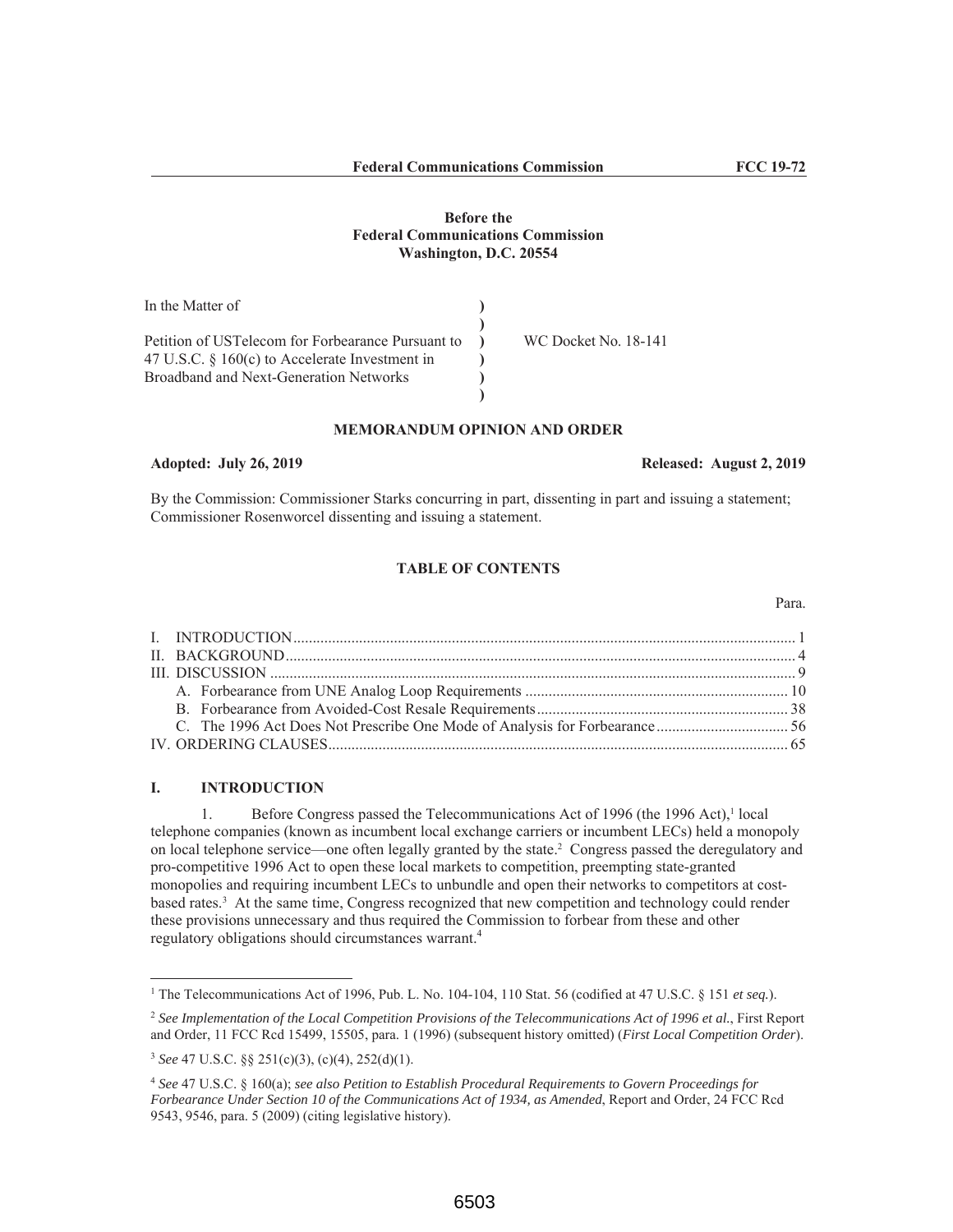$\mathcal{L}$ Today, in response to a petition from incumbent LECs to forbear from these regulatory obligations,<sup>5</sup> we confront two narrow regulatory obligations imposed on price cap incumbent LECs<sup>6</sup> to give competitors a foothold in the market for local telephone service using a legacy technology known as Time Division Multiplexing (TDM) over traditional copper wires.<sup>7</sup> One requires price cap incumbent LECs to unbundle two-wire and four-wire analog voice-grade copper loops, including the attached TDM equipment (UNE Analog Loops);<sup>8</sup> the other requires price cap incumbent LECs to offer for resale at wholesale rates telecommunications services that the incumbent LEC offers at retail to non-carrier customers (Avoided-Cost Resale).<sup>9</sup>

 $3.$ Given the sweeping changes in the communications marketplace since the passage of the 1996 Act, including the increasing migration of consumers of all sorts and sizes away from TDM technology, copper loops, and local telephone service toward newer, any-distance voice services over next-generation wireline and wireless networks and the wide range of competitors offering facilitiesbased voice service alongside over-the-top Voice over Internet Protocol (VoIP) services, we find that the public interest is no longer served by maintaining these legacy regulatory obligations and their associated costs. Rather than a foothold for new entrants into the marketplace, they have become a vice, trapping incumbent LECs into preserving outdated technologies and services at the cost of a slower transition to next-generation networks and services that benefit American consumers and businesses.

### II. **BACKGROUND**

Market-Opening Provisions of the 1996 Act. Prior to the 1996 Act, incumbent LECs held  $\overline{4}$ . a monopoly on local telecommunications service.<sup>10</sup> Through local market-opening provisions designed to facilitate competition, the 1996 Act required incumbent LECs to unbundle and open their networks to competitors at cost-based rates for the provision of telecommunications services.<sup>11</sup> The Commission observed that these provisions are "not to ensure that entry shall take place irrespective of costs, but to remove both the statutory and regulatory barriers and economic impediments that inefficiently retard entry, and to allow entry to take place where it can occur efficiently."<sup>12</sup> These unbundling obligations,

 $847$  CFR § 51.319(a)(1).

 $947$  U.S.C. § 251(c)(4).

<sup>11</sup> See 47 U.S.C. §§ 251(c)(3), 252(d)(1).

<sup>&</sup>lt;sup>5</sup> We take this action in response to a petition for forbearance filed by USTelecom—The Broadband Association (USTelecom) in 2018. See generally Petition of USTelecom for Forbearance Pursuant to 47 U.S.C. § 160(c) to Accelerate Investment in Broadband and Next-Generation Networks, WC Docket No. 18-141 (filed May 4, 2018) (Petition); see also Pleading Cycle Established for Comments on USTelecom's Petition for Forbearance from Section 251(c) Unbundling and Resale Requirements and Related Obligations, and Certain Section 271 and 272 Requirements, Public Notice, 33 FCC Rcd 4614-15 (2018).

<sup>&</sup>lt;sup>6</sup> The terms "price cap LECs" and "price cap incumbent LECs" refer to incumbent LECs, as defined in section 251(h) of the Act, 47 U.S.C. § 251(h), that are subject to price cap regulation pursuant to our rules. See 47 CFR  $$61.41.$ 

<sup>&</sup>lt;sup>7</sup> See, e.g., RAND Corp., U.S. Consumer Preferences for Telephone and Internet Services at iii (2016), https://www.rand.org/pubs/research\_reports/RR1382.readonline.html.

<sup>&</sup>lt;sup>10</sup> See Petition of USTelecom for Forbearance Pursuant to 47 U.S.C. § 160(c) to Accelerate Investment in Broadband and Next-Generation Networks, WC Docket No. 18-141 et al., Report and Order on Remand and Memorandum Opinion and Order, FCC 19-66, at para. 4 (rel. July 12, 2019) (UNE Transport Forbearance Order); see also First Local Competition Order, 11 FCC Rcd at 15505, para. 1.

 $12$  Implementation of the Local Competition Provisions of the Telecommunications Act of 1996, Notice of Proposed Rulemaking, 11 FCC Rcd 14171, 14177, para. 12 (1996) (Local Competition NPRM); see also Declaration of Harold Furchtgott-Roth at 4, Attach. to Letter from Patrick R. Halley, Sr. V.P., Policy & Advocacy, USTelecom, to Marlene H. Dortch, Secretary, FCC, WC Docket No. 18-141 (filed June 21, 2019) (Furchtgott-Roth Declaration).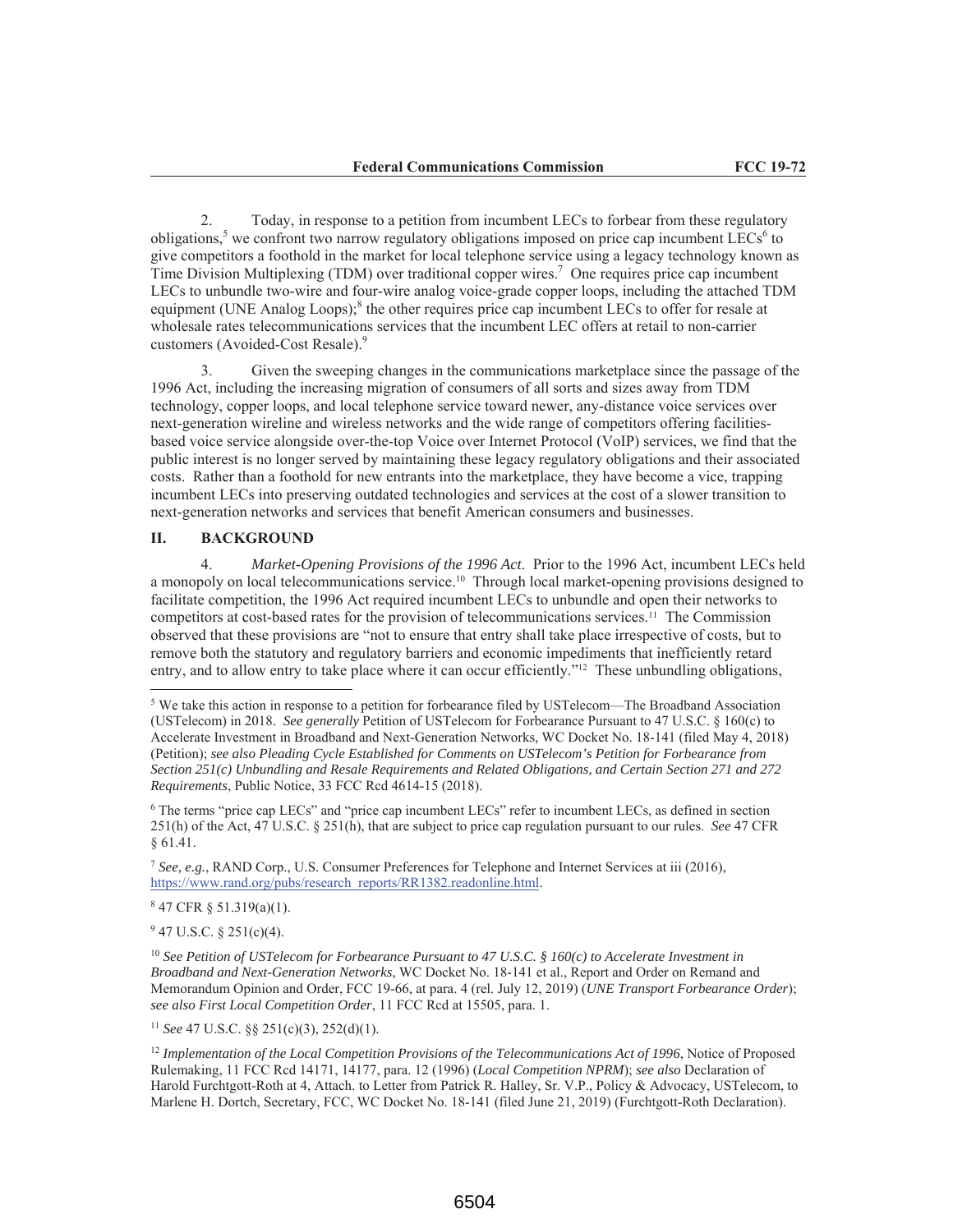embodied in section  $251(c)(3)$  of the Act, resulted in a list of unbundled network elements (UNEs), including copper loops, that competitive LECs can lease from incumbent LECs to provide their own retail services.<sup>13</sup> UNE Analog Loops are one type of copper loop that incumbent LECs must make available to competitors under the Commission's rules implementing section  $251(c)(3)$ .<sup>14</sup> Notably, UNE Analog Loops are capable of providing only legacy TDM voice service, often referred to as plain old telephone service, or "POTS."<sup>15</sup> UNE Analog Loops, by definition, are not capable of providing or supporting digital communications, including modern IP-based services or even digital subscriber line (DSL) service.

In addition to unbundling obligations, the 1996 Act included Avoided-Cost Resale obligations as a means of market entry for competitors.<sup>16</sup> Under the Avoided-Cost Resale obligations in section  $251(c)(4)$  of the Act, incumbent LECs must "offer for resale at wholesale rates any telecommunications service that the carrier provides at retail to subscribers who are not telecommunications carriers."<sup>17</sup> Congress prescribed the method for determining the wholesale rate as "retail rates . . . excluding the portion thereof attributable to any marketing, billing, collection, and other costs that will be avoided by the local exchange carrier."<sup>18</sup> Avoided-Cost Resale obligations are almost exclusively, if not entirely, used by competitive LECs to provision legacy TDM voice service to business customers.<sup>19</sup> The Avoided-Cost Resale obligations in section  $251(c)(4)$  go beyond the resale requirement

 $14$  47 CFR § 51.319(a)(1).

<sup>15</sup> See, e.g., CALTEL Comments at 14; TPx Opposition at 3, 17; Letter from Patrick R. Halley, Sr. V.P., Advocacy and Regulatory Affairs, USTelecom, to Marlene H. Dortch, Secretary, FCC, WC Docket No. 18-141, at 8 (filed May 6, 2019) (USTelecom May 6, 2019 Ex Parte Letter); Letter from Curtis L. Groves, Assoc. General Counsel, Federal Regulatory and Legal Affairs, Verizon, to Marlene H. Dortch, Secretary, FCC, WC Docket No. 18-141, at 2 (filed July 20, 2018); Letter from AJ Burton, V.P., Federal Regulatory, Frontier Communications, to Marlene H. Dortch, Secretary, FCC, WC Docket No. 18-141, at 1 (filed July 11, 2018); Letter from Thomas W. Whitehead, V.P., Federal Government Affairs, Windstream Services, LLC, to Marlene H. Dortch, Secretary, FCC, WC Docket No. 18-141, at 1 (filed July 12, 2018).

<sup>16</sup> 47 U.S.C. § 251(c)(4); see also First Local Competition Order, 11 FCC Rcd 15499, 15930, para. 863; 47 CFR  $§ 51.605.$ 

 $17$  47 U.S.C. § 251(c)(4).

<sup>19</sup> See, e.g., Granite Opposition at 3, 5; MetTel Opposition at 7; TPx Opposition at 3; Granite Reply at 2, 11-12; Petition at 26-27; Letter from Patrick R. Halley, Sr. V.P., Policy & Advocacy, USTelecom, to Marlene H. Dortch, Secretary, FCC, WC Docket No. 18-141, at 5 (filed June 14, 2019) (USTelecom June 14, 2019 Ex Parte Letter).

 $13$  47 CFR § 51.319(a)(1). Over the 23 years since the passage of the 1996 Act, the Commission has expanded and contracted its list of UNEs, as well as combinations of UNEs, that incumbent LECs must make available to competitors, largely in response to court remands requiring different approaches to implementing the section 251(d)(2)(B) obligation that the Commission consider whether lack of access to the UNE would "impair the ability of the telecommunications carrier seeking access to provide the services that it seeks to offer." 47 U.S.C. § 251(d)(2); see, e.g., First Local Competition Order, 11 FCC Rcd at 15616-775, paras. 226-541; Implementation of the Local Competition Provisions of the Telecommunications Act of 1996, Third Report and Order and Fourth Further Notice of Proposed Rulemaking, 15 FCC Rcd 3696 (1999) (UNE Remand Order); Review of the Section 251 Unbundling Obligations of Incumbent Local Exchange Carriers et al., Report and Order and Order on Remand and Further Notice of Proposed Rulemaking, 18 FCC Rcd 16978 (2003) (Triennial Review Order) (subsequent history omitted); Unbundled Access to Network Elements; Review of the Section 251 Unbundling Obligations of Incumbent Local Exchange Carriers, 20 FCC Rcd 2533 (2005) (Triennial Review Remand Order).

 $^{18}$  47 U.S.C. § 252(d)(3). As a practical matter, incumbent LECs implement this Avoided-Cost Resale obligation by incorporating in their interconnection agreements with competitive LECs discounted rates established by each state for the incumbent LECs' telecommunications services. See First Local Competition Order, 11 FCC Rcd at 15930, para. 864; 47 CFR §§ 51.607-51.609; see also Letter from Thomas Jones et al., Willkie Farr & Gallagher LLP, Counsel for Granite Telecommunications, LLC et al., to Marlene H. Dortch, Secretary, FCC, WC Docket No. 18-141, at 26 nn.130, 132 (filed Nov. 8, 2018).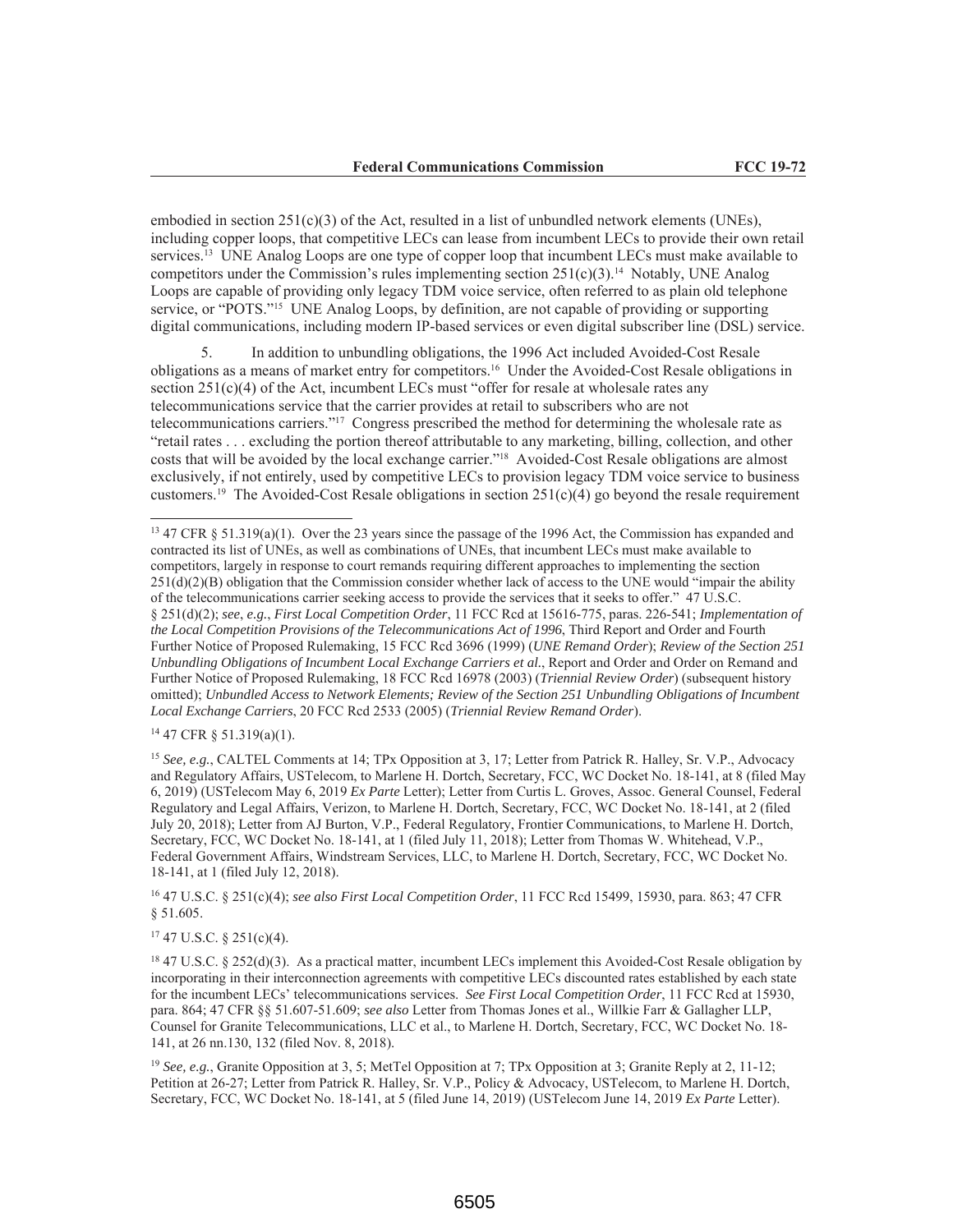in section  $251(b)(1)$  of the Act, which applies to incumbent and competitive LECs alike and does not include a wholesale discount rate mandate.<sup>20</sup>

Forbearance Under Section 10 of the Act. Section 10 of the Act, as amended by the 1996 6. Act, requires the Commission to forbear from applying any requirement of the Act or of our regulations to a telecommunications carrier or telecommunications service if and only if the Commission determines that: (1) enforcement of the requirement "is not necessary to ensure that the charges, practices, classifications, or regulations by, for, or in connection with that telecommunications carrier or telecommunications service are just and reasonable and are not unjustly or unreasonably discriminatory;" (2) enforcement of that requirement "is not necessary for the protection of consumers;" and (3) "forbearance from applying that requirement is consistent with the public interest."<sup>21</sup> Forbearance is warranted only if all three criteria are satisfied and required whenever all three criteria are satisfied.<sup>22</sup>

USTelecom Forbearance Petition. On May 4, 2018, USTelecom filed a petition seeking 7. "nationwide forbearance from outmoded regulatory mandates that distort competition and investment decisions."<sup>23</sup> Among the requirements for which UST elecom seeks for bearance are UNE Analog Loop obligations and Avoided-Cost Resale obligations.<sup>24</sup> USTelecom argues that incumbent LECs face

<sup>22</sup> Id. § 160(a) (stating that the Commission "shall forbear from applying any regulation or any provision of this chapter to a telecommunications carrier or telecommunications service, or class of telecommunications carriers or telecommunications services, in any or some of its or their geographic markets, if the Commission determines that" the three criteria set forth in that paragraph are met (emphasis added)); Cellular Telecomms. & Internet Ass'n v.  $FCC$ , 330 F.3d 502, 509 (D.C. Cir. 2003) (CTIA) (explaining that the three prongs of section 10(a) are conjunctive and that the Commission could properly deny a petition for failure to meet any one prong).

<sup>23</sup> Petition at 1. In its Petition, USTelecom stated that forbearance "[r]elief is sought for all [BOCs] or all ILECs, depending on the class to which the specific obligation at issue applies."  $Id$  at  $2$  n.3. The specific regulations and the associated relief that USTelecom sought in its Petition, as well as a list of pending proceedings in which UST elecom has taken a position regarding relief that is identical to, or comparable to, the relief sought in its Petition, are detailed in Appendix A to the Petition. *Id.* The Commission subsequently approved USTelecom's unopposed May 24, 2019 request to narrow the scope of relief sought "for section  $251(c)(3)$  and (4) unbundling and resale requirements and related mandates" to the nationwide footprints of price cap LECs only. See UNE Transport Forbearance Order, FCC 19-66, n.172; Letter from Patrick R. Halley, Sr. V.P., Advocacy and Regulatory Affairs, USTelecom, et al., to Marlene H. Dortch, Secretary, FCC, WC Docket. No. 18-141, at 3 n.11 (filed May 24, 2019) (USTelecom May 24, 2019 Ex Parte Letter).

<sup>24</sup> Petition at 2 n.3. The Commission acted on USTelecom's request for forbearance from certain section 271 and 272 obligations as well as its request for forbearance from DS1 and DS3 transport unbundling obligations, and USTelecom withdrew the other requests for forbearance identified in Appendix A of its Petition. See Petition of USTelecom for Forbearance Pursuant to 47 U.S.C. § 160(c) to Accelerate Investment in Broadband and Next-Generation Networks, WC Docket No. 18-141, Memorandum Opinion and Order, FCC 19-31, at paras. 16, 30, 42 (rel. Apr. 15, 2019) (USTelecom 271/272 Forbearance Order); UNE Transport Forbearance Order; Letter from Patrick R. Halley, Sr. V.P., Policy & Advocacy, USTelecom, to Marlene H. Dortch, Secretary, FCC, WC Docket No. 18-141 (filed June 17, 2019); Petition of USTelecom for Forbearance Pursuant to 47 U.S.C. § 160(c) to Accelerate Investment in Broadband and Next-Generation Networks, WC Docket No. 18-141, Order, DA 19-573 (WCB June 18, 2019); Letter from Patrick R. Halley, Sr. V.P., Policy & Advocacy, USTelecom, to Marlene H. Dortch, Secretary, FCC, WC Docket No. 18-141 (filed July 1, 2019); Petition of USTelecom for Forbearance Pursuant to 47 U.S.C. § 160(c) to Accelerate Investment in Broadband and Next-Generation Networks, WC Docket No. 18-141, Order, DA 19-622 (WCB July 2, 2019). As a result, Cox's Motion for Partial Summary Denial with respect to forbearance from section  $251(c)(3)$  unbundling obligations related to 911 and E911 databases, operations  $(continued...)$ 

<sup>&</sup>lt;sup>20</sup> 47 U.S.C. § 251(b)(1); *First Local Competition Order*, 11 FCC Rcd at 15981-82, para. 976-77. USTelecom's Petition does not seek relief from obligations under section  $251(b)(1)$ .

 $^{21}$  47 U.S.C. § 160(a). In making the public interest determination, the Commission must also consider, pursuant to section  $10(b)$  of the Act, "whether forbearance from enforcing the provision or regulation will promote competitive market conditions." Id. § 160(b).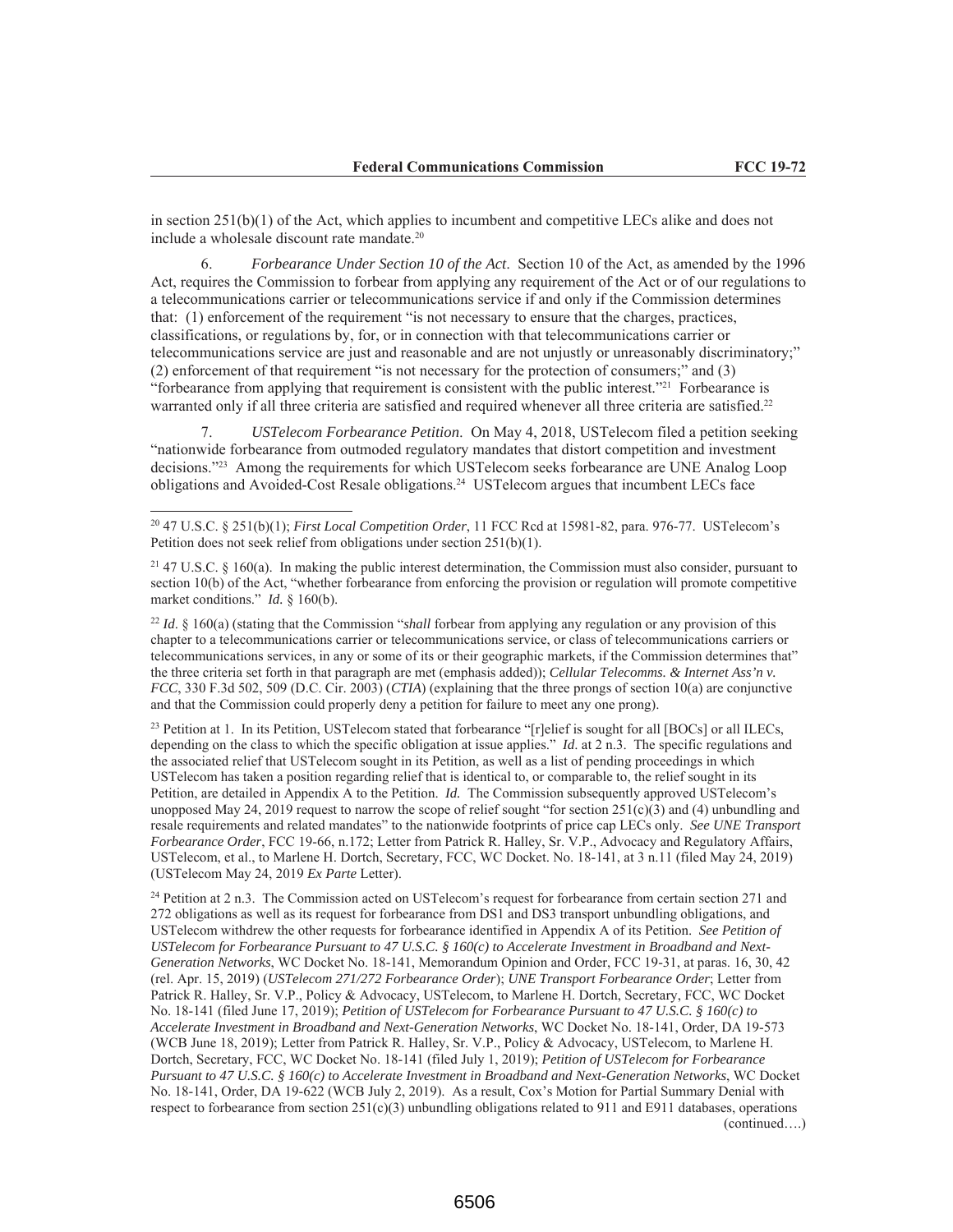significant intermodal competition for voice service, and that the availability of UNEs (including UNE Analog Loops) and Avoided-Cost Resale in such an environment actually distorts competition by favoring competitors that are not investing in their own facilities over those that are.<sup>25</sup>

Several parties oppose USTelecom's request for forbearance from unbundling  $\mathcal{R}$ requirements, including UNE Analog Loop obligations, as well as its request for forbearance from Avoided-Cost Resale obligations. Opponents argue that USTelecom has not demonstrated that competition is as geographically widespread and significant as UST elecom alleges and thus does not support nationwide relief.<sup>26</sup> They also assert that forbearance will have a detrimental impact on competitive LEC customers by reducing service offerings, eliminating choice in providers, increasing prices, and reducing service quality.<sup>27</sup>

#### **DISCUSSION** III.

 $\mathbf Q$ We forbear from UNE Analog Loop and Avoided-Cost Resale obligations for price cap incumbent LECs throughout their local service areas. This forbearance relief is warranted in light of overwhelming evidence demonstrating the increasing migration from legacy TDM voice service to IPbased and wireless voice communications capabilities provided by multiple intermodal providers.<sup>28</sup> We find it is no longer necessary to require price cap LECs to bear these once-upon-a-time market-opening obligations that today amount to disparate regulatory burdens that frustrate the transition to advanced communications services offered over next-generation networks.<sup>29</sup> Our forbearance actions here further the Commission's efforts to encourage and facilitate the ongoing technology transitions and to promote broadband deployment and its emphasis on such infrastructure improvements.<sup>30</sup> We condition this

<sup>27</sup> See, e.g., Letter from John T. Nakahata and Henry Shi, Harris, Wiltshire and Grannis LLP, Counsel for INCOMPAS, to Marlene H. Dortch, Secretary, FCC, WC Docket No. 18-141, at 1 (filed June 3, 2019). Opponents also moved to have the Commission dismiss the Petition on the grounds that it was not complete as filed, in violation of section 1.54 of our rules, and for summary denial of the Petition. See, e.g., Motion to Dismiss of INCOMPAS, WC Docket No. 18-141 (filed May 11, 2018); INCOMPAS et al. Opposition at 64-65; Opposition of Public Knowledge at 1; INCOMPAS et al. Reply at 8; Letter from John T. Nakahata and Henry Shi, Harris, Wiltshire and Grannis LLP, Counsel for INCOMPAS, to Marlene H. Dortch, Secretary, FCC, WC Docket No. 18-141, at 1 (filed Mar. 13, 2019) (INCOMPAS Mar. 13, 2019 Ex Parte Letter); INCOMPAS May 9, 2019 Comments at 16-18; Sonic May 9, 2019 Comments at 2-3; INCOMPAS Motion for Summary Denial (filed Aug. 6, 2018). We have previously rejected the arguments raised in each of these motions. See UNE Transport Forbearance Order, FCC 19-66, at paras. 70, 76.

<sup>28</sup> Communications Marketplace Report et al., Report, 33 FCC Rcd 12558, 12668-69, paras. 203-07 (2018) (2018 Communications Marketplace Report); see also Letter from Patrick R. Halley, Sr. V.P., Policy & Advocacy, USTelecom, to Marlene H. Dortch, Secretary, FCC, WC Docket No. 18-141, at 2-3 (filed June 20, 2019) (USTelecom June 20, 2019 Ex Parte Letter).

 $^{29}$  This action is also consistent with the 1996 Act's goal to "encourage technological developments." Local Competition NPRM, 11 FCC Rcd at 14172, para. 1.

 $^{30}$  See, e.g., 2018 Communications Marketplace Report, 33 FCC Rcd at 12729, para. 335; Accelerating Wireline Broadband Deployment by Removing Barriers to Infrastructure Investment et al., Third Report and Order and Declaratory Ruling, 33 FCC Rcd 7705 (2018); Accelerating Wireless Broadband Deployment by Removing Barriers  $(continued...)$ 

<sup>(</sup>Continued from previous page)

support systems, and subloops for multiunit premises wiring is moot. Motion for Partial Summary Denial and Comments of Cox Communications, Inc., WC Docket No. 18-141 (filed Aug. 6, 2018).

<sup>&</sup>lt;sup>25</sup> Petition at 25; USTelecom Reply at 30.

<sup>&</sup>lt;sup>26</sup> See, e.g., INCOMPAS et al. Opposition at  $38-42$ ,  $52-55$ ,  $57-64$ ; Granite Opposition at 3, 13; Access Point et al. Opposition at 10-13; Public Knowledge et al. Opposition at 5-10; MetTel Opposition at 1-3; California PUC Comments at 7-10; ICG CLEC Coalition Comments at 2-3; First Communications Opposition at 9-13; Public Knowledge et al. Reply at 2-3 & n.6; CALTEL Reply at 27; INCOMPAS et al. Reply at 10.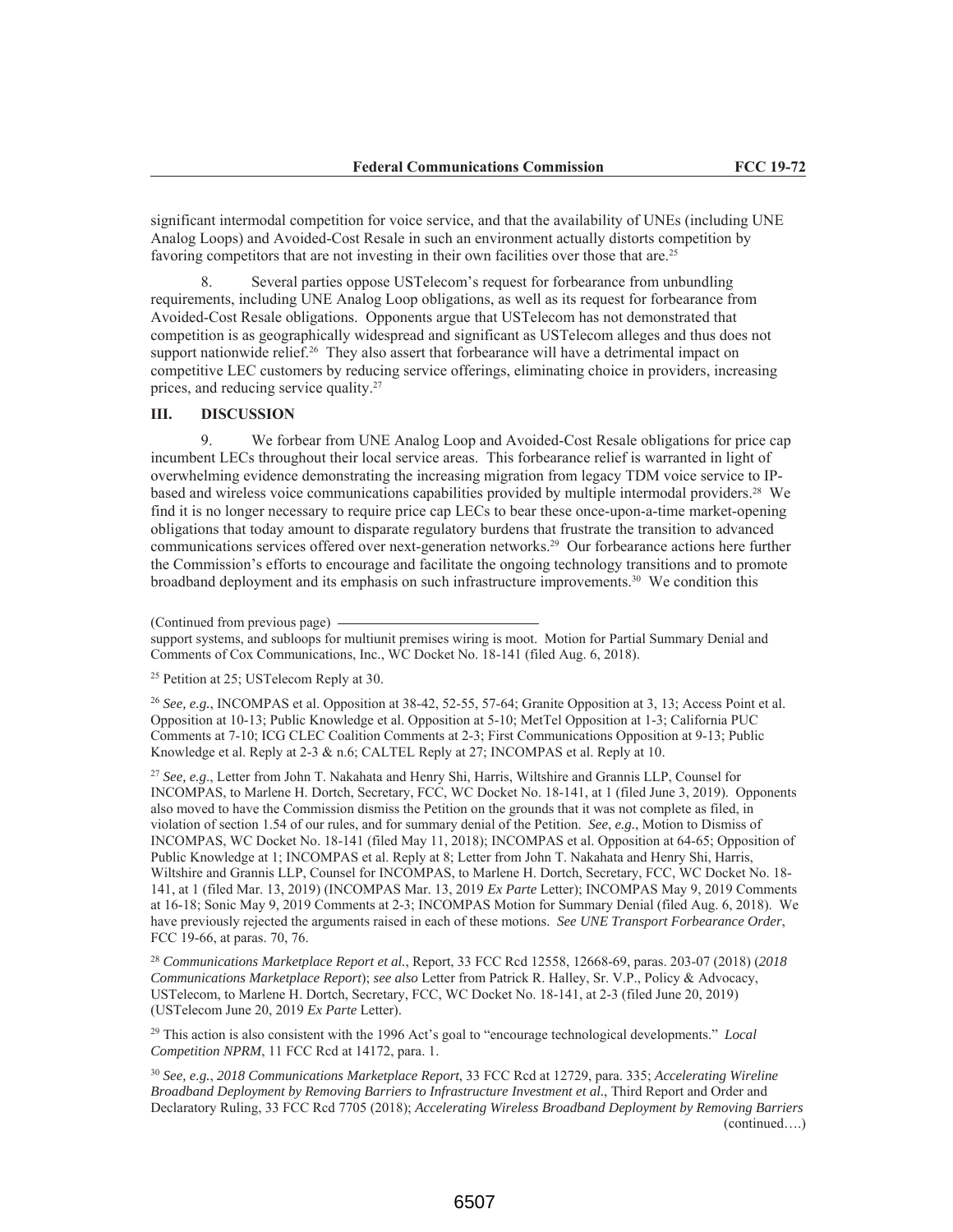forbearance on an appropriate transition period to facilitate a seamless move to alternative voice service arrangements by end users that rely on legacy TDM voice service provided via UNE Analog Loops or Avoided-Cost Resale in spite of more modern and efficient voice service availability. Enabling robust intermodal voice competition without regulations that unjustifiably subsidize and entrench outdated technologies benefits consumers and businesses alike. This puts downward pressure on rates,<sup>31</sup> improves access to high-speed broadband, and makes available to consumers the benefits of new, innovative protective technologies such as voice call authentication that are only available over IP-based networks.<sup>32</sup>

#### A. **Forbearance from UNE Analog Loop Requirements**

10. We find that forbearance from UNE Analog Loop obligations for price cap LECs is warranted.<sup>33</sup> When Congress established unbundling obligations in 1996, TDM constituted the dominant technology for the provision of voice telecommunications services, and incumbent LECs were the dominant providers of all local voice service.<sup>34</sup> The record reflects, however, that TDM voice service particularly that provided over copper—is rapidly becoming obsolete.<sup>35</sup>

Consumers and businesses are rapidly transitioning away from legacy TDM switched  $11$ access voice services to interconnected VoIP, mobile and fixed wireless, and an innumerable array of over-the-top voice applications.<sup>36</sup> Today, residential and business consumers communicate by voice via a

(Continued from previous page)

to Infrastructure Investment et al., Declaratory Ruling and Third Report and Order, 33 FCC Rcd 9088 (2018) (Wireless Infrastructure Order) (adopting small cell siting reforms); FCC Announces the Establishment of the Broadband Deployment Advisory Committee and Solicits Nominations for Membership, Public Notice, 32 FCC Rcd 1037 (2017); see also Uniti Fiber Reply at 2; CALTEL Reply at 7.

 $31$  Petition of USTelecom for Forbearance Pursuant to 47 U.S.C. § 160(c) from Enforcement of Obsolete ILEC Legacy Regulations that Inhibit Deployment of Next Generation Networks, Memorandum Opinion and Order, 31 FCC Rcd 6157, 6192, para. 60 (2015) (2015 USTelecom Forbearance Order).

<sup>32</sup> See Advanced Methods to Target and Eliminate Unlawful Robocalls; Call Authentication Trust Anchor, CG Docket No. 17-59, WC Docket No. 17-97, Declaratory Ruling and Third Notice of Proposed Rulemaking, FCC 19-51, at para. 80 (rel. June 7, 2019), https://docs.fcc.gov/public/attachments/FCC-19-51A1.pdf.

 $33$  47 CFR § 51.319(a)(1). We clarify that the type of loop we forbear from today is *only* an analog voice-grade copper loops that can only provide TDM voice service, obviating any confusion caused by USTelecom's reference to only two types of loops in its Petition, i.e., "analog loops" and "digital loops." See Petition Appx. B, at 12, 15-16; USTelecom May 6, 2019 Ex Parte Letter at 3; see also, e.g., Sonic May 28, 2019 Reply at 6-7; Letter from Tamar E. Finn and Patricia Cave, Morgan, Lewis & Bockius LLP, Counsel for U.S. TelePacific Corp. et al., to Marlene H. Dortch, Secretary, FCC, WC Docket No. 18-141, at 1-2, Attach. 2 (filed June 13, 2019) (TPx June 13, 2019 Ex Parte Letter). We do not address in this item the separate requirement under section  $51.319(a)(1)$  of the Commission's rules to provide conditioned loops (used for broadband services) on an unbundled basis. See Letter from John T. Nakahata, Harris, Wiltshire and Grannis LLP, Counsel for INCOMPAS, to Marlene H. Dortch, Secretary, FCC, WC Docket. No. 18-141, at 1 (filed July 18, 2019) (INCOMPAS July 18, 2019 Ex Parte Letter).

<sup>34</sup> See, e.g., Technology Transitions et al., Report and Order, Order on Reconsideration, and Further Notice of Proposed Rulemaking, 30 FCC Rcd 9372, 9373, para. 1 (2015) (2015 Technology Transitions Order); see also Petition at 12.

<sup>35</sup> See, e.g., Petition, Appx. B, at 7, Figure 1; Verizon Comments at 16 n.58; CenturyLink Reply at 7-8; USTelecom Reply at 5; AT&T Reply at 8; Letter from James P. Young, Sidley Austin LLP, Counsel for AT&T, to Marlene H. Dortch, Secretary, FCC, WC Docket No. 18-141, at 2 (filed Dec. 28, 2018) (AT&T Dec. 28, 2018 Ex Parte Letter).

<sup>36</sup> For example, according to recent FCC Form 477 data, there were 54.7 million traditional "switched access" lines in service, 64.5 million interconnected VoIP subscriptions, and 336 million mobile subscriptions in the United States as of June 2017. Staff calculations based on FCC, Voice Telephone Services: Status as of June 30, 2017 (2018) (2018 Voice Telephone Services Report), at 2 Fig. 1 (Retail Voice Telephone Service Connections 2014-2017), at 8 Table 1 (Voice Subscriptions - Total for US). The 2018 Voice Telephone Services Report is available at https://docs.fcc.gov/public/attachments/DOC-355165A1.pdf, and historical data included in that Report is available  $(continued...)$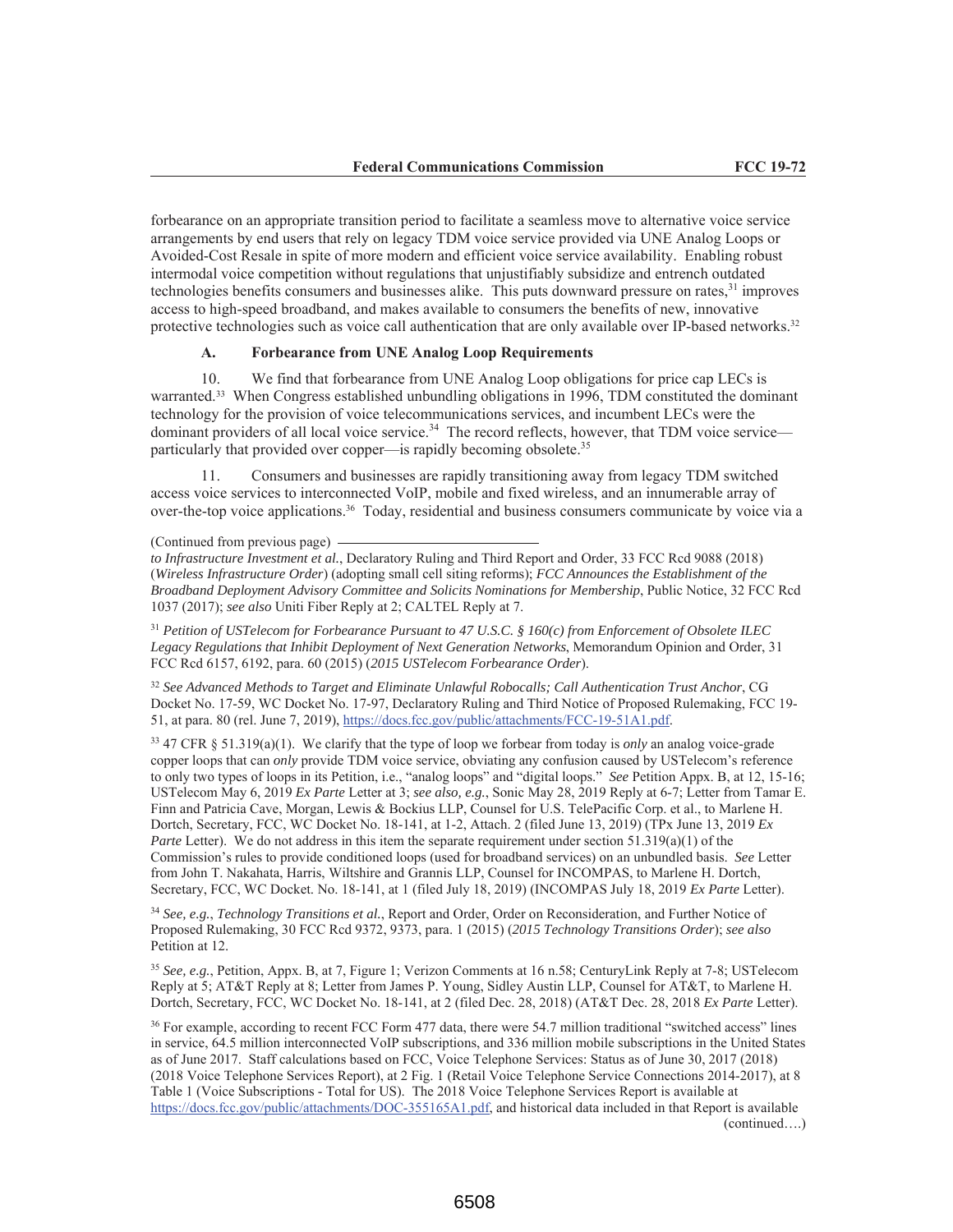plethora of alternative voice capabilities provided over networks built using a variety of technologies.<sup>37</sup> Commission data reflect that between December 2008 and June 2017, the TDM share of all wireline voice telephone connections, including both switched access lines (POTS) and interconnected VoIP, fell from 82% to 37%, while the number of interconnected VoIP connections increased by almost 300% over the same period.<sup>38</sup> Further, residential reliance on traditional switched access services fell by 71%, while residential interconnected VoIP subscriptions increased by 104%.<sup>39</sup> Similarly, over this same time period, business reliance on traditional switched access services fell by 49%, while business interconnected VoIP subscriptions increased by over 1,062%.<sup>40</sup> This is due to a number of factors, including a shift in both consumer and supplier choice to migrate to other types of communications networks such as fiber or wireless.<sup>41</sup>

12. Indeed, consumers and businesses are leaving the voice offerings of incumbent LECs generally. As of June 2017, incumbent LECs served a minority of both wired residential connections  $(48%)$  and wired business connections  $(43%)$ .<sup>42</sup> These shares represent substantial declines from December 2008 when they were 74% and 70%, respectively.<sup>43</sup> Further, high rates of wireless adoption and declining wireline subscribership, generally, evidence a desire for communications services other than wireline service.<sup>44</sup> The total number of mobile telephone voice connections increased 28% between December 2008 and June 2017, while the proportion of households subscribing only to a mobile wireless service increased from approximately 20% to almost 53% over this same time.<sup>45</sup> As the Commission

(Continued from previous page)

at http://www.fcc.gov/sites/default/files/vts june17 hist.zip. Since 2008, there has been an annual growth rate of 13.6 percent for interconnected VoIP subscriptions and 3 percent for mobile voice subscriptions, while retail switched access lines declined 10.5 percent. See Staff calculations based on FCC, Voice Telephone Services: Status as of June 30, 2017 (2018) (2018 Voice Telephone Services Report), at 2 Fig. 1 (Retail Voice Telephone Service Connections 2014-2017), at 8 Table 1 (Voice Subscriptions - Total for US). The underlying data that formed the basis for Granite's switched access line numbers was not included in the record; thus, we cannot verify their accuracy. See Granite et al. May 28, 2019 Reply at 13-16.

 $37$  See, e.g., USTelecom June 20, 2019 Ex Parte Letter at 2-3; Letter from Eduardo R. Guzman, Squire Patton Boggs (US) LLP, Counsel for Puerto Rico Tel. Co., to Marlene H. Dortch, Secretary, FCC, WC Docket No. 18-141, at 4 (filed July 18, 2019) (Puerto Rico Telephone July 18, 2019 Ex Parte Letter).

<sup>38</sup> Staff calculations based on 2018 Voice Telephone Services Report. This trend, as well as all other trends cited herein, which reference June 2017 data are confirmed by the Commission's preliminary data for December 2017.

 $39$  Id.

 $40$  Id.

 $41$  *Id.* 

 $42$  Id.

 $43$  *Id.* 

<sup>44</sup> See, e.g., 2018 Communications Marketplace Report et al., 33 FCC Rcd at 12668, para. 205, 12669, para. 206; 2018 Voice Telephone Services Report at 2 Fig. 1 (Retail Voice Telephone Service Connections 2014-2017), at 8 Table 1 (Voice Subscriptions - Total for US); Steven J. Blumberg & Julian V. Luke, Wireless Substitution: Early Release of Estimates From the National Health Interview Survey, July-December 2018 (2019), https://www.cdc.gov/nchs/data/nhis/earlyrelease/wireless201906.pdf; FCC, Voice Telephone Services: Status as of June 30, 2017; see also Petition at 8; USTelecom Reply at 5.

<sup>45</sup> Staff calculations based on 2018 Voice Telephone Services Report, Table 1 (Percentage of households, adults and children by household telephone status and date of interview: United States, January 2015-2018); Steven J. Blumberg & Julian V. Luke, Wireless Substitution: Early Release of Estimates From the National Health Interview survey, July-December 2008, Table 1 (2009) (Percentage of households, adults and children by household telephone status and date of interview: United States, January 2005-2008). We have insufficient information to determine business' reliance on mobile voice services.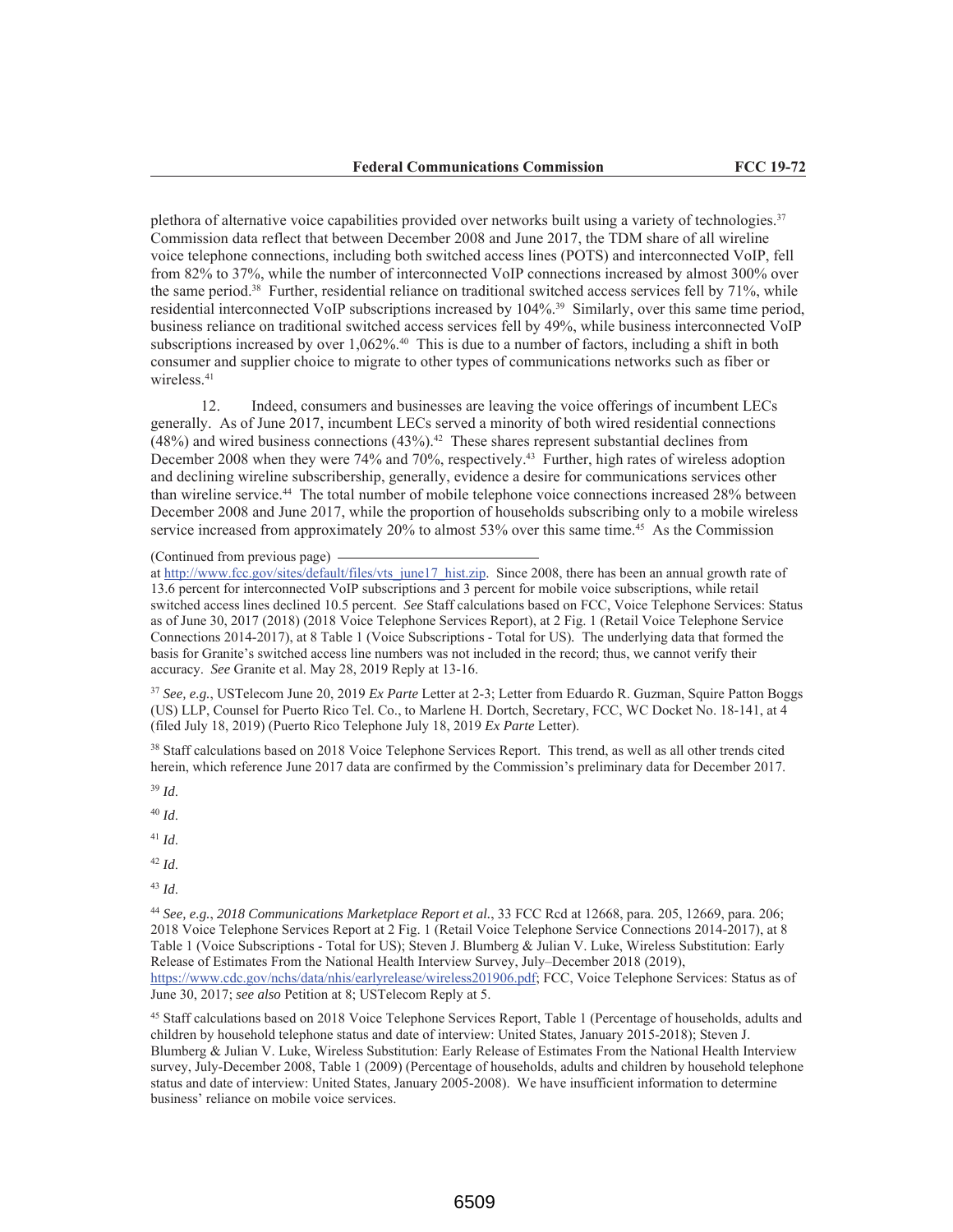acknowledged late last year, "[a]lthough the public switched telephone network used to be the only means to connect, there now exists a multitude of other voice service options for consumers."46 It is thus no surprise that, in 2016, the Commission declared that incumbent LECs are no longer the dominant carriers in the switched-access voice market.<sup>47</sup>

13. And as consumers and the market have moved past legacy services to new forms of intermodal competition, as evidenced by the relative growth in IP-based voice and wireless services, competitors have largely moved on from relying on UNE Analog Loops to compete. Of the 454.9 million active voice subscriptions in the United States as of June 2017, only 55.8 million were provided by incumbent LECs. Of the remaining 399.1 million subscriptions offered in competition with these traditional networks, 335.7 million of them relied on wireless networks, 43.5 million relied on facilitiesbased VoIP, 7.6 million relied on over-the-top VoIP, 4.2 million relied on their own built-out facilities (such as competitive fiber), 5.3 million relied on resale arrangements with other wireline carriers,<sup>48</sup> and only 1.8 million relied on unbundled network loops, including UNE Analog Loops.<sup>49</sup> What is more, reliance on UNE Analog loops (and other unbundled network loops) has not just declined in relative terms, but absolutely. Over just one year, from June 2016 to June 2017, voice subscriptions relying on unbundled loops dropped from 2.6 million to 1.8 million, a more than 30% drop.<sup>50</sup> Indeed, competitive LECs that use UNE Analog Loops admit that they—and their customers—have alternative options at lower cost.<sup>51</sup>

In contrast to the substantially diminished benefit of the UNE Analog Loop mandate in 14. today's communications marketplace, the costs of the mandate are high and rising. For one, the continued maintenance of the UNE Analog Loop mandate requires incumbent LECs to maintain outdated TDM equipment even when they no longer desire to offer those services to their customers.<sup>52</sup> This requirement to maintain both TDM-based and IP-based technological "networks" over copper facilities deters incumbent LECs from investing in next-generation network infrastructure and casts a regulatory cloud over long-term network planning regarding the transition to IP-based fiber networks that rely on  $VoIP.$ 

<sup>49</sup> Staff calculations based on 2018 Voice Telephone Services Report.

 $50$  Id.

<sup>&</sup>lt;sup>46</sup> 2018 Communications Marketplace Report, 33 FCC Rcd at 12668, para. 203.

<sup>&</sup>lt;sup>47</sup> Technology Transitions et al., Declaratory Ruling, Second Report and Order, and Order on Reconsideration, 31 FCC Red 8283, 8291-97, paras. 21-39 (2016) (2016 Technology Transitions Order) (declaring "incumbent LECs as non-dominant in their provision of interstate switched access service").

<sup>&</sup>lt;sup>48</sup> When the Commission's 2018 Voice Telephone Services Report data refers to "resale," it refers to services resold by a variety of means, not only Avoided-Cost Resale. See FCC, FCC Form 477 Local Telephone Competition and Broadband Reporting Instructions, at 21-22 (2016).

<sup>&</sup>lt;sup>51</sup> Letter from Thomas Jones et al., Willkie Farr & Gallagher LLP, Counsel for Granite Telecommunications, LLC et al., to Marlene H. Dortch, Secretary, FCC, WC Docket No. 18-141, at 3 (filed June 26, 2019) (Granite et al. June 26, 2019 Ex Parte Letter).

<sup>&</sup>lt;sup>52</sup> Incumbent LECs can relieve themselves of unbundling requirements by retiring copper. See generally 47 U.S.C.  $\S$  251(c)(5); 47 CFR §§ 51.319, 51.333. Indeed, competitive LECs have acknowledged that incumbent LECs are retiring and will continue to retire copper, and thus, that they will have to deploy their own facilities as expeditiously as possible. See, e.g., Report of David E.M. Sappington at 16, Attach. 1 to INCOMPAS et al. Opposition (Sappington Report); Declaration of William Zarakas at para. 18, Attach. 2 to INCOMPAS et al. Opposition. However, our rules do not permit relief from unbundling obligations with respect to copper loops when incumbent LECs continue to maintain their copper facilities and upgrade their networks to transition their customers entirely to IP-based services such as VoIP.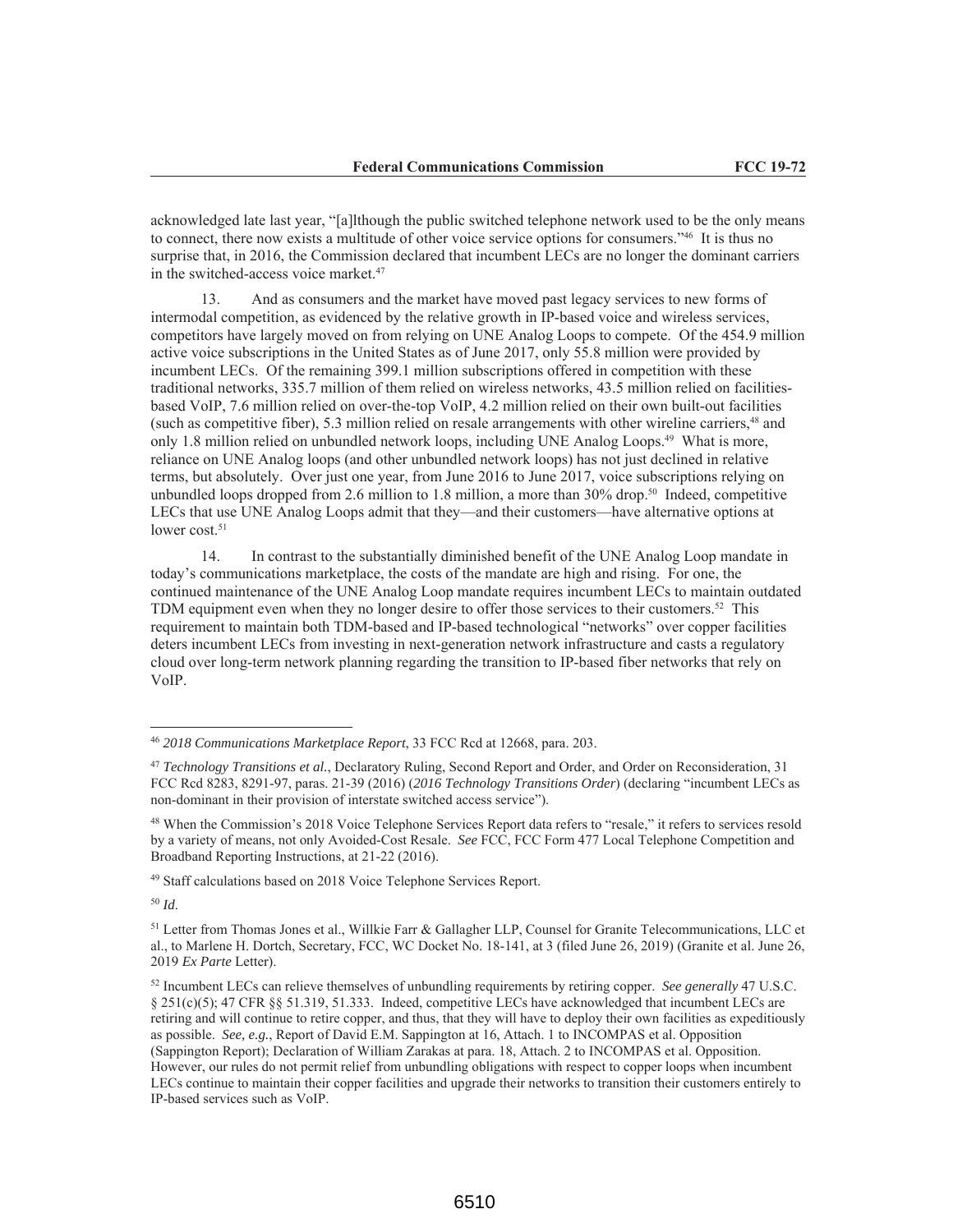For another, the continuance of the UNE Analog Loop mandate distorts competition in  $15.$ the voice market by imposing unnecessary costs on one class of competitors (price cap LECs) and those competitors alone. There is a "substantial expense associated with offering and providing these regulated products,"<sup>53</sup> one that "unfairly give[s] an advantage" over incumbent LECs to other market participants that "operate incumbent networks used to provide . . . voice services, yet are subject to no similar regulation requiring that they provide subsidized access to their networks."<sup>54</sup> We agree with commenters that "[t]his distortion further imposes costs on the industry" in the fiercely competitive market for voice services<sup>55</sup> and that by "removing the requirement that carriers . . . subsidize artificial competition, the Commission can better enable them to compete on a level-playing field."56

But perhaps the greater cost comes from the disincentive that continued unbundling  $16.$ mandates create for competitors to invest in their own facilities-based networks and transition their customers to next-generation services. By requiring incumbent LECs to offer UNE Analog Loops at below-market rates, the "[u]nbundling requirements induce competitive carriers to deter facilities-based investments by increasing the profitability of offering services through UNEs at subsidized, below-market rates, relative to the capital investment necessary to provide facilities-based, next-generation services."<sup>57</sup> Indeed, there is little doubt that "[t]he subsidies provided by the unbundling mandates artificially distort the relative price between leasing UNEs in providing legacy services, and leasing other wholesale services at market rates. Thus, despite the cost and performance advantage of next-generation services, the subsidy distorts the incentive of competitive carriers in continuing to offer legacy services based on UNEs."<sup>58</sup> This is especially problematic because a "primary purpose of the Act [is] the promotion of facilities-based competition."59

That is why the courts, the Commission, and economists have long noted the impropriety 17. of maintaining unbundling mandates in competitive markets. For example, the D.C. Circuit has found that "[w] here competitors have access to necessary inputs at rates that allow competition not only to survive but to flourish, it is hard to see any need for the Commission to impose the costs of mandatory unbundling."<sup>60</sup> And the D.C. Circuit has noted it would be "antithetical" to the 1996 Act's goals to "mandate unbundling in a market that already has intense facilities-based competition." The Commission in turn has rejected unbundling "in cases where the requesting carrier seeks to provide service exclusively in a market that is sufficiently competitive without the use of unbundling."<sup>62</sup> And as some economists have found, in a competitive market, mandatory unbundling leads to market distortions,

<sup>59</sup> Triennial Review Remand Order, 20 FCC Rcd at 2563, para. 52; see also id. at 2535, para. 2 (citing policy of "encourag[ing] the innovation and investment that come from facilities-based competition").

60 United States Telecom Ass'n v. FCC, 359 F.3d 554, 576 (D.C. Cir. 2004).

 $^{61}$  United States Telecom Ass'n v. FCC, 290 F.3d 415, 429 (D.C. Cir. 2002).

 $62$  Triennial Review Remand Order, 20 FCC Rcd at 2552, para. 34 (internal citation omitted).

<sup>&</sup>lt;sup>53</sup> CenturyLink Reply at 27.

<sup>&</sup>lt;sup>54</sup> Verizon Reply at 14-15.

 $55$  *Id.* at 15.

<sup>&</sup>lt;sup>56</sup> Frontier May 27, 2019 Reply at 9.

<sup>&</sup>lt;sup>57</sup> Verizon Comments at 22-23 (quoting Exh. A, Andres V. Lerner, An Economic Analysis of the Impact of Forbearance from  $251(c)(3)$  on Competition and Investments (filed Aug. 6, 2018) (Verizon Comments Exh. A)); AT&T Dec. 28, 2018 Ex Parte Letter at 12 ("[R] egulated access to UNE loops, to the extent that such access is mandated at below-market prices, unambiguously creates disincentives to build fiber networks, because such regulated access encourages CLECs to remain on UNE-based services.").

<sup>&</sup>lt;sup>58</sup> Verizon Comments at 22-23 (quoting Exh. A).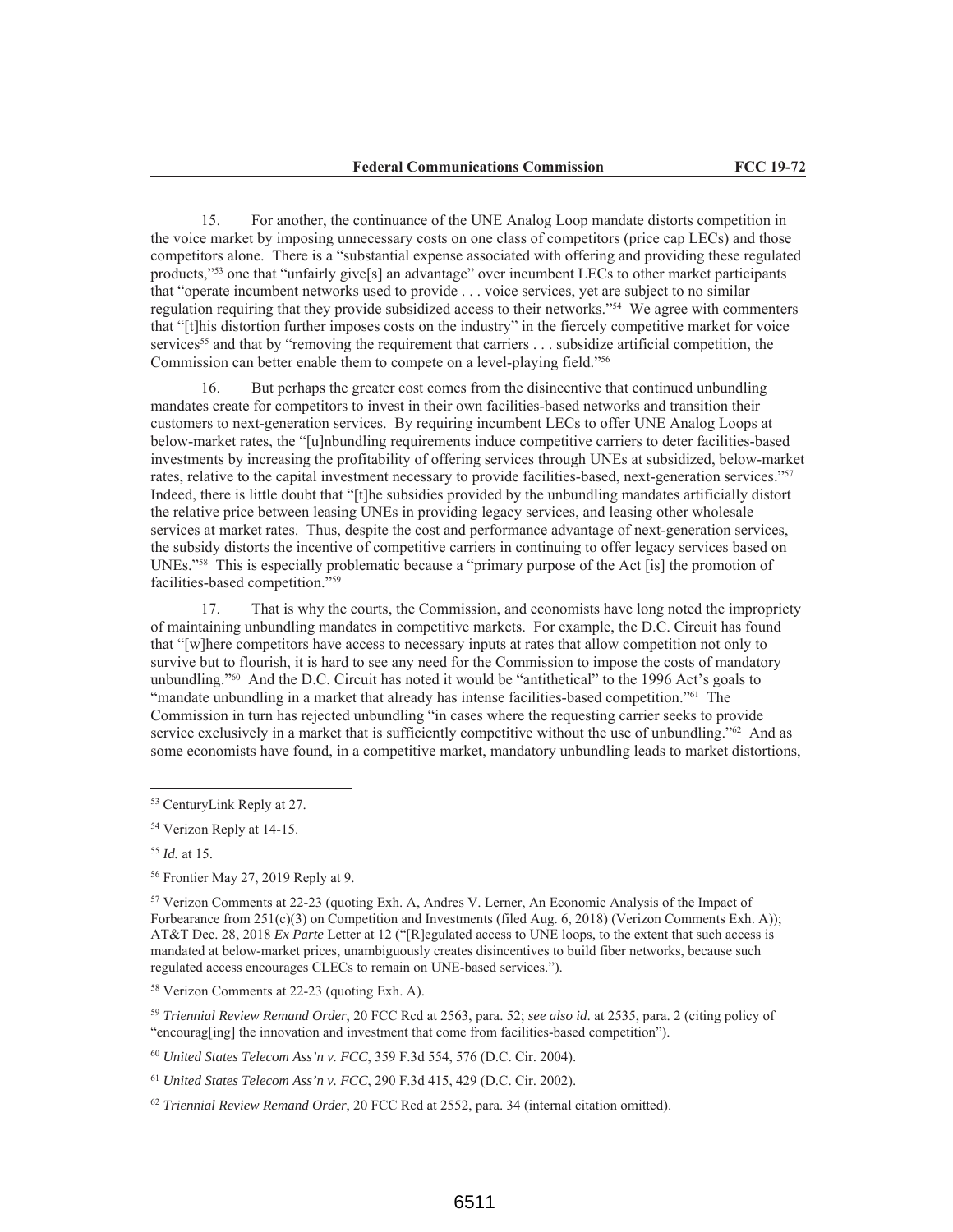including "'reducling] incumbent carriers' and facilities-based entrants' incentives to invest in new services," that outweigh any potential benefits.<sup>63</sup>

In light of marketplace changes, UNE Analog Loops can no longer be justified as 18. relevant or necessary local market-opening inputs essential for ensuring that end users have access to competitive voice services. Mandating continued unbundling of this network element—which is capable only of provisioning legacy, TDM voice service—is unnecessary and counterproductive in light of technology transitions, the competitive landscape for voice communications services and capabilities, including especially interconnected VoIP, and other existing regulatory protections.

19. We expect that competitive LECs currently reliant on UNE Analog Loops will be able to lease unregulated alternatives to those inputs. For example, USTelecom's members either currently offer,<sup>64</sup> or have made commitments to make available commercial analog loops to competitive LECs.<sup>65</sup> These commercial offerings will enable competitive LECs to continue the provision of TDM voice service while consumers and businesses continuing to use such services embrace the transition to IPbased alternatives and eventually make that transition. We are persuaded that price cap LECs have an incentive to develop reasonable commercial wholesale arrangements with these competitive LECs in response to facilities-based competition from cable provider VoIP services and wireless alternatives.<sup>66</sup> Such wholesale arrangements enable price cap LECs to continue earning revenues from their networks rather than lose any revenue opportunity altogether if the competitive LEC's customer migrates to a different intermodal provider.<sup>67</sup> This expectation is borne out by our past observations regarding incumbent LECs' response to intermodal competition in the voice marketplace.<sup>68</sup> It is further supported by the limited competitive role played by UNE Analog Loops today, coupled with the lack of evidence that any detrimental effects occurred from prior forbearance grants from requirements that competitors

<sup>66</sup> See USTelecom June 20, 2019 Ex Parte Letter at 2; Petition at 29; see also 2015 USTelecom Forbearance Order, 31 FCC Rcd at 6192, para. 60.

67 See USTelecom June 20, 2019 Ex Parte Letter at 2; Letter from AJ Burton, V.P., Federal Regulatory, Frontier Communications, to Marlene H. Dortch, Secretary, FCC, WC Docket No. 18-141, at 1 (filed June 28, 2019) (Frontier June 28, 2019 Ex Parte Letter); Letter from Frederick Moacdieh, Executive Director, Federal Regulatory and Legal Affairs, Verizon, to Marlene H. Dortch, Secretary, FCC, WC Docket No. 18-141, at 2 n.4 (filed June 26, 2019) (Verizon June 26, 2019 Ex Parte Letter).

 $^{68}$  See, e.g., USTelecom Reply, Exh. A at n.32 ("Century Link offers a DS0 alternative in the Omaha wire center, where all of its unbundling obligations have been eliminated. Verizon offers Special Access 64k voice grade service as a substitute for DS0 analog . . . ."); Frontier May 28, 2019 Reply at 8 (stating that Frontier "already offers a voice grade DS0 special access service throughout its footprint, which is a substitute for analog DS0s and represents a DS0 freely available at a commercial rate"); see also Business Data Services in an Internet Protocol Environment et al., Report and Order, 32 FCC Rcd 3459, 3584-85, para. 292 (2017) (BDS Order), (with regard to declining to continue requiring the Interim Wholesale Platform, finding that "neither Granite nor others have shown that prices or availability of TDM-based UNE-P replacement services have changed as a result of the forbearance").

 $^{63}$  See UST elecom Reply at 1 n.2 (quoting Robert W. Crandall & Hal J. Singer, An Accurate Scorecard of the Telecommunications Act of 1996: Rejoinder to the Phoenix Center Study No. 7, CRITERION ECONOMICS, LLC, 13  $(Jan. 5, 2003)).$ 

<sup>&</sup>lt;sup>64</sup> See, e.g., USTelecom Reply, Exh. A, Assessing the Impact of Forbearance from 251(c)(3) on Consumers, Capital Investment, and Jobs – Reply to Comments, at n.32 (USTelecom Reply, Exh. A); Frontier May 28, 2019 Reply at 8.

 $^{65}$  See, e.g., Letter from Patrick R. Halley, Sr. V.P., Advocacy and Regulatory Affairs, USTelecom, to Marlene H. Dortch, Secretary, FCC, WC Docket No. 18-141, at 2-3 (filed May 10, 2019) (USTelecom May 10, 2019 Ex Parte Letter); Letter from James P. Young, Sidley Austin LLP, Counsel for AT&T, to Marlene H. Dortch, Secretary, FCC, WC Docket No. 18-141, at 1 (filed Feb. 21, 2019) (AT&T Feb. 21, 2019 Ex Parte Letter); Frontier May 28, 2019 Reply at 8; CenturyLink May 28, 2019 Reply at 2-3.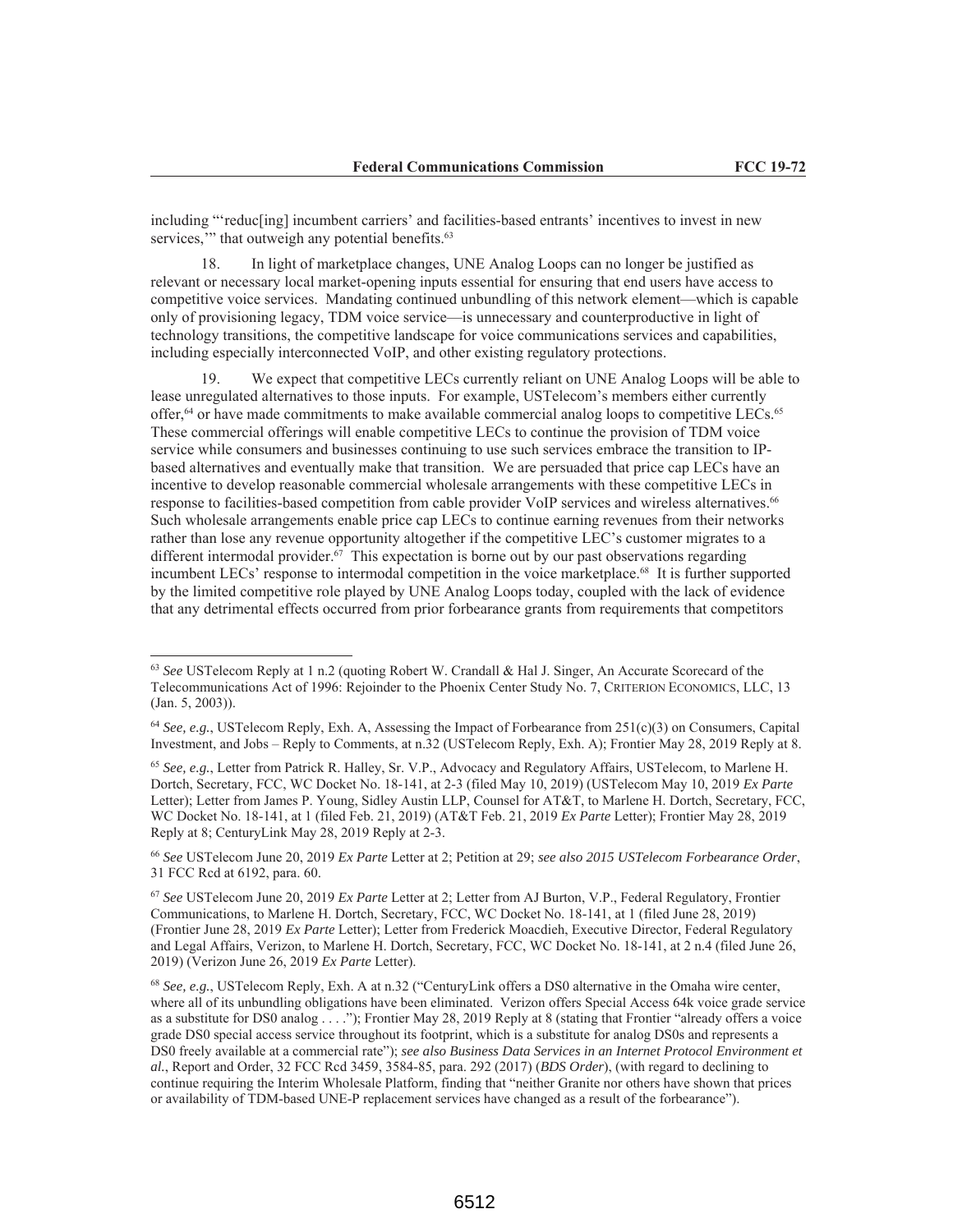alleged provided important negotiating leverage for commercial wholesale agreements.<sup>69</sup> We fully expect UST elecom's members and other price cap LECs to have incentives to make such offerings available to the extent they continue to operate copper networks, consistent with their demonstrated willingness on multiple prior occasions to offer commercial substitutes for services that they are no longer obligated to provide.70

In addition to alternative wholesale inputs that competitive LECs can use to continue to 20. offer TDM voice services in the absence of UNE Analog Loop availability, $7<sup>1</sup>$  the widespread availability of VoIP and wireless voice services will also discipline voice service availability and rates for consumers. Finally, certain regulatory protections remain to guard against unjust and unreasonable rates for price cap LEC voice telecommunications services. These include section  $251(b)(1)$  resale availability;<sup>72</sup> the prohibitions against unjust and unreasonable charges and unjustly or unreasonably discriminatory practices in sections 201 and 202 of the Act and the complaint process under section 208 of the Act;<sup>73</sup> section 214 legacy voice service discontinuance oversight;<sup>74</sup> and Eligible Telecommunications Carrier requirements to offer voice telephony at rates reasonably comparable to national average urban rates.<sup>75</sup>

21. We note that granting forbearance here is just one of several actions the Commission has taken to enable all service providers and consumers to embrace the benefits afforded by more modern IP networks. These actions have eliminated or reduced artificial regulatory barriers hindering the transition to next-generation networks and services.<sup>76</sup> In late 2012, the Commission formally acknowledged the technology transitions that were underway.<sup>77</sup> This began a series of Commission efforts to accelerate the

<sup>71</sup> See, e.g., Verizon June 26, 2019 Ex Parte Letter at 2, 4.

 $72$  47 U.S.C. § 251(b)(1).

73 47 U.S.C. §§ 201, 202, 208.

 $74$  See generally Accelerating Wireline Broadband Deployment by Removing Barriers to Infrastructure Investment, Second Report and Order, 33 FCC Rcd 5660, 5672-80, paras. 29-43 (2018) (Wireline Infrastructure Second Report and Order) (discussing the analytical approach to discontinuance approval for legacy TDM-based services that customers still are purchasing); see also 47 CFR § 63.60 et seq.

<sup>75</sup> See, e.g., 47 CFR § 54.309(a) (describing this requirement for Connect America Fund Phase II); Connect America Fund, WC Docket No. 10-90, Report and Order, FCC 19-8, para. 25 (rel. Feb. 15, 2019) (recipients of 'phase-down' high-cost universal service support must "certify annually that they have and will use the support they continue to receive in the relevant high-cost and extremely high-cost areas to provide voice telephony service throughout the relevant census blocks at rates that are reasonably comparable to comparable offerings in urban areas"); Connect America Fund et al., Report and Order and Further Notice of Proposed Rulemaking, 26 FCC Rcd 17663, 17694, para. 84 (2011) (USF/ICC Transformation Order), aff'd sub nom In re: FCC 11-161, 753 F.3d 1015 (10th Cir. 2014) (discussing the reasonable comparability benchmark). The reasonable comparability benchmark for voice services applies to mainland providers and those in Alaska.

<sup>76</sup> See, e.g., Wireline Infrastructure Second Report and Order, 33 FCC Rcd at 5660-61, paras. 1-2; Accelerating Wireline Broadband Deployment by Removing Barriers to Infrastructure Investment, Report and Order, Declaratory Ruling, and Further Notice of Proposed Rulemaking, 32 FCC Rcd 11128, 11129-30, paras. 1-3 (2017) (Wireline Infrastructure First Report and Order); 2015 USTelecom Forbearance Order, 31 FCC Rcd at 6158-59, para. 2.

<sup>77</sup> See Ex Parte Meetings with the Technology Transition Policy Task Force, Public Notice, 28 FCC Rcd 105 (2013); Pleading Cycle Established on AT&T and NTCA Petitions, Public Notice, 27 FCC Rcd 15766 (2012); see also  $(continued...)$ 

6513

 $69$  AT&T Reply at 13, 26 (discussing negotiation of commercial wholesale agreements following the elimination of the UNE platform under section  $251(c)$ ).

<sup>&</sup>lt;sup>70</sup> See USTelecom May 10, 2019 Ex Parte Letter at 2-3; Puerto Rico Telephone July 18, 2019 Ex Parte Letter at 5. For this reason, we conclude that it is not necessary to create an enforcement mechanism for USTelecom members' commitment to make available commercial analog loops, as suggested by TPx. See TPx May 28, 2019 Reply at 1-4.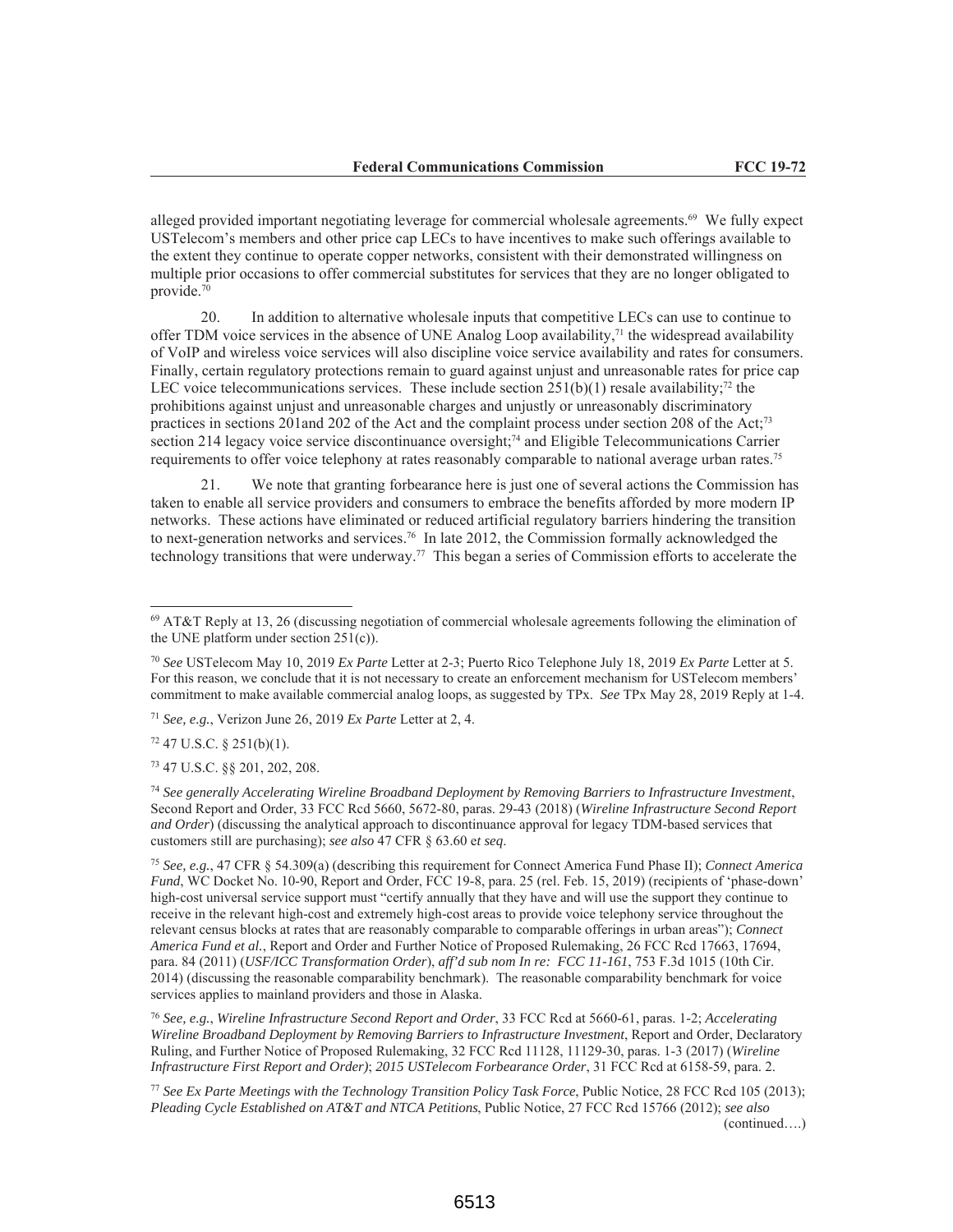transition of consumers from TDM voice service over legacy copper networks to next-generation networks.<sup>78</sup> More recently, the Commission streamlined the process for incumbent LECs to retire their legacy copper networks and replace them with fiber or other advanced technologies.<sup>79</sup> And last year, the Commission adopted a streamlined process for carriers seeking to discontinue legacy TDM voice service provided such carriers offer a facilities-based interconnected VoIP service replacement and at least one other voice service is available in the service area.<sup>80</sup> In doing so, the Commission explained that facilities-based interconnected VoIP service embodies the same managed service quality and underlying network infrastructure, disabilities access, and 911 access requirements found in legacy TDM voice service.81

Beginning in 2011, with respect to its universal service obligations under the Act, the 22. Commission began the process of shifting its high-cost universal service program<sup>82</sup> from legacy copper networks and TDM voice services to next-generation broadband networks and IP-based voice services for price cap LECs.<sup>83</sup> More recently, the Commission has taken similar steps with regard to non-price cap LECs, which serve predominantly rural areas.<sup>84</sup> In embracing the evolution of technological change in communications networks and services, recipients of the Commission's transformed universal service Connect America Fund (CAF) must make both voice and broadband service available over their CAFfunded networks. Significantly, however, there is no longer any requirement that such voice service be provided via legacy TDM technology.<sup>85</sup>

Transition Period. We condition our grant of forbearance from UNE Analog Loop  $23$ obligations for price cap LECs on a two-part transition. First, we permit competitive LECs to order new

<sup>78</sup> See, e.g., Technology Transitions et al., Order, Report and Order and Further Notice of Proposed Rulemaking, Report and Order, Order and Further Notice of Proposed Rulemaking, Proposal for Ongoing Data Initiative, 29 FCC Red 1433 (2014); 2015 Technology Transitions Order, 30 FCC Red at 9373, para. 1; 2016 Technology Transitions Order, 31 FCC Rcd at 8285-86, paras. 4-7; Ensuring Continuity of 911 Communications, Report and Order, 30 FCC Rcd 8677 (2015) (2015 Backup Power Order).

<sup>79</sup> See Wireline Infrastructure First Report and Order, 32 FCC Rcd at 11129-30, paras. 1-3; 47 CFR  $\S$  51.333.

80 See Wireline Infrastructure Second Report and Order, 33 FCC Rcd at 5672-79, paras. 29-40; 47 CFR §  $63.71(f)(2)(ii)$ .

<sup>81</sup> See Wireline Infrastructure Second Report and Order, 33 FCC Rcd at 5675, para. 34; see also Numbering Policies for Modern Communications et al., Report and Order, 30 FCC Rcd 6839, 6861, para. 47, 6877, n.274 (2015) (noting that interconnected VoIP service is becoming a replacement for traditional telecommunications services); Letter from Craig J. Brown, Asst. Gen. Counsel, CenturyLink, to Marlene H. Dortch, Secretary, FCC, WC Docket No. 18-141, at 4-6 (filed July 1, 2019) (CenturyLink July 1, 2019 Ex Parte Letter).

82 47 U.S.C. § 254.

<sup>83</sup> See generally USF/ICC Transformation Order, 26 FCC Rcd at 17712-38, paras. 127-93.

84 See Connect America Fund et al., Report and Order, Order and Order on Reconsideration, and Further Notice of Proposed Rulemaking, 31 FCC Rcd 3087, 3090-91, para. 4 (2016). The Commission continues to take further actions to expand opportunities to elect A-CAM funding. See, e.g., Wireline Competition Bureau Authorizes 182 Rate-of-Return Companies to Receive \$454 Million Annually in Alternative Connect America Cost Model Support to Expand Rural Broadband, Public Notice, 32 FCC Rcd 842 (WCB 2017); Regulation of Business Data Services for Rate-of-Return Local Exchange Carriers et al., Report and Order, Second Further Notice of Proposed Rulemaking, and Further Notice of Proposed Rulemaking, 33 FCC Rcd 10403 (2018) (A-CAM Rate-of-Return BDS Order).

<sup>85</sup> USF/ICC Transformation Order, 26 FCC Rcd at 17692-93, paras. 77-78.

<sup>(</sup>Continued from previous page)

Technology Transitions Policy Task Force Seeks Comment on Potential Trials, Public Notice, 28 FCC Rcd 6346  $(2013).$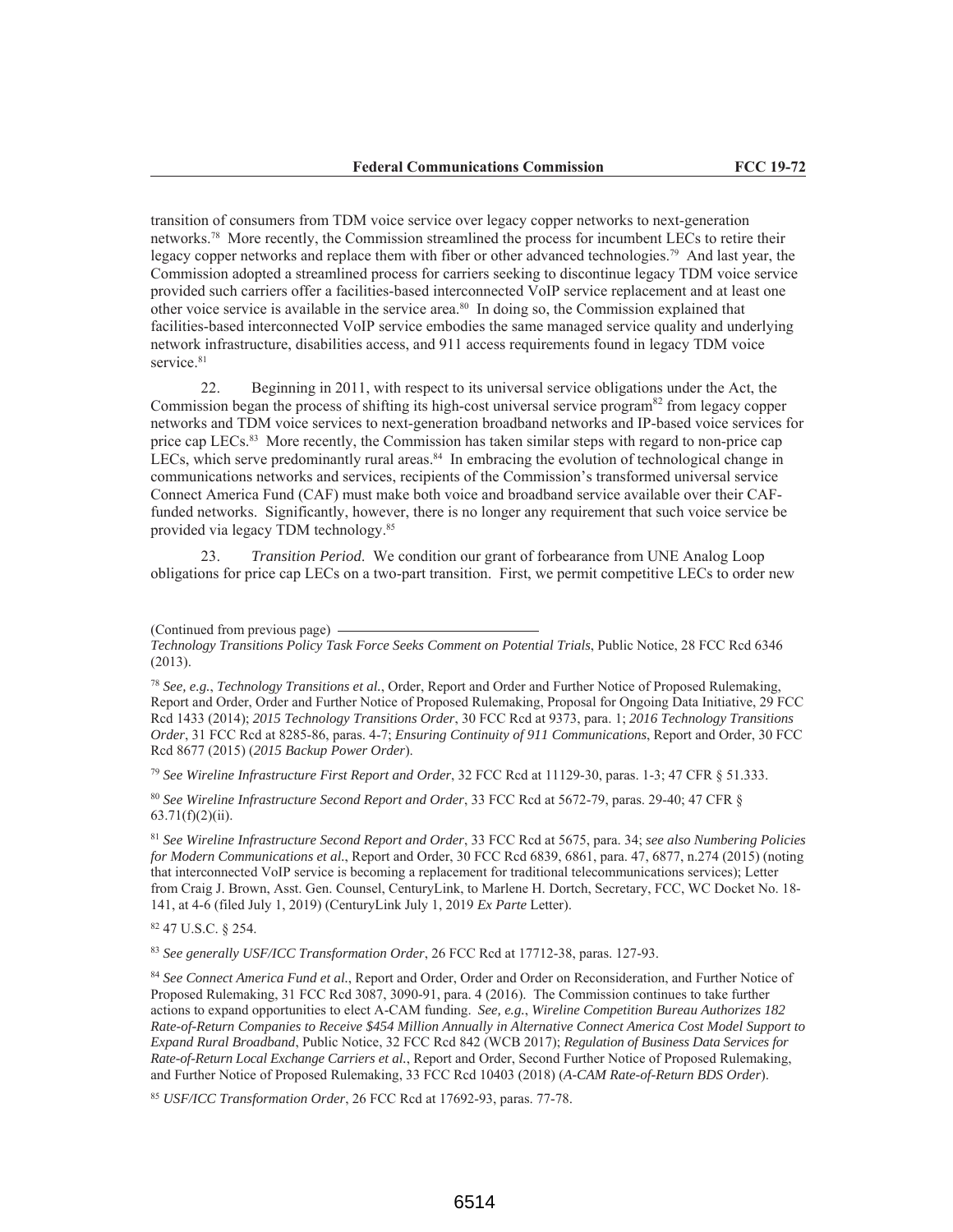UNE Analog Loops for an additional six months after the effective date of this order.<sup>86</sup> This timeframe will enable competitive LECs to continue to execute short-term business plans and honor contractual obligations with new or existing customers, including small businesses, while they determine which alternative voice service option will best serve their customers' needs.<sup>87</sup> Second, we adopt a three-year grandfathering period for all competitive LEC customers. The three-year transition timeframe within which all UNE Analog Loops (including any new UNE Analog Loops ordered during the first six months) must be transitioned to alternative arrangements will commence on the effective date of this order. This three-year period is consistent with transition time frames the Commission has previously adopted in light of changes in the regulatory environment, and should provide more than enough time for competitive LECs and their customers to transition to alternative TDM or new IP-based voice service arrangements.<sup>88</sup> We find this period sufficient for competitive LECs to replace their embedded base of legacy TDM customer premises equipment or other increasingly obsolete TDM-based peripheral devices with new IP-capable equipment.<sup>89</sup> Competitive LECs will also need time to make similar logistical arrangements to change out equipment in their collocation spaces to convert from using UNE Analog Loops to alternative arrangements, independent of the type of voice service they decide to offer end users over such loops at the end of the transition.<sup>90</sup> This three-year timeframe also will enable competitive LECs using UNE Analog Loops as part of Enhanced Extended Links (EELs) to transition the loop portion of the EEL in the same timeframe as the unbundled DS1 transport portion from wire centers subject to forbearance.<sup>91</sup>

 $89$  TPx June 13, 2019 Ex Parte Letter at 2.

<sup>&</sup>lt;sup>86</sup> See TPx Opposition at 27; TEXALTEL Reply at 9-10. But see Letter from Jonathan Banks, Sr. V.P., Law & Policy, USTelecom et al., to Marlene H. Dortch, Secretary, FCC, WC Docket No. 18-141, at 1 (filed June 21, 2018) (USTelecom June 21, 2018 Ex Parte Letter) (proposing that no new orders be permitted after the effective date of any forbearance grant).

<sup>&</sup>lt;sup>87</sup> See UNE Transport Forbearance Order, FCC 19-66, at para. 61; BDS Order, 32 FCC Rcd at 3533, para. 167.

<sup>&</sup>lt;sup>88</sup> See id. Competitive LECs that have provided record information about the length of their customer contracts have typically referenced contract lengths of a minimum of three years with business or government customers. See, e.g., Letter from Thomas A. Jones, Willkie Farr & Gallagher, Counsel for Granite Telecommunications et al., to Marlene H. Dortch, Secretary, FCC, WC Docket No. 18-141, at 4 (filed June 14, 2019) (Granite et al. June 14, 2019 Ex Parte Letter); Letter from Thomas A. Jones, Willkie Farr & Gallagher, Counsel for Granite Telecommunications et al., to Marlene H. Dortch, Secretary, FCC, WC Docket No. 18-141, at 2 (filed July 18, 2019); Letter from Patricia Cave, Morgan, Lewis & Bockius LLP, Counsel for U.S. TelePacific Corp. et al., to Marlene H. Dortch, Secretary, FCC, WC Docket No. 18-141, at 2 (filed June 27, 2019) (TPx June 27, 2019 Ex Parte Letter); Letter from H. Edward Wynn, Exec. Chairman, and Christopher Surdenick, CEO, Call One Inc., to Marlene H. Dortch, Secretary, FCC, WC Docket No. 18-141, at 2-3 (filed July 10, 2019) (Call One July 10, 2019 Ex Parte Letter) (both customer and supplier contracts). To the extent competitive LECs have entered into longer-term contracts with their customers without securing long-term contracts with their suppliers, they have done so at their own risk like any other business does, and we see no reasonable basis for accommodating that risk.

 $\frac{90}{1}$  *Id.* The transition timeframe will enable competitive LECs to change out equipment on a rolling basis in a manner that avoids across-the-board new equipment costs that would more likely result in the need to pass on more of these costs to their customers. Indeed, given this timeframe, customers might well choose to upgrade to an IP-based voice service, an upgrade they likely would in any case need to make at some point in the future when the underlying copper network is retired This three-year transition period, including the six-month period in which UNE Analog Loops can continue to be ordered, adequately addresses arguments that USTelecom's proposed transition period would disrupt service to consumers because it is too short and does not allow for any new UNE orders. See UNE Transport Forbearance Order, FCC 19-66, at para. 71.

<sup>&</sup>lt;sup>91</sup> See INCOMPAS July 18, 2019 Ex Parte Letter at 1; see also UNE Transport Forbearance Order, FCC 19-66, at para. 61.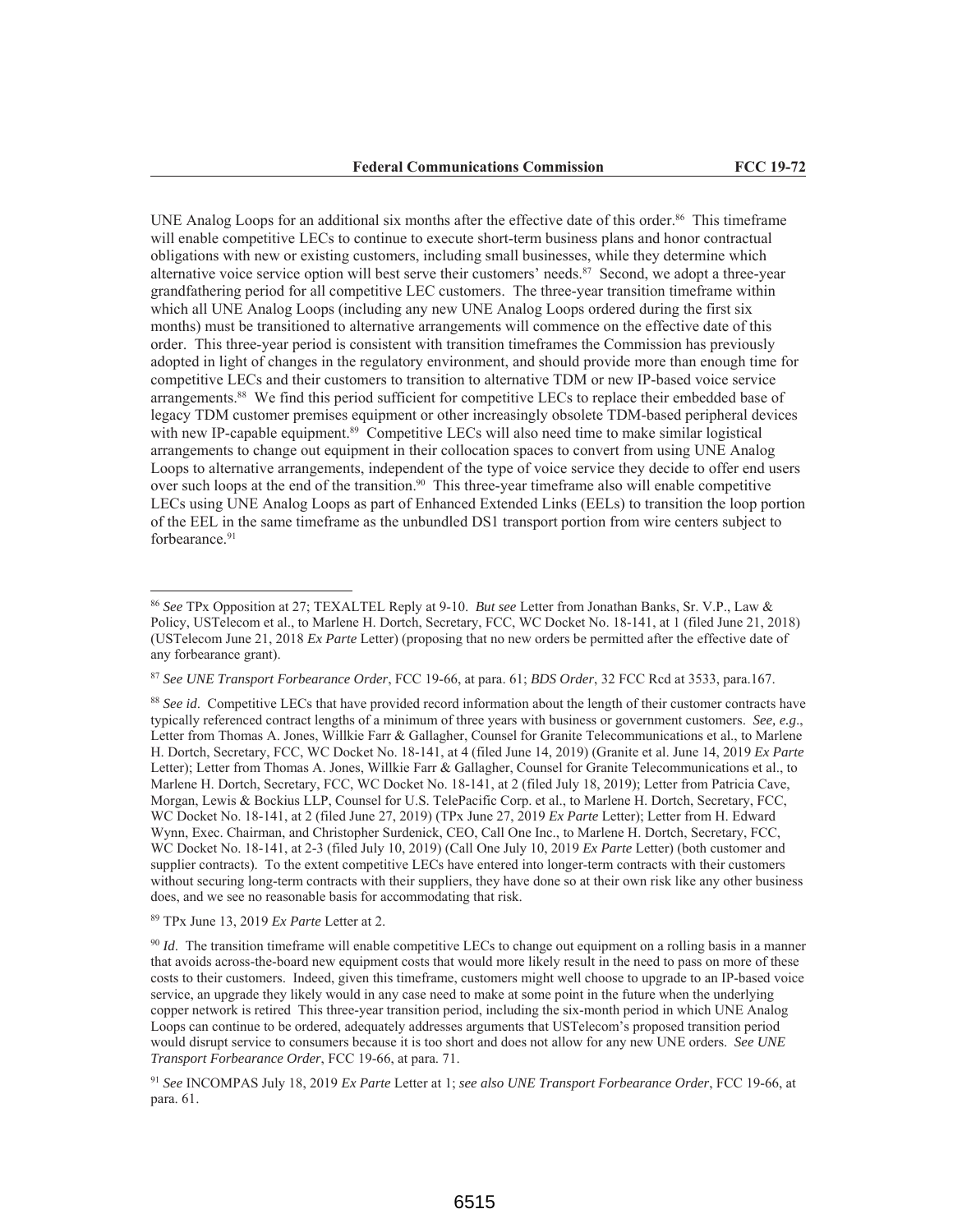24. During the relevant transition period for any competitive LEC customer, any UNE Analog Loops that a competitive LEC leases as of the effective date of this order shall be available for lease from the incumbent LEC at regulated UNE rates.<sup>92</sup> Of course, the transition mechanism we adopt is simply a default process, and competitive LECs and price cap LECs remain free to negotiate different arrangements superseding this transition period and replacing UNE Analog Loop arrangements with negotiated commercial arrangements at any earlier time. Further, competitive LECs will be able to obtain maintenance and replacement loops at regulated UNE rates during the entirety of the transition period. We find this will ensure an orderly transition for end-user customers of affected competitive LECs by mitigating any immediate rate shock that could otherwise be suffered by these end users if current rates for these UNE Analog Loops were immediately eliminated,<sup>93</sup> including if the competitive LEC requires a replacement loop to avoid degradation or loss of service to its customer.<sup>94</sup> The transition timeframes we adopt will work to ensure that consumers do not experience any undue service disruption as a result.

25. Section  $10(a)(1)$ . We conclude that price cap LEC UNE Analog Loop obligations are unnecessary to ensure that the charges for voice services are just and reasonable.<sup>95</sup> We find that the existence of alternative voice service options in the marketplace will put pressure on price cap LEC rates—not only in areas where competition is most robust, but also in any areas where competition might be less robust. This is because we see no basis to conclude that price cap LECs could price discriminate based on the relative magnitude of competition present in narrow geographic areas.<sup>96</sup> General market trends away from incumbent LEC wireline voice offerings, particularly TDM offerings, indicate that a number of services, provided by a variety of means,<sup>97</sup> put pressure on incumbent LEC offerings.<sup>98</sup> And even if price cap LECs' voice service rates do differ somewhat from rates that particular end-user

<sup>93</sup> See Triennial Review Remand Order, 20 FCC Rcd at 2613-14, para. 145; see also TEXALTEL Reply at 9-10.

<sup>94</sup> See TPx June 27, 2019 Ex Parte Letter at 2.

<sup>97</sup> See 2018 Communications Marketplace Report, 33 FCC Rcd at 1268-69, paras. 203-07.

 $92$  Such rates are established either through negotiated interconnection agreements or through state-commissionarbitrated rates applying certain Commission-developed pricing formulas. See 47 U.S.C. §§ 251, 252; 47 CFR § 51.501 et seq. Our forbearance action is not intended to upset pre-existing interconnection agreements or other contractual arrangements that may currently exist nor pre-existing state-commission-arbitrated rates during the transition period (including any already-adopted state commission scheduled changes in UNE rates), which should quell concerns of those fearing near-term price increases for UNE Analog Loops resulting from this Order. See Triennial Review Remand Order, 20 FCC Rcd at 2613-14, para. 145; see also TEXALTEL Reply at 9-10; TPx Opposition at 27; USTelecom June 21, 2018 Ex Parte Letter at 1; Letter from John T. Nakahata, Harris, Wiltshire and Grannis LLP, Counsel for INCOMPAS, to Marlene H. Dortch, Secretary, FCC, WC Docket No. 18-141, at 2 (filed June 28, 2019).

<sup>&</sup>lt;sup>95</sup> See, e.g., 47 U.S.C. § 160(a)(1). Section 10(a) requires that we find that rates are not only just and reasonable, but also not unjustly or unreasonably discriminatory. To the extent our findings here protect against rates, charges, practices, and classifications that are not just and reasonable, it logically follows that it also protects against charges, practices, and classifications that are unjust and unreasonable. Thus, to whatever extent the enforcement of the obligation to provide UNE Analog Loops is not necessary to ensure just and reasonable rates, it necessarily follows that it prevents the opposite from occurring, that is, unjust and unreasonable rates. Further, no party has advanced a theory under which incumbent LECs could engage in unreasonable practices and classifications regarding UNE Analog Loops without also being able to charge unjust and unreasonable rates. See USTelecom 271/272 Forbearance Order, FCC 19-31, at 16 n.110.

<sup>&</sup>lt;sup>96</sup> Our observation about this current lack of evidence of a practical ability to price in such a manner is not intended to prejudge any federal or state cause of action relating to unjust and unreasonable discrimination. See, e.g., 47 U.S.C. § 202(a).

<sup>&</sup>lt;sup>98</sup> See Restoring Internet Freedom, Declaratory Ruling, Report and Order, and Order, 33 FCC Rcd 311, 387-88, para. 130 (2017) (appeal pending) (Restoring Internet Freedom Order); USTelecom Reply at 7; AT&T Reply at 5; CenturyLink July 1, 2019 Ex Parte Letter at 6; see also Verizon Comments, Exh. A at para. 45.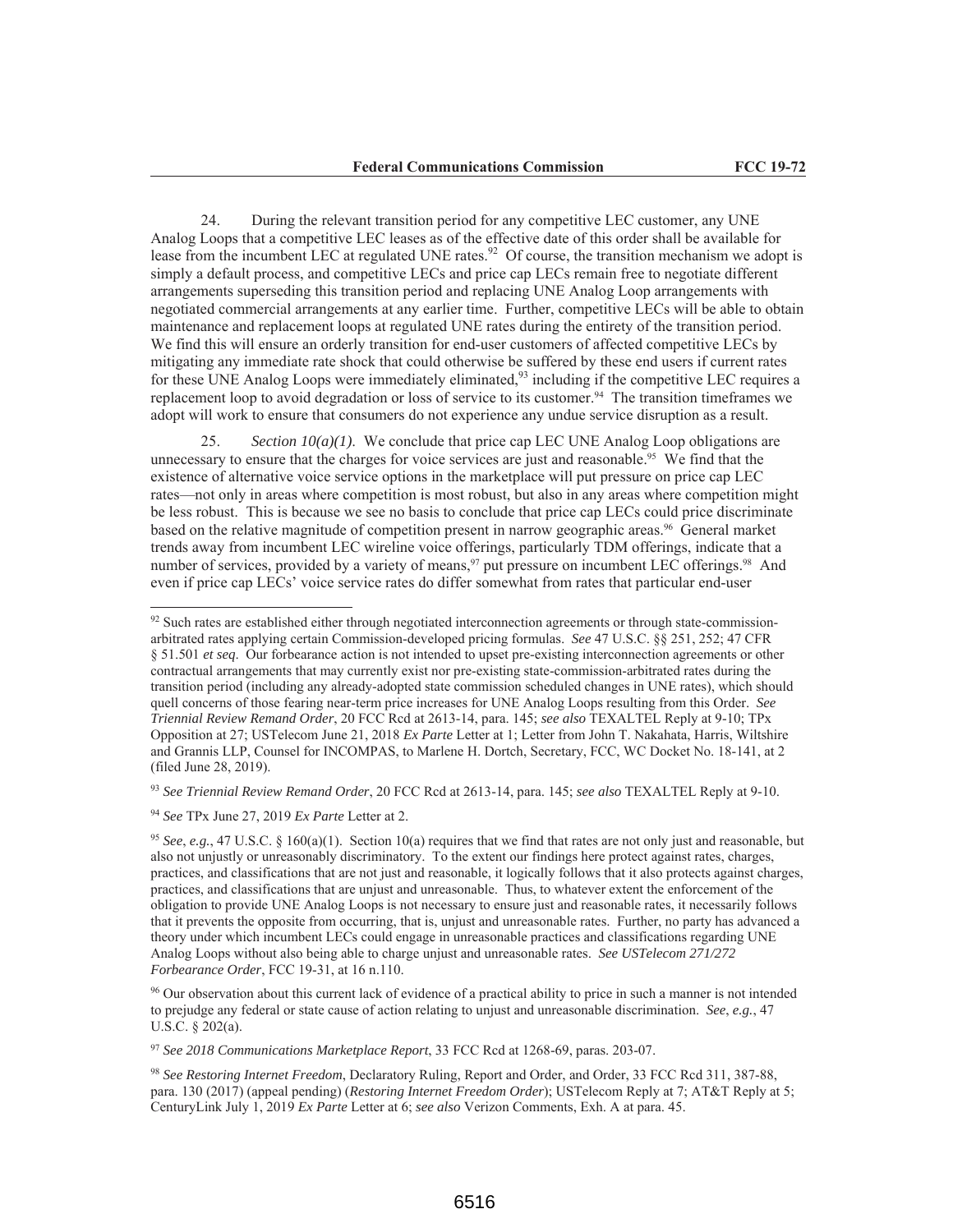customers have been paying for TDM voice services, that does not demonstrate that such rates are unjust or unreasonable—particularly in the face of the competitive alternatives and regulatory protections that will exist post-forbearance.

26. Even to the extent that alternative arrangements for competitive LECs result in them paying somewhat higher prices than they are paying today for the inputs they use to provide voice service, this does not persuade us that it would result in unjust or unreasonable charges. What is necessary to ensure just and reasonable rates can account for a range of policy concerns, including balancing competing policy considerations.<sup>99</sup> Although some commenters focus on the rates for wholesale service inputs,<sup>100</sup> our concern is not for the fate of particular competitors but of competition and, more fundamentally, end users. $101$  In light of the available alternative voice service options, we are not persuaded that forbearance will result in unjust or unreasonable voice service rates. We decline to maintain inefficient network use merely because removing a legacy unbundling obligation that no longer serves the purpose for which it was adopted would harm the profits of a competitive LEC operating an outmoded business model.<sup>102</sup> Thus, to the extent that some competitive LECs may experience a decrease in their profit margins because they may be unable to pass on any cost increases to their customers, that in

<sup>&</sup>lt;sup>99</sup> EarthLink v. FCC, 462 F.3d 1, 8-9 (D.C. Cir. 2006) (accepting policy trade-offs regarding competition in the forbearance analysis) (Earthlink); see also, e.g., Cellco Partnership v. FCC, 357 F.3d 88 (D.C. Cir. 2004) (in a decision addressing section 11 of the Act, recognizing that the term "necessary" is ambiguous); CTIA, 330 F.3d at 512-13 (deferring to the Commission's reasonable interpretation of the term "necessary" in section  $10(a)(2)$  under Chevron step two); Capital Network System, Inc., v. FCC, 28 F.3d 201, 204 (D.C. Cir. 1994) (with respect to section 201(b), holding that "[b]ecause 'just,' 'unjust,' 'reasonable,' and 'unreasonable' are ambiguous statutory terms, this court owes substantial deference to the interpretation the Commission accords them").

 $100$  See, e.g., TPx Opposition at 27; Blackfoot Communications Comments at 14; Letter from Michael S. Durkin, Pres., Raw Bandwidth, to Marlene H. Dortch, Secretary, FCC, WC Docket No. 18-141, at 6 (filed June 28, 2019). Even if some portion of any cost increases are passed on to end-user customers, however, we still are not persuaded that is problematic in this particular context.

<sup>&</sup>lt;sup>101</sup> See, e.g., Stratos Global Corp., Memorandum Opinion and Order and Declaratory Ruling, 22 FCC Rcd 21328, 21355, para. 62 (2007) (evaluating concerns about marketplace conduct "from the point of view of possible effects on industry competition and consumer welfare and *not* simply the possible effects on individual *competitors*" (emphasis in original)); SBC Communications, Inc. v. FCC, 56 F.3d 1484, 1491 (D.C. Cir. 1995) (explaining that "[t]he Commission is not at liberty, however, to subordinate the public interest to the interest of 'equalizing competition among competitors""); see also, e.g., USTelecom Reply at 27-28; USTelecom May 28, 2019 Reply at 7-8; AT&T Reply at 23; AT&T Dec. 28, 2018 Ex Parte Letter at 13. In other contexts, the Commission has accounted for potential trade-offs of countervailing benefits to end-user consumers, finding the net effects on end-user customers sufficient to satisfy section  $10(a)(2)$ , notwithstanding potential detrimental effects on particular competitors. See Lifeline and Link Up Reform and Modernization; Telecommunications Carriers Eligible for Universal Service Support; Connect America Fund, Second Further Notice of Proposed Rulemaking, Order on Reconsideration, Second Report and Order, and Memorandum Opinion and Order, 30 FCC Rcd 7818, 7902, para. 254 (2015) (noting that requiring incumbent LECs to offer Lifeline-discounted services at wholesale rates under section  $251(c)(4)$  is not necessary because "the consumers will be better protected because all providers of Lifeline will be required to comply with state and Federal Lifeline rules and be subject to direct USAC oversight").

<sup>&</sup>lt;sup>102</sup> See, e.g., Rates for Interstate Inmate Calling Services, Second Report and Order and Third Further Notice of Proposed Rulemaking, 30 FCC Rcd 12763, 12817, para. 116 (2015) (citing generally Policy and Rules Concerning Rates for Dominant Carriers, Second Report and Order, 5 FCC Rcd 6786 (1990) (subsequent history omitted) (finding that the public interest benefits of creating appropriate economic incentives for carriers to reduce their costs by becoming more efficient justified the departure from strict rate-of-return regulation)); see also USTelecom May 28, 2019 Reply at 7; Letter from Christopher T. Shenk, Sidley Austin LLP, Counsel for AT&T, to Marlene H. Dortch, Secretary, FCC, WC Docket No. 18-141, at 3 (filed June 26, 2019) (AT&T June 26, 2019 Ex Parte Letter).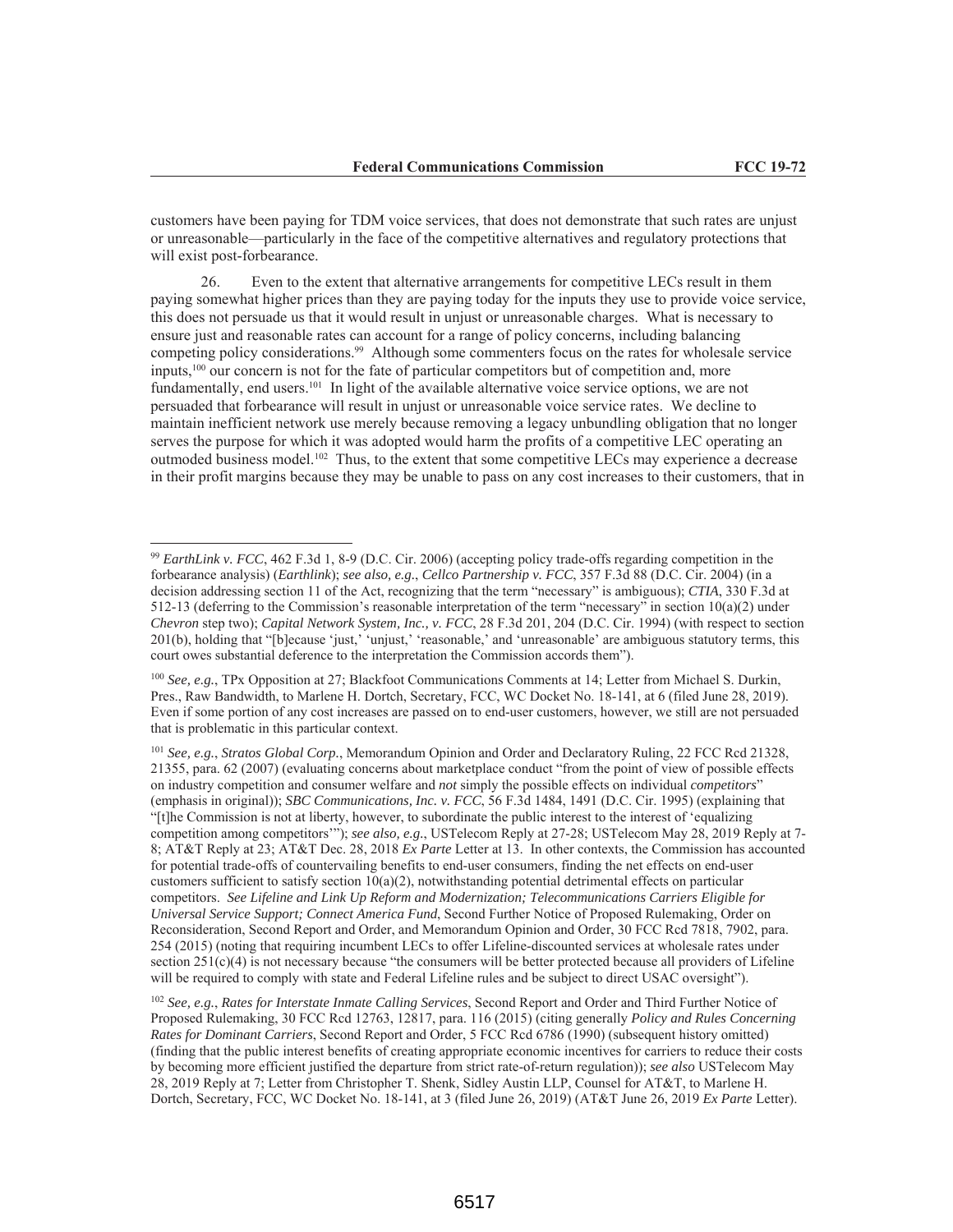itself does not persuade us that rates are unjust or unreasonable.<sup>103</sup> In practice, UNE Analog Loops are used to offer TDM voice service at rates that are set at currently low levels by regulation. To the extent that eliminating UNE Analog Loop requirements reduces or eliminates artificial discounts that these enduser customers have received for TDM services, that will have the salutary effect of eliminating artificial and unreasonable incentives to delay making the inevitable transition to new technologies.<sup>104</sup>

Section  $10(a)(2)$ . We also find that it is unnecessary to maintain price cap LEC UNE 27. Analog Loop requirements for the protection of consumers under section  $10(a)(2)$  of the Act.<sup>105</sup> For the reasons discussed above, we find that forbearance will not result in unjust or unreasonable rates for consumers, nor will consumers risk losing service given the multiple voice service options, including VoIP and mobile wireless, in the marketplace and given that competitive LECs will continue to have other means by which to offer consumers voice service.

Moreover, regulations that subsidize end-user customers to remain on legacy services and 28. technologies run counter to the Commission's goal of facilitating technology transitions to the long-term benefit of all consumers. As end users transition from TDM to new technologies and services as a result of the forbearance we grant today, they will experience the benefits the Commission has recognized as flowing from that transition. These include not only the benefits from the technologies themselves<sup>106</sup> but also from the vibrant competition associated with next-generation voice services.<sup>107</sup>

Section  $10(a)(3)$ . Further, we find that forbearing from UNE Analog Loop obligations for price cap LECs is in the public interest under section  $10(a)(3)$  of the Act.<sup>108</sup> By reducing reliance on outdated technology only capable of carrying stand-alone legacy TDM-based voice service, our forbearance encourages competition based on next-generation networks and broadband services. While some customers remain cautious about moving away from legacy TDM service, we find it inappropriate to maintain unnecessary regulations that slow the TDM-to-IP transition because of such reticence. We must ensure that our rules reflect rather than tamp down competitive market pressures driving the replacement of old technologies. Here, we do so by removing a requirement that price cap LECs provide an outmoded network element to competitors at regulated prices. This requirement was adopted more than two decades ago for a dramatically different purpose—to open monopoly local telephone markets to competitors. This market is undeniably open today.

In sum, we find forbearance from UNE Analog Loop obligations creates a level playing 30 field in the voice market, encourages the transition to next-generation networks, eliminates costly mandates that deter investment by incumbent LECs and competitive LECs alike, maintains just and

 $^{103}$  See, e.g., Petition at 12 & Attach. at 15-16, 20, 30; AT&T May 28, 2019 Ex Parte Letter at 5-6; Letter from Christopher T. Shenk, Sidley Austin LLP, Counsel for AT&T, to Marlene H. Dortch, Secretary, FCC, WC Docket No. 18-141, at 5-6 (filed June 12, 2019); see also TPx May 28, 2019 Reply at 3. The Commission previously found, however, that for competitors focusing on multi-location businesses, "it is plausible that they could absorb a loss to serve some customer locations yet still find serving that customer worthwhile." BDS Order, 32 FCC Rcd at 3583, para. 290.

<sup>&</sup>lt;sup>104</sup> See, e.g., Verizon Comments, Exh. A at paras. 47-48, 52; CenturyLink Reply at 22.

 $105$  See 47 U.S.C. § 160(a)(2).

<sup>&</sup>lt;sup>106</sup> See, e.g., Wireline Infrastructure First Report and Order, 32 FCC Rcd at 11129, paras. 1-2 (noting the "new and better" and "innovative" service offerings available over next-generation networks); CenturyLink July 1, 2019  $Ex$ Parte Letter at 2.

<sup>&</sup>lt;sup>107</sup> See, e.g., Wireline Infrastructure First Report and Order, 32 FCC Rcd at 11129-30, para. 3 (noting that by eliminating regulatory barriers to investment in next-generation network deployment, competition will increase and bring with it "such benefits as lower prices to consumers").

 $108$  47 U.S.C. § 160(a)(3).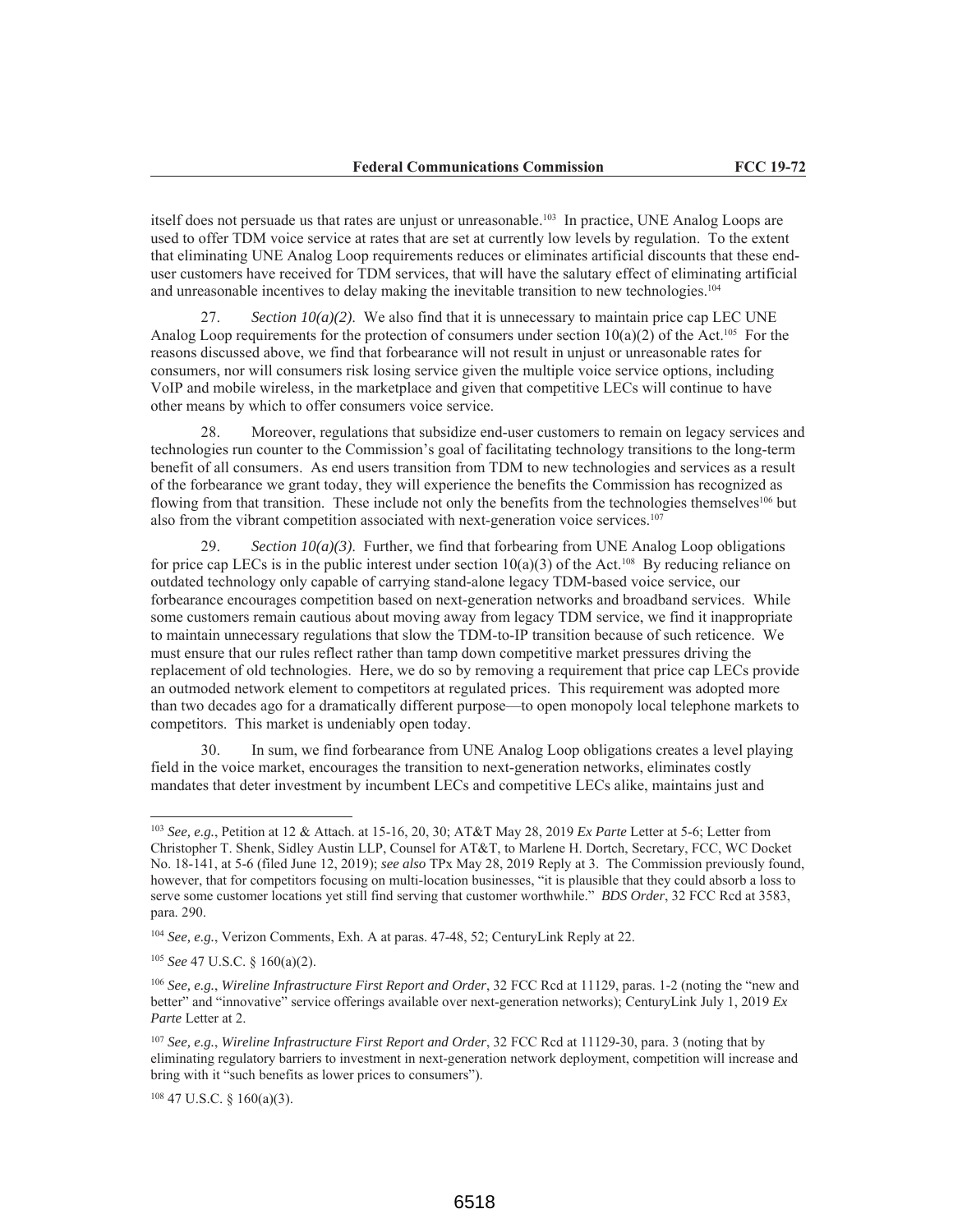reasonable rates for telephone services, protects consumers, and reduces market-distorting regulations that all Americans pay for through more costly and less efficient networks.

We disagree with commenters who argue that we should not grant UNE Analog Loop  $31.$ forbearance because of the desire of certain subscribers to continue to receive legacy TDM-based services,  $^{109}$  particularly over copper.<sup>110</sup> The record confirms that TDM voice service from incumbent LECs and competitive LECs (through commercial wholesale agreements and section  $251(b)(1)$  resale) will remain for customers desiring such service so long as copper networks or TDM services exist at those customer locations.<sup>111</sup> Moreover, we are not persuaded that existing TDM end users are legitimately unable to migrate to next-generation voice technology.<sup>112</sup> Insofar as particular end users steadfastly remain reliant on TDM as a matter of preference, we likewise are not persuaded that the Commission must "protect" every preference some customers might have, especially in the face of alternative options for obtaining voice services. Independently, the record neither provides a basis to affirmatively identify all such end-user customers or administratively structure forbearance to exclude all such end users.

 $32.$ Nor are we persuaded by arguments that we should not grant forbearance because of end users' desire to take advantage of the distinctive line power feature of TDM voice service. These concerns are of substantially diminished significance because the lack of line power for VoIP services<sup>113</sup> can and must be "remedied by use of a back-up power unit, a matter the Commission has previously addressed."<sup>114</sup> Further, competitive LECs ignore the fact that while IP-based services do not have their own line power, neither do TDM services provided over fiber. Indeed, where the incumbent LEC has retired its copper network, and provides TDM voice over fiber, there is no line power capability.<sup>115</sup>

<sup>111</sup> See Frontier June 28, 2019 Ex Parte Letter at 2; AT&T June 26, 2019 Ex Parte Letter at 1; USTelecom June 20, 2019 Ex Parte Letter at 3.

<sup>112</sup> See, e.g., CenturyLink Reply at 12, 17-18; AT&T June 26, 2019 Ex Parte Letter at 2-3; Verizon June 26, 2019 Ex Parte Letter at 4-5; Letter from Tony Thomas, President and Chief Executive Officer, Windstream, to Marlene H. Dortch, Secretary, FCC, WC Docket No. 18-141, at 2 (filed May 23, 2019); AT&T Dec. 28, 2018 Ex Parte Letter at 2-3, 7-8; Letter from Nicholas G. Alexander, Assoc. Gen. Counsel, CenturyLink, to Marlene H. Dortch, Secretary, FCC, WC Docket No. 18-141, at 2 (filed Aug. 1, 2018).

<sup>113</sup> See, e.g., CALTEL Comments at 13; Declaration of Larry G. Antonellis, Attach A. to Granite Opposition, at 4, para. 9, 5-6, para. 12, 7-8, paras. 15-17; INCOMPAS et al. Opposition at 33; Liberty Cablevision Comments at 15; Declaration of Sean J. Sullivan at para. 19, Attach. to MetTel Opposition; INCOMPAS et al. Reply at 5-6.

<sup>114</sup> Wireline Infrastructure First Report and Order, 32 FCC Rcd at 11147, para. 46; see also generally 2015 Backup Power Order. And while the 2015 Backup Power Order governs obligations specific to residential customers that are more likely to rely on back-up battery capability in the event of a power outage, see Letter from Thomas Jones et al., Willkie Farr & Gallagher LLP, Counsel for Granite Telecommunications, LLC et al., to Marlene H. Dortch, Secretary, FCC, WC Docket No. 18-141, at 2-3 n.4 (filed July 15, 2019) (Granite et al. July 15, 2019 Ex Parte Letter), business and government customers meet the need for backup power by maintaining generators or uninterrupted power supplies to ensure ongoing business operations for all equipment needing uninterrupted power supply during power outages. See, e.g., CenturyLink July 1, 2019 Ex Parte Letter at 5; AT&T Dec. 28, 2018 Ex Parte Letter at 7.

<sup>&</sup>lt;sup>109</sup> See, e.g., Granite Opposition at 16-17; MetTel Opposition at 4-5; TPx Opposition at 3; CALTEL Comments at 13; Letter from Thomas Jones and Mia Guizzetti Hayes, Willkie Farr & Gallagher LLP, Counsel for Granite Telecommunications, LLC et al., to Marlene H. Dortch, Secretary, FCC, WC Docket No. 18-141, at 1 (dated Apr. 24, 2019) (Granite Apr. 24, 2019 Ex Parte Letter); see also Public Knowledge et al. Opposition at 20.

<sup>&</sup>lt;sup>110</sup> See, e.g., Granite Opposition at 16-17; MetTel Opposition at 4-5; Declaration of John Hoehne at 8-9, Attach. 3 to INCOMPAS Opposition; TPx Opposition at 4; Granite et al. May 28, 2019 Reply at 2; INCOMPAS May 28, 2019 Reply at 32.

<sup>&</sup>lt;sup>115</sup> See, e.g., Wireline Infrastructure First Report and Order, 32 FCC Rcd at 11148, para. 46.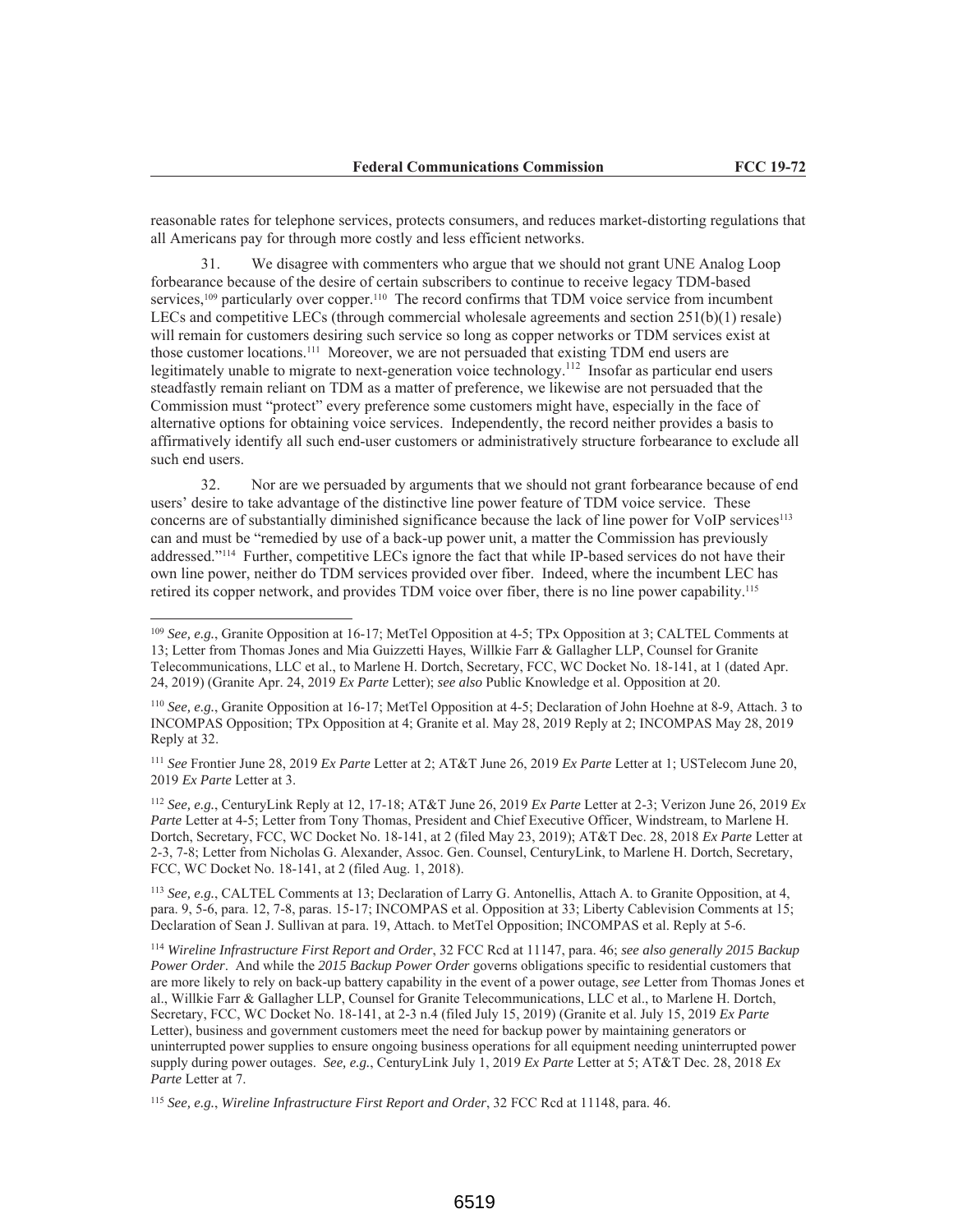33. We further disagree that we should not grant forbearance because particular customers such as government users—rely on TDM-based services.<sup>116</sup> The Commission's copper retirement and legacy TDM-service discontinuance regime reflects the expectation that carriers will work with their government and enterprise customers "to ensure that they are given sufficient time to accommodate the transition to [next-generation services] such that key functionalities are not lost during this period of change."<sup>117</sup> And the Commission has taken steps to permit earlier discussions between incumbent LECs and potentially affected entities to occur at the earliest possible date by eliminating the prohibition on incumbent LEC discussions with other parties about potential network changes, including copper retirements, that will affect customer service.<sup>118</sup> Outside narrow circumstances where the Commission already has acted to adopt protections related to public safety or other issues in connection with the currently ongoing technology transitions where it has deemed such protections justified,<sup>119</sup> the Commission otherwise has recognized that marketplace demand is likely to lead providers to meet the needs of customers in connection with technology transitions.<sup>120</sup>

Finally, we disagree with several alternative proposals and arguments in the record regarding the appropriate transition period for the forbearance we grant today. Although UST elecom recognizes the need for some transition period, we find its proposed transition period of 18 months insufficient.<sup>121</sup>

<sup>117</sup> Wireline Infrastructure First Report and Order, 32 FCC Rcd at 11149, para. 48; Wireline Infrastructure Second Report and Order, 33 FCC Rcd at 5678, para. 38.

<sup>118</sup> See Wireline Infrastructure First Report and Order, 32 FCC Rcd at 11139-41, paras. 26-29.

<sup>119</sup> See, e.g., Wireline Infrastructure Second Report and Order, 33 FCC Rcd at 5675-76, para. 34; 2015 Backup Power Order, 30 FCC Rcd at 8678, para. 3.

<sup>120</sup> See, e.g., Wireline Infrastructure Second Report and Order, 33 FCC Rcd at 5675-76, 5678, paras. 34, 38; Wireline Infrastructure First Report and Order, 32 FCC Rcd at 11139-40, 11142, n.90, para. 33; AT&T Dec. 28, 2018 Ex Parte Letter at 2; CenturyLink Reply at 13-14; see also CenturyLink July 1, 2019 Ex Parte Letter at 4 (noting that "if properly configured, IP-based services are much more reliable than their TDM counterparts today").

<sup>&</sup>lt;sup>116</sup> See, e.g., INCOMPAS et al. Opposition at 6, 44-45; Granite Opposition at 19-20, 34-35; MetTel Opposition at 9-10; Access Point et al. Opposition at 28-29; CALTEL Reply at 11-12; Granite Reply at 10; INCOMPAS Reply at 4; Granite et al. May 28, 2019 Reply at 4-9. One dissent suggests that for "businesses that have nationwide locations" where each location needs one or more line-powered voice lines," competition "depends on the availability of voicegrade copper loops in regions throughout the country to meet customer demand for this exact product." Separate Statement of Commissioner Starks at 1 (concurring in part and dissenting in part). We disagree in several respects. For one, the record does not support a finding that such a narrow market segment constitutes its own market, and elsewhere the Commission has found that consumers and businesses of all stripes are turning to next-generation technologies that are not line-powered (and sometimes choosing to rely on alternative backup power sources and other times relying on alternative technologies like mobile phones for such situations, see, e.g., 2015 Backup Power Order, 30 FCC Rcd at 8683-84, para. 19). For another, the record reflects that the vast majority of competition in that market does not in fact rely on UNE Analog Loops (nor the Avoided-Cost Resale discussed below) but instead on facilities-based competition and privately negotiated and unregulated resale agreements. See supra para. 19; see infra paras. 38, 42. For yet another, to the extent the dissent is suggesting these rules are necessary to ensure linepowered voice lines remain available to certain customers, it misses the mark. Nothing about the rules at issue in this order require carriers to maintain line-powered copper loops—whether those loops may be retired is a subject of our copper retirement rules, see 47 C.F.R. § 51.333, and beyond the scope of this proceeding.

<sup>&</sup>lt;sup>121</sup> See UNE Transport Forbearance Order, FCC 19-66, at para. 71. USTelecom proposes grandfathering currentlyprovided UNEs until February 4, 2021 at current rates, but with no new orders being accepted. See Letter from USTelecom June 21, 2018 Ex Parte Letter at 1; see also Letter from Patrick R. Halley, Sr. V.P., Advocacy and Regulatory Affairs, USTelecom, et al., to Marlene H. Dortch, Secretary, FCC, WC Docket. No. 18-141, at 2 (filed Feb. 11, 2019) ("USTelecom has committed to a transition that would keep existing UNEs in place until February 4,  $2021$ .").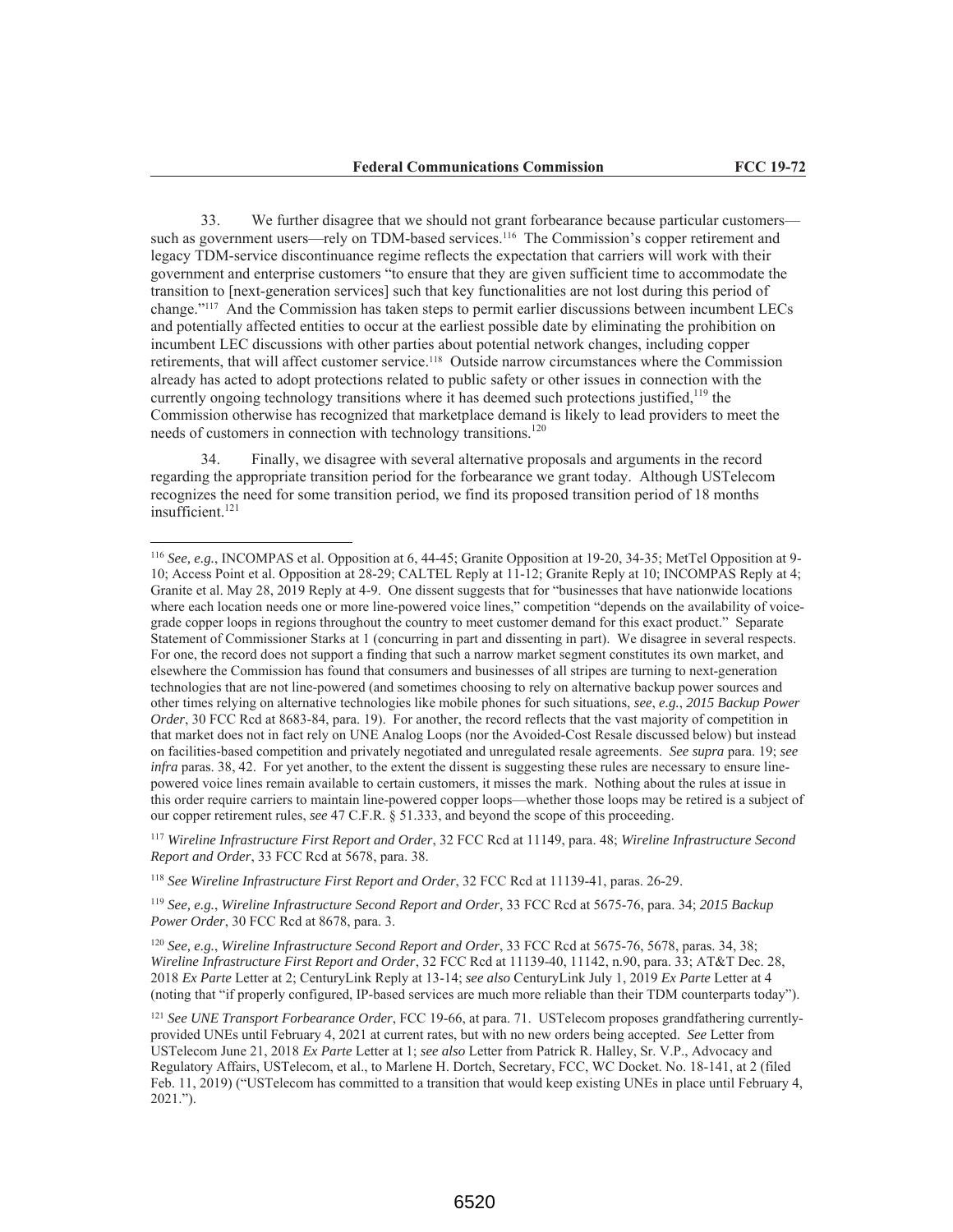35. We also reject Uniti Fiber's proposed zone-based transition plan and its mandatory "off ramps" for already-purchased UNEs, the shortest of which is seven years and the longest of which is twelve years.<sup>122</sup> This proposal, which has no end date, is not appropriate where our forbearance applies to arrangements involving TDM-based voice services and alternative voice service options remain available to legacy TDM customers from their existing competitive LEC or alternative voice service providers. Similarly, we do not find the five- and seven-year or three- and five-year bifurcated transition periods or the 18-month and four-year bifurcated new order periods proposed by other competitive LECs to be necessary.<sup>123</sup> Although some competitive LECs argue that some customers will not be prepared to transition from TDM to IP-based services until after the transition period expires, they misunderstand the purpose of a transition period. Nothing we do here requires any customer to transition from one technology to another on any particular timeline. Rather, this transition period is designed to allow competitive LECs that entered into long-term contracts with their customers but not their suppliers to make alternative arrangements—which could of course include long-term contracts for TDM services to those same customers at market rates.<sup>124</sup> But the fact that some customers may desire a longer transition period than others is no reason to extend an artificial subsidy to them to remain on last-generation technology.<sup>125</sup>

36. Further, we address WorldNet's argument that the circumstances in Puerto Rico following Hurricanes Maria and Irma, as well as the ongoing economic instability on the island, warrant special consideration for Puerto Rico when it comes to forbearance from unbundled loop obligations. Specifically, WorldNet requests that the Commission either carve out Puerto Rico from any mainland forbearance, or in the alternative, grant an extended transition period similar to or longer than the

<sup>123</sup> See TPx June 13, 2019 Ex Parte Letter at 3; Granite et al. July 15, 2019 Ex Parte Letter at 6.

<sup>124</sup> We note that the National Telecommunications and Information Administration (NTIA) has previously acknowledged that a "sufficiently long" grandfathering period "could provide federal customers a useful preview of the options available to them after a particular service is discontinued." NTIA Ex Parte, WC Docket No. 17-84, at 5 n.13 (filed Oct. 27, 2017). We expect those carriers serving government customers directly to make sufficient arrangements to continue service for such customers as needed, as it is their responsibility as the contracting party to do so.

<sup>125</sup> Aside from broad assertions, we also find no actual evidence that suggests that large business users require any greater time for transitioning to IP than other users. See Verizon June 26, 2019 Ex Parte Letter at 3-6. Although one dissent raises the specter of the General Services Administration's "Enterprise Infrastructure Solutions" government purchasing contract as a reason to adopt a longer transition, see Separate Statement of Commissioner Starks at 1 (concurring in part and dissenting in part), that contract does not change our analysis. For one, the General Services Administration in fact selected 10 separate vendors—both facilities-based providers and resellers—for the contract: AT&T, BT Federal, CenturyLink, Core Technologies, Granite Telecommunications, Harris Corporation, Level 3, Manhattan Telecommunications, MicroTech, and Verizon. See Enterprise Infrastructure Solutions (EIS), List of EIS Contractors - RFP (Aug. 1, 2017),

https://www.fbo.gov/utils/view?id=597270504ab0bd0ded21f9b8e51d1b80. In other words, this is hardly a market lacking in competition. For another, and to the extent the dissent is in fact concerned about the recent extension of existing telecommunications contracts until 2023, we note that the General Services Administration has only extended such contracts for those federal agencies that have prepared for the transition to the new Enterprise Infrastructure Solutions contract by March 31, 2020 (via task orders) and has required agencies to transition 90% of their services to the new contract by March 31, 2022. See https://www.gsa.gov/technology/technology-purchasingprograms/telecommunications-and-network-services/enterprise-infrastructure-solutions. In other words, the General Services Administration expects the transition to be almost complete within the next two years and eight months i.e., before the transition period we adopt here expires. Finally, competitive carriers serving government customers only rarely rely on the UNE Analog Loops and Avoid-Cost Resale at issue in today's ruling. Instead, these carriers rely on privately negotiated resale arrangements in the vast majority of circumstances. See AT&T Reply at 22-23 (citing Granite and MetTel filings).

<sup>&</sup>lt;sup>122</sup> See Uniti Fiber Reply at 6-9.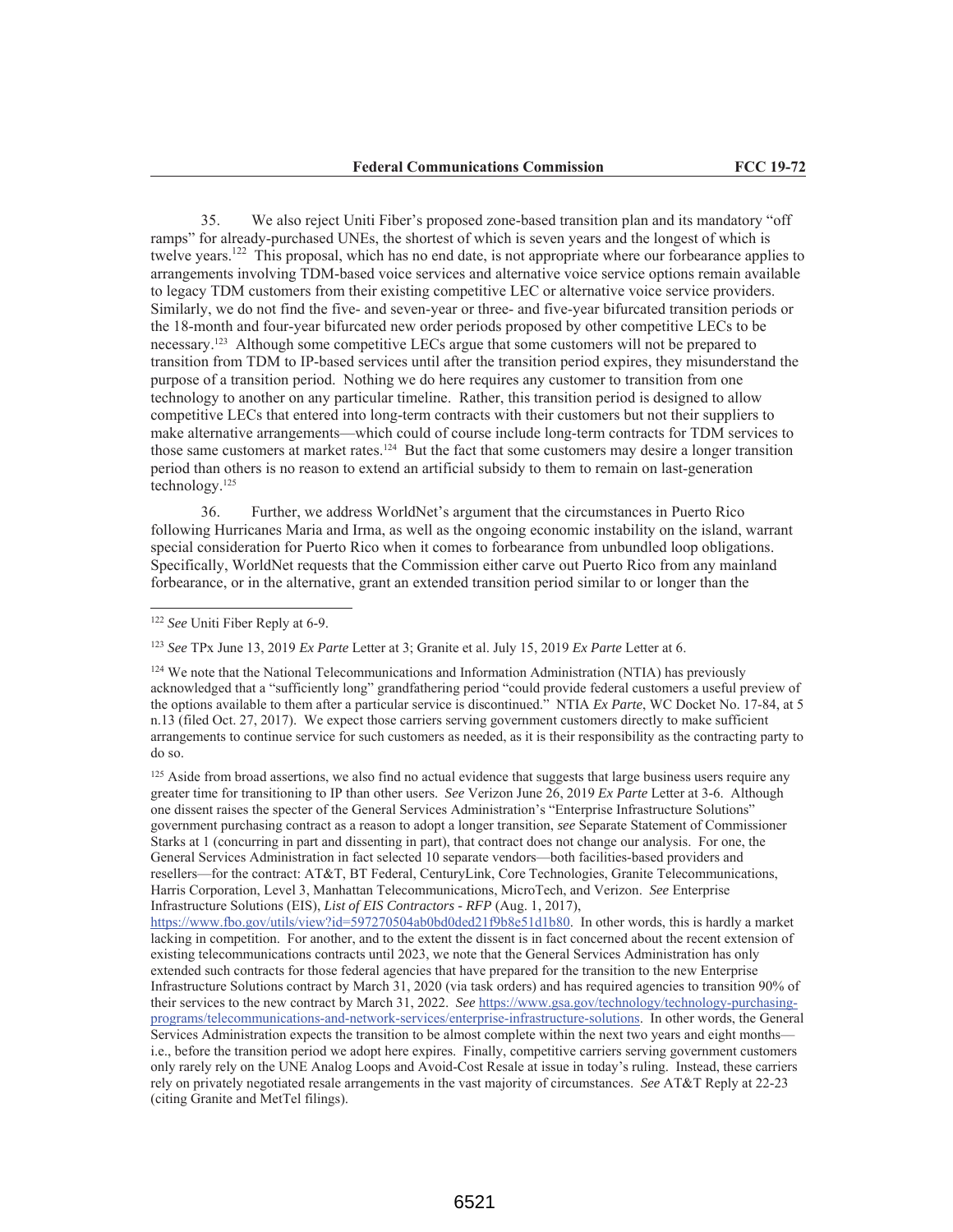transition period the Commission recently granted for Puerto Rico in the UNE Transport Forbearance  $Order$ <sup>126</sup> WorldNet asserts that forbearance will lead to significant market disruption, stranded investment, and increased prices for customers at a time when residents of Puerto Rico are already incurring financial hardship from the effects of the hurricanes.<sup>127</sup> While we are keenly aware of the impact of the hurricanes in Puerto Rico, we are confident that our forbearance actions here will help address the issues Puerto Rico is currently facing by increasing incentives for the deployment of new facilities—exactly what Puerto Rico needs after the destruction of so much infrastructure. Importantly, customers in Puerto Rico will have a number of alternative options that will protect them from unreasonable rates and charges,<sup>128</sup> aided in part by the Commission's ongoing work to implement the Uniendo a Puerto Rico Fund and ensure that the residents of the island have access to next-generation technologies that are resilient to hurricanes and other natural disasters.<sup>129</sup> And the forbearance relief we grant today should have a limited negative impact. Even after forbearance, WorldNet will still be able to make voice services available to its customers via alternative arrangements such as commercial agreements with the incumbent LECs or other providers and section  $251(b)(1)$  resale.<sup>130</sup> Therefore, we do not find it necessary to exclude Puerto Rico entirely from the scope of the forbearance granted herein.

37. Consistent with our recent UNE Transport Forbearance Order, however, we conclude that we should adopt a longer transition period for competitive LECs in Puerto Rico, and we therefore provide a five-year, rather than three-year, grandfathering period. We agree with commenters that the state of the economy in Puerto Rico and the ongoing restoration efforts there resulting from the devastating effects of the hurricanes are special circumstances that warrant different treatment from the mainland.<sup>131</sup> Indeed, the Commission noted in creating the Uniendo a Puerto Rico Fund that "[r]ecovery of the communications networks in Puerto Rico . . . has proven especially challenging, particularly compared to other locations in the United States impacted by [the 2017] season's hurricanes."<sup>132</sup> We thus conclude that it is reasonable to provide carriers there with additional time in which to develop business plans and enter into contracts that do not rely on the availability of UNE Analog Loops.

<sup>&</sup>lt;sup>126</sup> See Letter from Maria Celeste Colberg-Guerra, Rodríguez Marxuach, P.S.C., Counsel for WorldNet Telecommunications, Inc., to Marlene H. Dortch, Secretary, FCC, WC Docket No. 18-141, at 1, 3 (filed July 19, 2019) (WorldNet July 19, 2019 Ex Parte Letter).

 $127$  See WorldNet Comments at 8. Puerto Rico Telephone Company disagrees with these arguments. See Letter from Eduardo R. Guzman and Matthew G. Baker, Squire Patton Boggs (US) LLP, Counsel for Puerto Rico Telephone Company, to Marlene H. Dortch, Secretary, FCC, WC Docket No. 18-141 (filed July 2, 2019) (Puerto Rico Telephone July 2, 2019 Ex Parte Letter).

<sup>&</sup>lt;sup>128</sup> See, e.g., Puerto Rico Telephone July 2, 2019 Ex Parte Letter at 4; Puerto Rico Telephone July 18, 2019 Ex Parte Letter at 2.

<sup>&</sup>lt;sup>129</sup> The Uniendo a Puerto Rico Fund and the Connect USVI Fund et al., Order and Notice of Proposed Rulemaking, 33 FCC Rcd 5404 (2018) (Uniendo PR and Connect USVI Funds Order and NPRM).

<sup>&</sup>lt;sup>130</sup> See Puerto Rico Telephone July 18, 2019 Ex Parte Letter at 2-3.

<sup>&</sup>lt;sup>131</sup> See WorldNet July 19 Ex Parte Letter at 3; WorldNet Comments at 2-4, 10, 17; Liberty Cablevision of Puerto Rico LLC Comments at 3-4, 15-16; see also Telecommunications Regulatory Board of Puerto Rico Feb. 12, 2019 Ex Parte Letter; Telecommunications Regulatory Board of Puerto Rico Reply at 4; Letter from Richard Davis, Counsel for WorldNet Telecommunications, Inc., to Marlene H. Dortch, Secretary, FCC, WC Docket No. 18-141 (filed June 24, 2019); Letter from Richard Davis, Counsel for WorldNet Telecommunications, Inc., to Marlene H. Dortch, Secretary, FCC, WC Docket No. 18-141 (filed June 25, 2019). The record includes, among other things, evidence of the current role of TDM-based services in ensuring stability during recovery efforts. See, e.g., WorldNet July 19, 2019 Ex Parte Letter. We therefore reject PRTC's argument that we should not extend the transition period for carriers in Puerto Rico due to hurricane recovery because such efforts primarily relate to non-TDM facilities. Puerto Rico Telephone July 18, 2019 Ex Parte Letter at 3-4.

<sup>&</sup>lt;sup>132</sup> Uniendo PR and Connect USVI Funds Order and NPRM, 33 FCC Rcd at 5405, para. 1.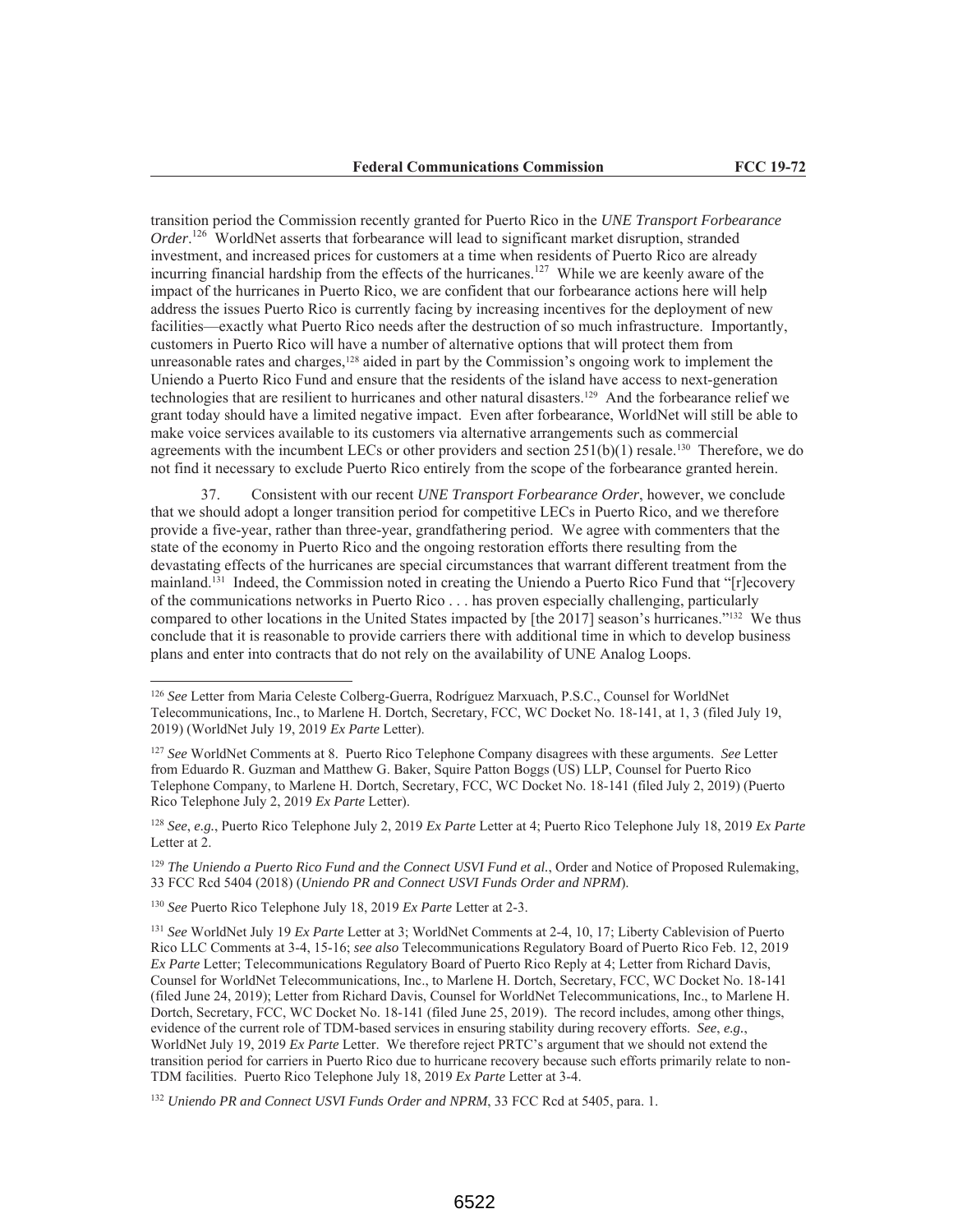#### **B. Forbearance from Avoided-Cost Resale Requirements**

38. We find that forbearance relief is also warranted from price cap LECs' obligations to offer Avoided-Cost Resale to their competitors. The same marketplace and technological changes that warrant forbearance from UNE Analog Loop requirements justify forbearance from Avoided-Cost Resale obligations. Given the breadth of the voice service marketplace and the number of wholesale input alternatives to competitive LECs seeking to continue serving customers currently served by Avoided-Cost Resale, we must forbear. Avoided-Cost Resale requirements, like UNE Analog Loop requirements, serve only to prolong dependence on legacy TDM voice services rather than pave the way for meaningful facilities-based competition over next-generation networks providing advanced communications capability.<sup>133</sup> The Commission can no longer justify protecting competitive providers' business models that are largely reliant on regulatory mandates to continue offering consumers increasingly obsolete legacy TDM voice services. We believe that our competition policy should no longer encourage business models that rely on supplying legacy TDM services<sup>134</sup> by affirmatively protecting the provision of such services through regulated avoided-cost wholesale pricing.

We agree with commenters that continued maintenance of Avoided-Cost Resale is "affirmatively harmful."<sup>135</sup> This regulatory requirement increases the costs of incumbent LECs, who "must maintain systems and dedicate employees to managing those regulated services, which uses resources that could otherwise be used to invest in their networks and service offerings," as well as the costs of competitive LECs and state commissions, who "must expend resources determining the avoidedcost rates, which typically requires months (or longer) of state proceedings, and include experts, witnesses and attorneys to represent the various parties."<sup>136</sup> It distorts competition by imposing "a burdensome cost" on just one component of the industry, incumbent LECs.<sup>137</sup> And perversely, it incentivizes incumbent LECs to increase their retail pricing to create a "pricing cushion"—as Frontier explains, it must "artificially maintain its prices . . . at a level that it could take a 15-18% 'avoided-cost' cut if Granite or another reseller sees the pricing," making it so that "Frontier cannot fully compete on price and market its products as aggressively as it would like or in a manner that is efficient for consumers, without risk of needing to take revenue write downs from existing wholesale customers looking to reduce their costs on the back of this pricing."<sup>138</sup> And what may be worse, it deters the deployment of new, next-generation networks by competitive LECs, thus decreasing facilities-based competition. As AT&T argues, "[o]utdated regulations like avoided-cost resale encourage continued dependence on legacy networks, which creates disincentives for broadband deployment in the same way that excessive regulation of advanced services does."139

Based on statements in the record from competitive LECs that rely on Avoided-Cost 40 Resale, it is clear that forbearance from this obligation solely affects their ability to purchase legacy TDM voice lines at regulated rates for serving business and government customers.<sup>140</sup> Today, more than 23

<sup>134</sup> See, e.g., Granite et al. June 14, 2019 Ex Parte Letter at 6; Call One July 10, 2019 Ex Parte Letter at 1-2.

<sup>135</sup> AT&T Reply at 24.

 $136$  *Id.* 

<sup>137</sup> Frontier June 28, 2019 Ex Parte Letter at 2-3.

<sup>139</sup> AT&T Dec. 28, 2018 Ex Parte Letter at 2, 6; see also AT&T Reply at 24 (avoided-cost resale rates that are set "too low reduce the incentives of both CLECs and ILECs to invest in their own facilities and to upgrade their existing networks"); Verizon Reply at 14-15.

<sup>140</sup> See, e.g., TPx Opposition at 3; Granite Opposition at 5.

<sup>&</sup>lt;sup>133</sup> Incumbent LECs assert that Avoided-Cost Resale provides an "insignificant source of competition." Petition at 29; see also AT&T Reply at 5.

 $138$  *Id.*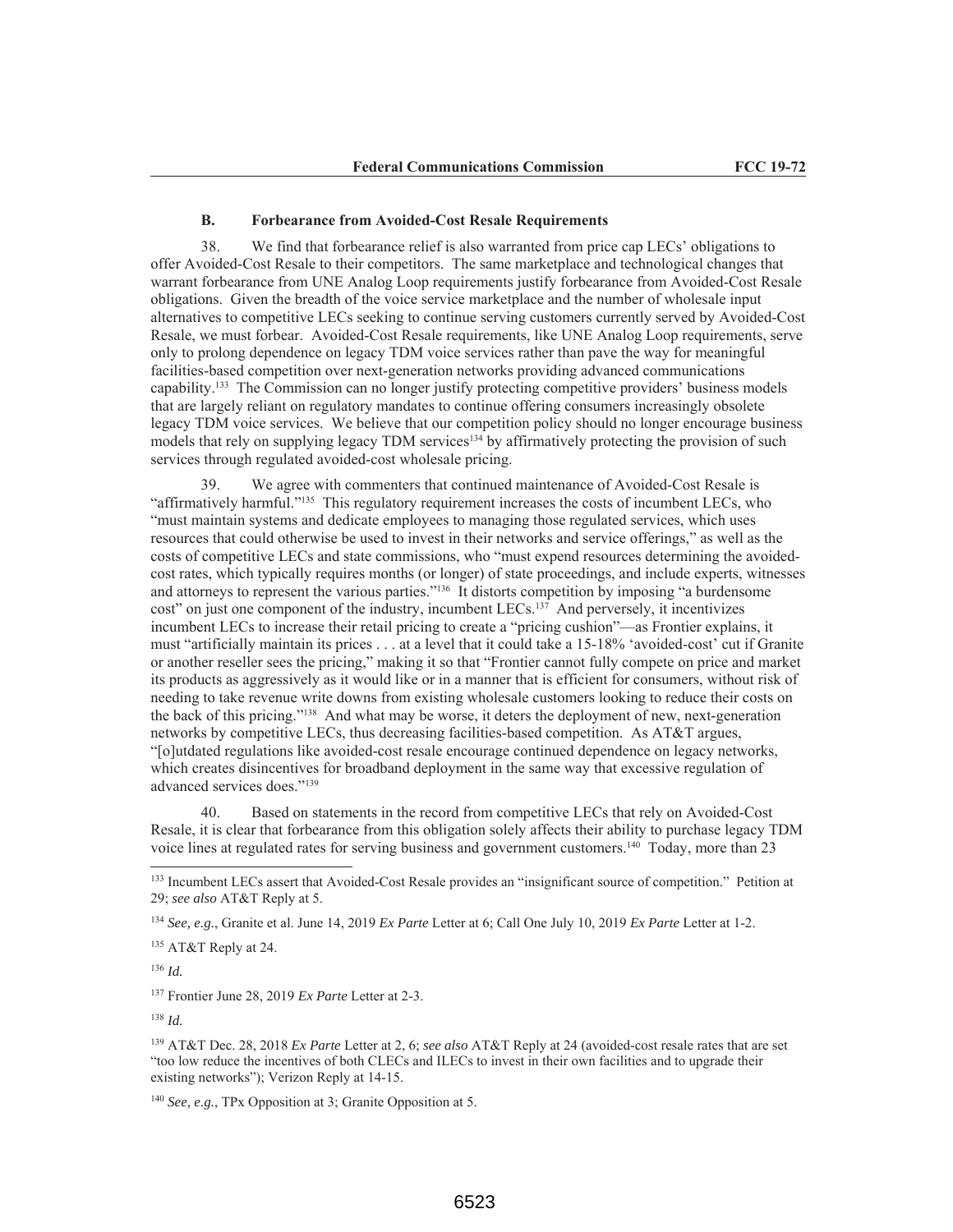years since the 1996 Act passed, Avoided-Cost Resale has outlived its intended purpose of opening monopoly local telephone service markets to competition. Although the Commission in August 1996 noted that the use of Avoided-Cost Resale, unlike UNEs, might be an important long-term strategy, 141 over these two-plus decades, the Commission has grown increasingly interested in supporting facilitiesbased competition, particularly through the deployment of next-generation facilities.<sup>142</sup> The Avoided-Cost Resale obligations impede these current objectives by allowing prolonged dependence on the TDM network. This would be less of a concern if competitive LECs used Avoided-Cost Resale as merely an entry strategy, using it to transition to facilities-based competition using next-generation networks. But competitive LECs that are heavily reliant on Avoided-Cost Resale appear to have been relying on this model for a very long time.<sup>143</sup> Avoided-Cost Resale is not a bridging strategy, or even a long-term facilities-based strategy, for such carriers. Rather, it appears to be a permanent strategy.

We do not believe Congress intended the Avoided-Cost Resale obligation to remain in place indefinitely.<sup>144</sup> Had it so intended, it could have excepted section  $251(c)(4)$  from the scope of the Commission's authority to forbear under section 10. Congress, however, included only one explicit limitation on the Commission's authority to forbear from the requirements of section  $251(c)$ —that it could not forbear until it determined that those requirements had been fully implemented.<sup>145</sup> Continued enforcement of the Avoided-Cost Resale requirement in price-cap LEC areas as a part of our competition policy is not advancing the public interest and is, instead, artificially delaying the day on which networks migrate to the next generation of technology.

Competitive LEC resellers will still be able to provide voice services to their customers 42. by relying on section  $251(b)(1)$  resale or special access services in order to meet their multi-location business customers' preferences for legacy voice services.<sup>146</sup> However, they will not have access to those services at artificially reduced rates mandated by outdated regulations, and their end-user customers thus may be more inclined to transition to next-generation services. Moreover, we expect that commercial wholesale platform services will remain available to competitive LEC resellers—as they have for more than 15 years.<sup>147</sup> Indeed, such services constitute a far more significant percentage of resellers' business

<sup>144</sup> See, e.g., Furchtgott-Roth Declaration at 10.

<sup>145</sup> See 47 U.S.C. § 160(d). The Commission has previously found that section 251(c)'s requirements have been fully implemented. See Petition of Qwest Corp. for Forbearance Pursuant to 47 U.S.C. § 160(c) in the Omaha Metropolitan Statistical Area, Memorandum Opinion and Order, 20 FCC Rcd 19415, 19440, para. 53 (2005) (Qwest Omaha Order); Petition of Owest Corp. for Forbearance Pursuant to 47 U.S.C. § 160(c) in the Phoenix, Arizona Metropolitan Statistical Area, WC Docket No. 09-135, Memorandum Opinion and Order, 25 FCC Rcd 8622, 8672 n.283 (2010) (Qwest Phoenix Order), aff'd Qwest Corp. v. FCC, 689 F.3d 1214 (10th Cir. 2012); UNE Transport Forbearance Order, FCC 19-66, n.46.

<sup>146</sup> See, e.g., CenturyLink July 1, 2019 Ex Parte Letter at 3; Puerto Rico Telephone July 18, 2019 Ex Parte Letter at 4-5. And carriers can provide IP-based service to multi-location business customers by use of a virtual private voice network. See CenturyLink July 1, 2019 Ex Parte Letter at 5.

<sup>147</sup> See, e.g., USTelecom Reply at 33.

<sup>&</sup>lt;sup>141</sup> First Local Competition Order, 11 FCC Rcd at 15954, para. 907; see also Granite Opposition at 10-11.

<sup>&</sup>lt;sup>142</sup> See, e.g., UNE Remand Order, 15 FCC Rcd at 3701, para. 7; Triennial Review Order, 18 FCC Rcd at 16984, para. 3; Triennial Review Remand Order, 20 FCC Rcd at 2535, para. 2; Wireline Infrastructure First Report and Order, 32 FCC Rcd at 11129, para. 2.

<sup>&</sup>lt;sup>143</sup> Indeed, Granite has been making the same arguments it makes here for years. *See, e.g.*, Comments of Granite Telecommunications, LLC, GN Docket No. 13-5 et al. at 3-5, 11-12 (dated Feb. 5, 2015); Opposition of Granite Telecommunications, LLC, WC Docket No. 14-192, at 19-20 (dated Dec. 5, 2014); Letter from Joshua M. Bobeck, Bingham McCutchen LLP, Counsel for Granite Telecommunications, LLC, to Marlene H. Dortch, Secretary FCC, GN Docket Nos. 12-353 & 13-5, at 1 (filed Jan. 25, 2013).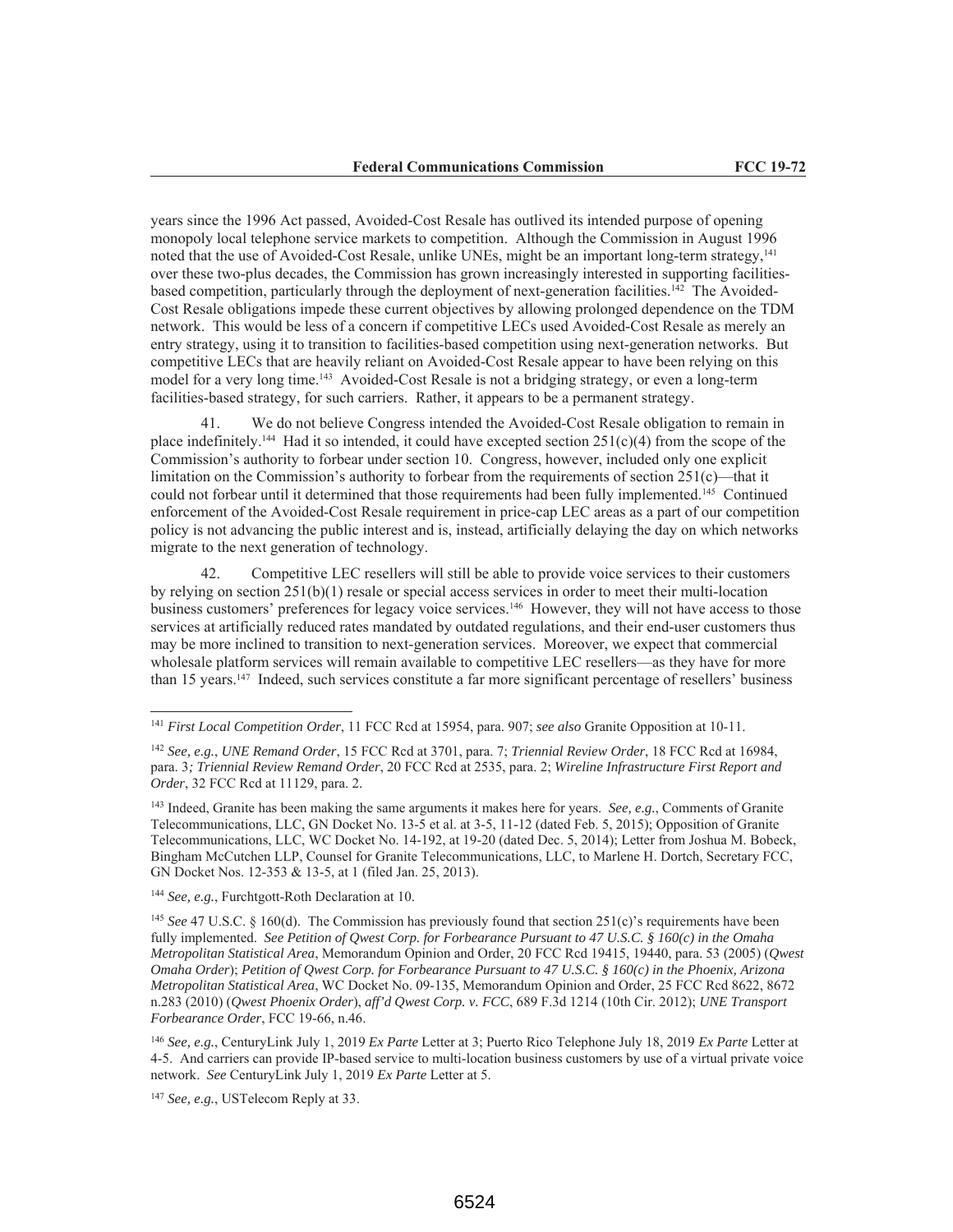than Avoided-Cost Resale.<sup>148</sup> We thus are unpersuaded by commenter assertions that forbearance will lead to their inability to continue serving their multi-location business customers or other niche markets not adequately served by incumbent LECs.<sup>149</sup>

43. We note that statutory and regulatory protections will also remain post-forbearance. In particular, sections 201's and 202's prohibitions against unjust and unreasonable charges and unjustly or unreasonably discriminatory practices will remain in effect. Further, the Commission has specifically interpreted section  $251(b)(1)$  of the Act as prohibiting discriminatory provisioning of any telecommunications services for resale.<sup>150</sup> In addition, competitors will be able to avail themselves of the Commission's section 208 complaint process, along with the Commission's Market Disputes Resolution process for rapid resolution of complaints between carriers (including incumbent LECs and their competitor customers). Moreover, section 214 legacy voice service discontinuance oversight<sup>151</sup> and Eligible Telecommunications Carrier requirements to offer voice telephony at rates reasonably comparable to national average urban rates remain as additional protections.<sup>152</sup> These processes afford an additional backstop to prevent unjust and unreasonable prices.<sup>153</sup>

Transition Period. We condition our forbearance from price cap LEC Avoided-Cost Resale obligations on an appropriate transition period. Competitive LECs using Avoided-Cost Resale to fill in gaps where UNEs are unavailable and where they have not yet deployed their own fiber facilities

 $150$  In the First Local Competition Order, the Commission concluded that complying with the obligation to provision telecommunications service for resale without unreasonable restrictions under section  $251(b)(1)$  entails provisioning service with the same timeliness as it is provisioned to a LEC's subsidiaries, affiliates, and direct customers. See First Local Competition Order, 11 FCC Rcd at 15979, para. 970 (in the context of unreasonable restrictions under section  $251(c)(4)$ ), 15981, para. 977. We disagree with Call One that section  $251(b)(1)$  permits incumbent LECs to impose restrictions on the resale of long-term promotions and discounted pricing plans that section  $251(c)(4)$  would otherwise prohibit. Call One Comments at 5-6; Letter from H. Edward Wynn, Exec. Chairman, and Christopher Surdenick, CEO, Call One Inc., to Marlene H. Dortch, Secretary, FCC, WC Docket No. 18-141, at 2-3 (filed June 25, 2019) (Call One June 25, 2019 Ex Parte Letter). In implementing sections  $251(b)(1)$  and  $251(c)(4)$ , the Commission concluded that the nondiscrimination provisions of such sections are identical and applied the presumption that all resale restrictions are unreasonable with certain exceptions created for applying the wholesale discount. See First Local Competition Order, 11 FCC Rcd at 14981, para. 977; 47 CFR §§ 51.603, 51.613. Indeed, the Commission has stated that even short-term promotions, which are not subject to the wholesale discount under section  $251(c)(4)$ , are subject to the section  $251(b)(1)$  resale obligation (albeit without a wholesale discount). See Application of Bellsouth Corp., Bellsouth Telecomms., Inc., and Bellsouth Long Distance, Inc., for Provision of In-Region, InterLATA Services in Louisiana, 13 FCC Rcd 20599, 20779, para. 310 n.977 (1997).

<sup>151</sup> See generally Wireline Infrastructure Second Report and Order, 33 FCC Rcd at 5672-80, paras. 29-43 (discussing the analytical approach to discontinuance approval for legacy TDM-based services that customers still are purchasing); see also 47 CFR § 63.60 et seq.

152 See, e.g., 47 CFR § 54.309(a); Connect America Fund, WC Docket No. 10-90, Report and Order, FCC 19-8, para. 25 (Feb. 15, 2019); USF/ICC Transformation Order, 26 FCC Rcd at 17694, para. 84.

153 47 U.S.C. § 208; 47 CFR §§ 1.720-1.740; see also FCC, Market Disputes Resolution Division, https://www.fcc.gov/general/market-disputes-resolution-division.

<sup>&</sup>lt;sup>148</sup> See, e.g., AT&T Reply at 9 n.20 (noting "the CLECs' own comments confirm that CLECs rely overwhelmingly today on commercially negotiated UNE-P replacement services rather than statutory resale"); USTelecom Reply at 33 (asserting "ILECs continue to offer UNE-P replacement offerings more than 13 years after the TRRO eliminated unbundled local circuit switching"); AT&T Dec. 28, 2018 Ex Parte Letter at 2 n.5.

<sup>&</sup>lt;sup>149</sup> See, e.g., Granite Opposition at 32-33; MetTel Opposition at 4-6; Access Point et al. Opposition at 28; INCOMPAS Opposition at 5-7, 16-17; Call One Comments at 6; Granite Reply at 9-11, 13-14; Public Knowledge Reply at 7; GCI Reply at 2; Letter from Thomas Jones et al., Willkie Farr & Gallagher LLP, Counsel for Granite Telecommunications, LLC et al., to Marlene H. Dortch, Secretary, FCC, WC Docket No. 18-141, at 9-10 n.43 (filed Mar. 14, 2019) (Granite et al. Mar. 14, 2019 Ex Parte Letter).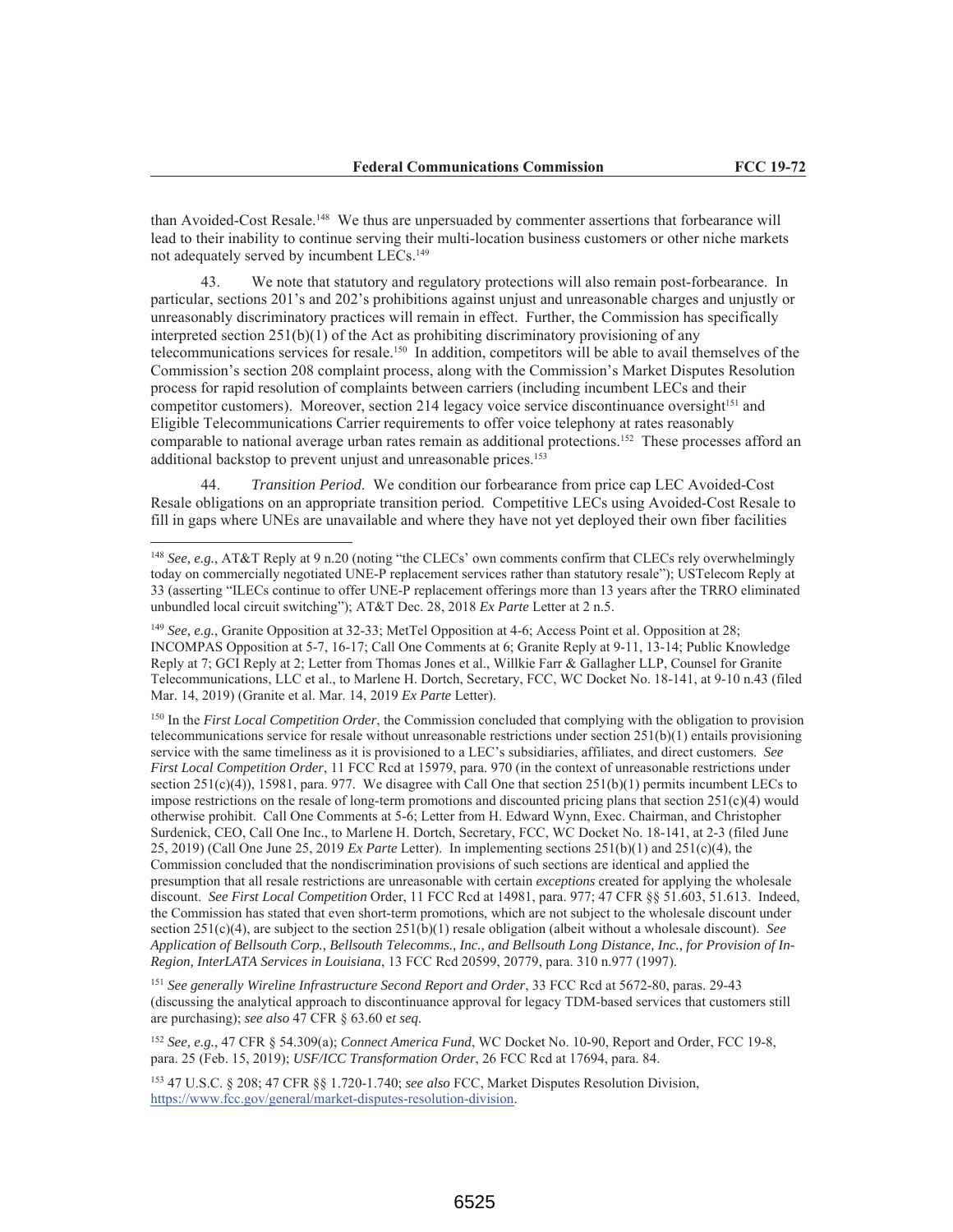will need to consider whether they can devote resources to deploying their own network facilities during the transition period or make alternative commercial arrangements. And competitive LECs operating on a purely resale basis will need time to negotiate new pricing arrangements under section  $251(b)(1)$  resale, negotiate entirely new commercial wholesale arrangements, or work with their customers to migrate them to IP-based voice services.

45. Accordingly, we condition our grant of forbearance from price cap LEC Avoided-Cost Resale obligations on the same two-part transition period described above for our grant of forbearance from price cap LEC UNE Analog Loop obligations. First, we adopt a six-month period in which new Avoided-Cost Resale services can be ordered (and be grandfathered until the same date as Avoided-Cost Resale ordered prior to the effective date of this order).<sup>154</sup> This period in which competitive LECs can continue to place new orders will enable competitive LECs that are currently executing business plans to serve existing or new customers via alternative arrangements, whether commercially-negotiated arrangements with incumbent LECs, the use of section  $251(b)(1)$  resale arrangements, or transitioning their customers to services provisioned directly by incumbent LECs or other voice service providers.

Second, we adopt a three-year grandfathering period. This transition period will begin on the effective date of this order. During the relevant transition period, any Avoided-Cost Resale services that a competitive LEC purchases as of the effective date of this order shall be available for purchase from the incumbent LEC at regulated rates.<sup>155</sup> As with the transition for UNE Analog Loops, we find this transition period will minimize the impact of any immediate rate increase for end-user customers of affected competitive LECs that could otherwise occur if current pricing for these services were immediately eliminated.<sup>156</sup> The transition timeframe we adopt will work to ensure that end-user customers do not experience any undue service disruption as a result.<sup>157</sup>

47. Section  $10(a)(1)$ . We conclude that enforcement of Avoided-Cost Resale obligations is not necessary to ensure just and reasonable rates for voice services.<sup>158</sup> Alternative services, as well as the statutory obligations noted above, serve as sufficient backstops to achieve this result. The growing number of end users turning to VoIP and wireless offerings evidences the breadth and competitiveness of the marketplace in which such competitive LECs operate, further ensuring just and reasonable rates.

<sup>156</sup> Further, as is the case with the transition for UNE Analog Loops, the process that we describe is a default process from which competitive LECs and price cap LECs remain free to deviate pursuant to mutual agreement.

<sup>157</sup> We are not convinced that USTelecom's suggested 18-month maximum transition period for Avoided-Cost Resale obligations would be sufficient to ensure no undue service disruption to end user customers. See Letter from Patrick R. Halley, Sr. V.P., Policy & Advocacy, USTelecom, to Marlene H. Dortch, Secretary, FCC, WC Docket No. 18-141 (filed July 19, 2019) (USTelecom July 19, 2019 Ex Parte Letter).

<sup>&</sup>lt;sup>154</sup> BDS Order, 32 FCC Rcd at 3533, para. 167.

<sup>&</sup>lt;sup>155</sup> Wholesale discounts are established either through negotiated interconnection agreements or through statecommission-Avoided-Cost Resale rate studies applying certain Commission-developed pricing formulas. See 47 U.S.C. § 252(d)(3); 47 CFR §§ 51.609, 51.611. Our forbearance action is not intended to upset pre-existing interconnection agreements or other contractual arrangements that may currently exist nor pre-existing state commission wholesale discount rates during the transition period (including any already-adopted state commission scheduled changes in the discount rates), which should quell concerns regarding near-term price increases following forbearance from Avoided-Cost Resale obligations.

<sup>&</sup>lt;sup>158</sup> To the extent competition protects against rates, charges, practices, and classifications that are not just and reasonable, it logically follows that it also protects against charges, practices, and classifications that are unjust and unreasonable. Thus, to whatever extent the enforcement of section  $251(c)(4)$  is not necessary to ensure just and reasonable rates, it necessarily follows that such enforcement prevents the opposite from occurring, that is, unjust and unreasonable rates. See USTelecom 271/272 Forbearance Order, FCC 19-31, at 16 n.110.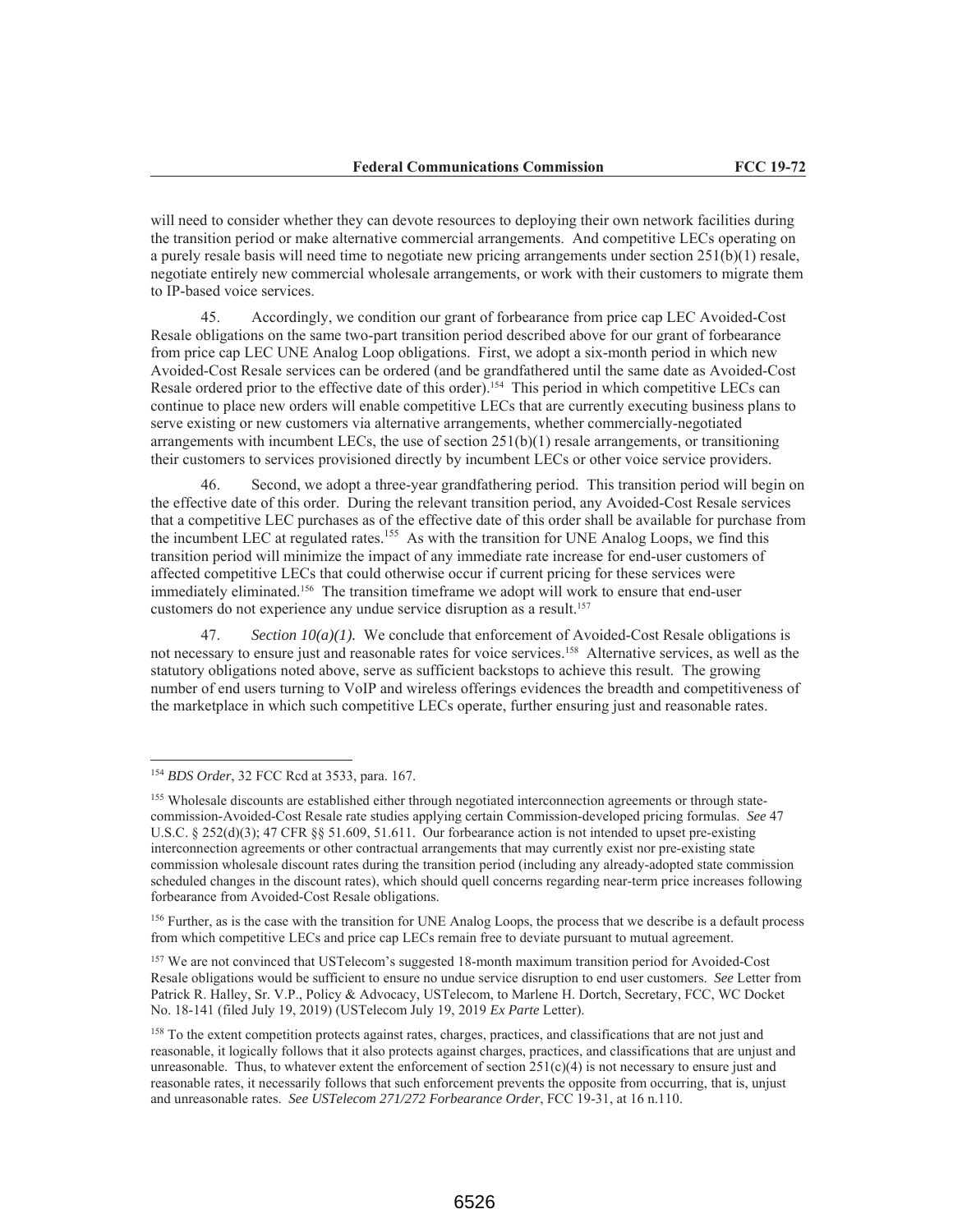48. Moreover, the role that TDM-based Avoided-Cost Resale plays in ensuring just and reasonable rates is questionable. In the current marketplace, end users can choose among several competing suppliers of voice services—commonly, cable operators and other facilities-based providers, over-the-top providers, and in some instances, competitive LECs using UNE loops,<sup>159</sup> almost universally at least two competing wireless providers,<sup>160</sup> and incumbent LEC VoIP and TDM offerings.<sup>161</sup> These alternative voice services necessarily limit incumbent LECs' ability to raise prices for voice services, regardless of whether the Commission continues to enforce the Avoided-Cost Resale obligation. Indeed, competition from these options plays a far more important role in constraining incumbent LEC rates than the continued availability of Avoided-Cost Resale. A competitive LEC that uses Avoided-Cost Resale must cover the cost of acquiring the wholesale input from the incumbent LEC plus its own marketing, billing, and collection costs. While such competition is potentially of value, it cannot substitute for, or have the same effect as, facilities-based competition, as the latter brings competitive pressure to the extent that the competitive LEC has lower costs anywhere in production, including facility investment and network operation. Furthermore, even if the rates paid by competitive LECs to resell voice service were to rise based on our grant of forbearance from Avoided-Cost Resale, there is no reason to believe that end-user rates will be unjust or unreasonable. Given the number of available alternatives for competitors to provide competition to incumbent LECs and incumbent LECs' demonstrated willingness to offer commercial wholesale services demanded by competitive providers, we conclude that Avoided-Cost Resale does not serve to constrain retail rates.

49. Section  $10(a)(2)$ . We find that the evolving marketplace and the statutory and regulatory safeguards that work to ensure just and reasonable rates also ensure that consumers will not be harmed by forbearance from enforcement of the Avoided-Cost Resale obligation,<sup>162</sup> particularly in light of the transition period we adopt. Competitive LECs can continue to provide TDM voice service to end-user customers using section  $251(b)(1)$  resale, commercial substitutes for resale, or other alternative arrangements.<sup>163</sup> In addition, these customers will increasingly move to newer services offered over cable, wireless, competitive LEC, or incumbent LEC networks.

50. Section  $10(a)(3)$ . Finally, we find that forbearing from Avoided-Cost Resale obligations for price cap LECs is in the public interest. We agree with USTelecom that undue regulatory burdens can stand in the way of competition and innovation.<sup>164</sup> Eliminating outdated and unnecessary regulation serves the public interest by generally reducing "carriers' costs and, in turn, benefit [ting] consumers through lower rates and/or more vibrant competitive offerings."165 Avoided-Cost Resale is used to

<sup>162</sup> Competitive LEC resellers' customer base is almost exclusively made up of business and government customers. See, e.g., Granite et al. May 28, 2019 Reply at 15. As a result, forbearance from the Avoided-Cost Resale requirement will not impact mass market customers.

<sup>163</sup> See, e.g., Verizon June 26, 2019 Ex Parte Letter at 2.

<sup>164</sup> See Petition at 23.

<sup>&</sup>lt;sup>159</sup> Even when consumers subscribe to over-the-top VoIP service provided over incumbent LEC or other providers' broadband facilities, it serves as a retail alternative to TDM-based service for customers that would already be purchasing the broadband connection.

<sup>&</sup>lt;sup>160</sup> See 2018 Communications Marketplace Report, 33 FCC Rcd at 12592, Fig. A-29; Restoring Internet Freedom Order, 33 FCC Rcd at 387-88, para. 130.

<sup>&</sup>lt;sup>161</sup> See Staff calculations based on 2018 Voice Telephone Services Report at 5, Fig. 2.

<sup>&</sup>lt;sup>165</sup> A-CAM Rate-of-Return BDS Order, 33 FCC Rcd at 10450, para. 134; see also Petition of USTelecom for Forbearance Under 47 U.S.C. § 160(c) from Enforcement of Certain Legacy Telecomm. Regulations, 28 FCC Rcd 7627, 7651, para. 41 (2013) (2013 USTelecom Forbearance Order); Petition at 23. Thus, we disagree with commenters who assert that there is no public interest benefit to granting forbearance. See Center for Democracy & Technology Comments at 10; Public Knowledge et al. Opposition at 28.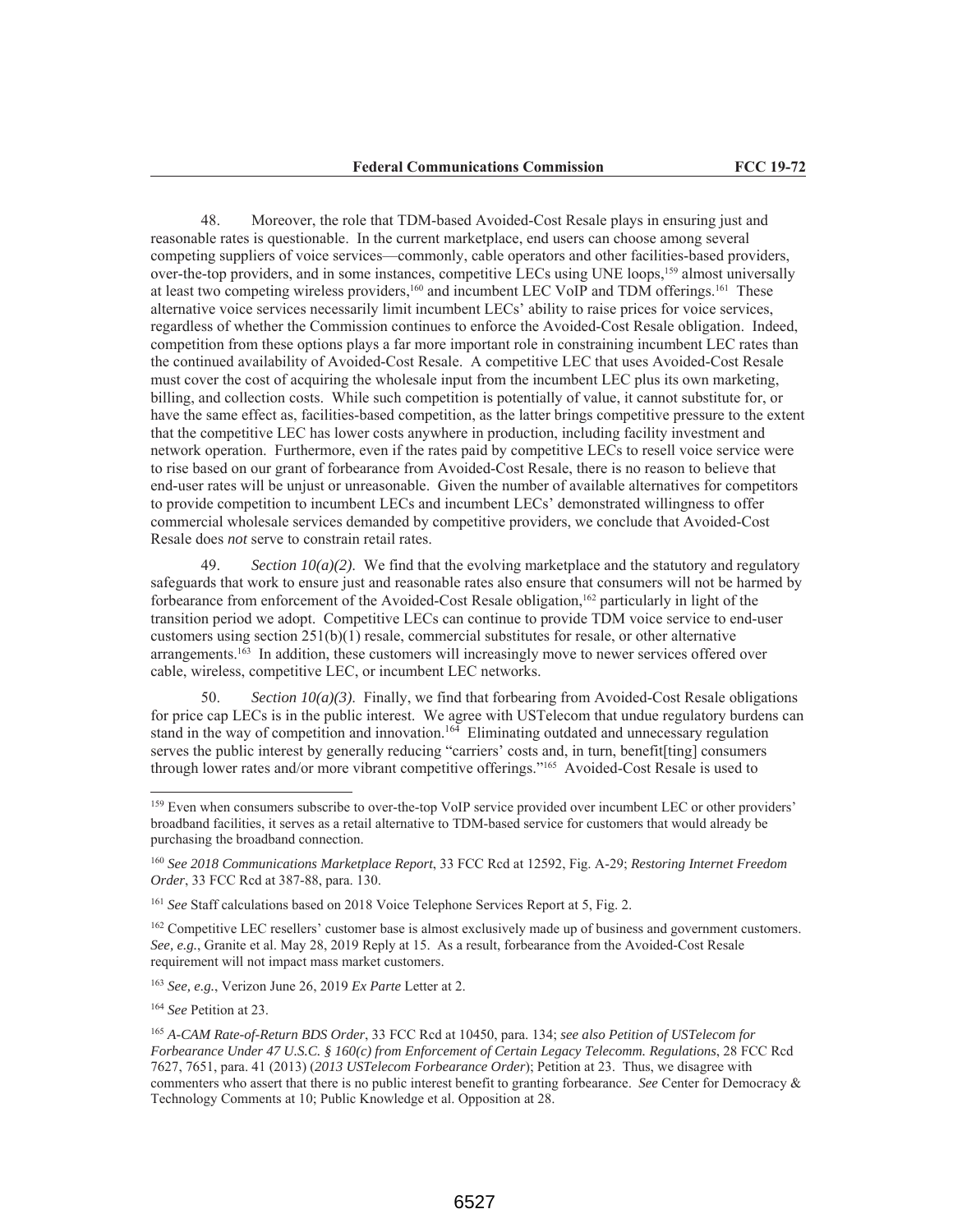provide standalone voice telephone service, a service which is increasingly an anachronism.<sup>166</sup> In fact, on a modern broadband network, voice telephone service is just one application among many. We expect that greater competition and innovation resulting in lower rates will lead to greater demand for broadband facilities and increased adoption of advanced services by consumers and businesses alike. Consequently, we consider it overly burdensome and unnecessary to continue to impose an Avoided-Cost Resale obligation in light of its intended purpose to open local markets to competition for such a narrow service.

The Commission has recognized that it is "important not to overregulate, and thereby 51. reduce incentives for competitive entry."<sup>167</sup> Artificially prolonging reliance on Avoided-Cost Resale is an example of overregulation that could deter deployment of facilities-based competitive alternatives.<sup>168</sup> To be clear, forbearance from Avoided-Cost Resale obligations could cause other would-be competitors to deploy their own voice service facilities to meet the demands of consumers losing access to legacy TDM service provided via Avoided-Cost Resale "subsidies" to certain competitive LECs. And we rely on the continued existence of section 251(b)(1) resale and other regulatory backstops provided by the Act<sup>169</sup> in addition to other available voice service options. In other words, on balance, to the extent prices for legacy TDM services do rise and consumer demand continues shifting toward next-generation services, other competitive LECs may find it has become more economically feasible to deploy in new locations. The Commission has used its predictive judgment to eliminate "extra layer[s]" of traditional dominant carrier rate regulation while leaving in place sections 201, 202, and 208 as regulatory backstops, as we do here, to "better promote competition and the public interest."<sup>170</sup>

52. If, for some reason, prices for voice services were to increase, which we do not expect them to, such an increase may, in fact, play a role in encouraging more consumers to migrate to alternative technologies. The PSTN is headed toward an inevitable sunset. We thus find that policies that encourage reliance on outmoded legacy services, by carriers and customers alike, serve no beneficial public interest purpose. For this reason, we are unpersuaded by commenter assertions that Avoided-Cost Resale plays an important role "in areas where commercial wholesale platform agreements are not available, and in providing features that are excluded in those agreements or to deliver a more competitively-priced offering to low-usage and low- or no-feature requirement (e.g., measured, alarm,

<sup>&</sup>lt;sup>166</sup> Competitive LECs use Avoided-Cost Resale to provision legacy service to business customers. See, e.g., Granite Reply at 2, 11-12; USTelecom June 14, 2019 Ex Parte Letter at 5. Many of those customers use legacy TDM service for redundancy purposes. See, e.g., TPx Opposition at 3; Granite Opposition at 17; see also INCOMPAS et al. Opposition at 33.

<sup>&</sup>lt;sup>167</sup> BDS Order, 32 FCC Rcd at 3522, para. 135.

<sup>&</sup>lt;sup>168</sup> See, e.g., USTelecom June 20, 2019 Ex Parte Letter at 3 ("[N]othing in Section 10 requires or suggests that any short-term harm to any group of consumers precludes forbearance - particularly where, as here, forbearance will benefit the great majority of consumers and advance the Commission's deployment goals in ways that benefit all of them.").

<sup>&</sup>lt;sup>169</sup> See 47 U.S.C. §§ 201, 202, 208, 251(b).

<sup>&</sup>lt;sup>170</sup> BDS Order, 32 FCC Rcd at 3530, para. 156 (citing Ad Hoc Telecomms. Users Committee v. FCC, 572 F.3d 903, 908 (D.C. Cir. 2009)). Given all these regulatory backstops, and our goal to protect competition generally and not just a subset of competitors, we reject the argument that Avoided-Cost Resale is itself most useful as a regulatory backstop that competitive LECs use as leverage in negotiating commercial wholesale offerings with incumbent LECs. See Granite Opposition at 26; see also MetTel Opposition at 7; Access Point et al. Opposition at 28; Pennsylvania PUC Comments at 11-12; Public Knowledge et al. Opposition at 20; Granite et al. June 14, 2019 Ex Parte Letter at 3-4. Indeed, to the extent that Avoided-Cost Resale's primary value is as a regulatory backstop, it offers even fewer benefits than the Commission and Congress initially envisioned and thus the public interest is even better served by its sunset.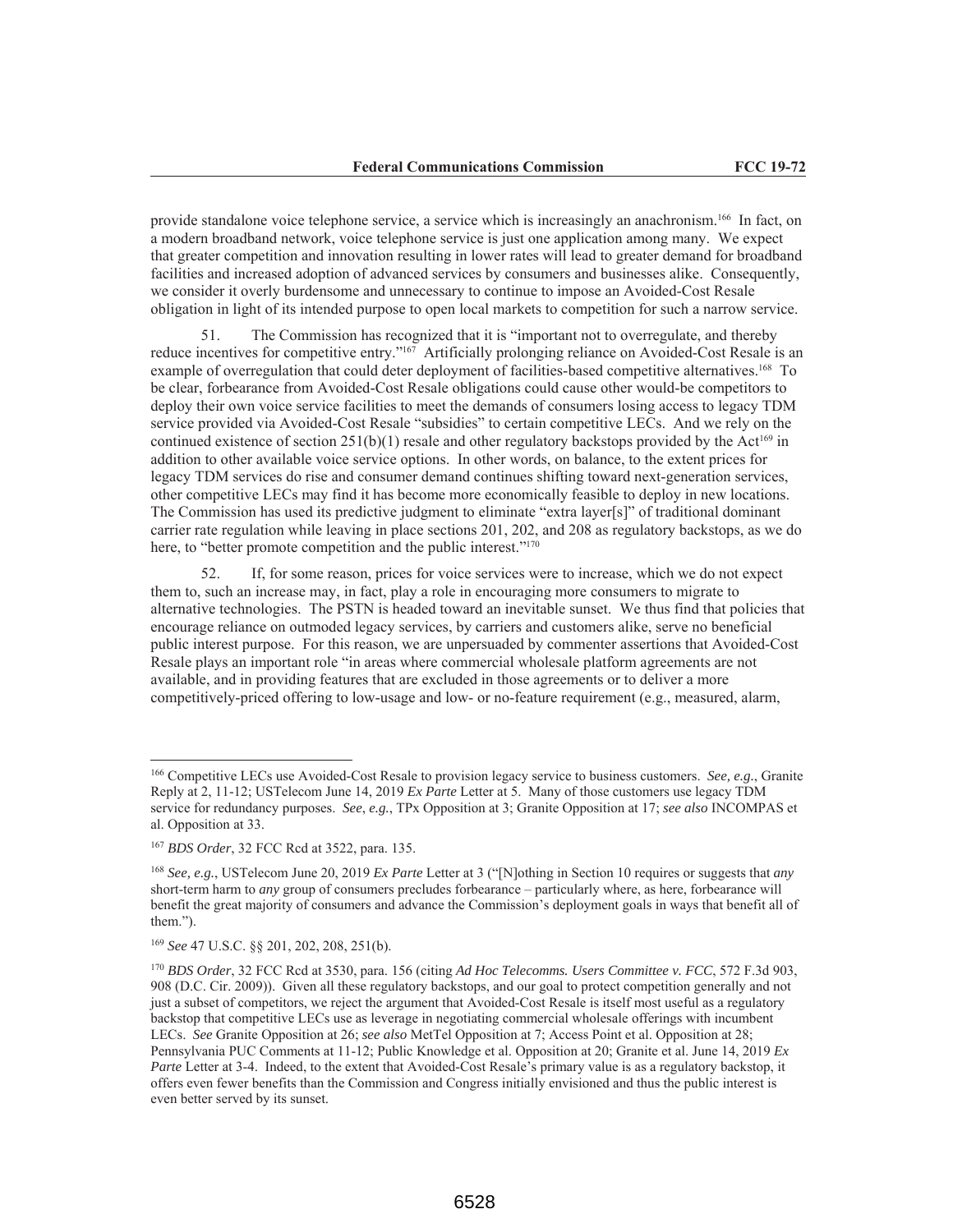and fax) lines and business customers."<sup>171</sup> We must take actions that do not impede greater development, deployment, and adoption of alternative, more advanced technologies. While we acknowledge that Avoided-Cost Resale forbearance may lead to higher prices for legacy TDM-based services, whether from incumbent LECs or their competitors, this will naturally cause late adopters to migrate to nextgeneration services.<sup>172</sup> This, in turn, will allow and spur incumbent and competitive LECs alike to finally move their resources away from continuing to support obsolete technologies and instead to invest in nextgeneration networks and services.

We are also unpersuaded by Granite's argument that the Commission cannot forbear from Avoided-Cost Resale obligations given the importance of the reseller business model.<sup>173</sup> Granite's reliance on the D.C. Circuit's opinion in National Lifeline Association v. FCC to support its argument is misplaced.<sup>174</sup> That decision turned on the effect of the 2017 Lifeline Order on Tribal customers, with the court concluding, among other things, that the Commission failed to consider that its action would eliminate many low-income consumers' access to affordable telecommunications service if resellers were no longer able to obtain Lifeline certification.<sup>175</sup> Based on the record evidence in this proceeding, including the availability of alternative retail providers and wholesale inputs, competitive pressures in the marketplace, and the declining reliance on TDM, particularly over copper, we conclude that forbearance will not deprive consumers of access to affordable voice services. We are, of course, cognizant of the importance that all Americans have access to affordable services, embodied in the Act's universal service requirements.<sup>176</sup> But the forbearance we grant today does not eliminate any universal service support. Rather, we simply forbear from pricing requirements imposed on one category of providers at a time when those providers controlled local telephone markets and thus faced no competition. The remainder of the rationale of National Lifeline Ass'n pertains to case-specific record evidence or alleged lack thereof, which is not the case with respect to our decision regarding forbearance from Avoided-Cost Resale.

<sup>&</sup>lt;sup>171</sup> CALTEL Reply at 11; see also CALTEL Comments at 18; INCOMPAS et al. Opposition at 6-7; Access Point et al. Opposition at 28.

<sup>&</sup>lt;sup>172</sup> Granite et al. appear to assert that the decline in competitive LEC-provided TDM service is largely attributable to incumbent LEC copper retirements. See Granite et al. May 28, 2019 Reply at 16. However, the reduction in the number of TDM lines delivered over copper is attributable not only to copper retirements, but also to consumer and supplier choice to migrate to other types of communications networks such as fiber or wireless.

<sup>&</sup>lt;sup>173</sup> See Granite et al. Mar. 14, 2019 Ex Parte Letter at 3-4.

<sup>&</sup>lt;sup>174</sup> See National Lifeline Ass'n v. FCC, 921 F.3d 1102 (D.C. Cir. 2019) (National Lifeline Ass'n). Granite admits as much. Granite et al. Mar. 14, 2019 Ex Parte Letter at 4. That is, Granite admits that the similarity is merely that both the underlying Commission order in National Lifeline Ass'n, Bridging the Digital Divide for Low-Income Consumers et al., Fourth Report and Order, Order on Reconsideration, Memorandum Opinion and Order, Notice of Proposed Rulemaking, and Notice of Inquiry, 32 FCC Rcd 10475 (2017) (2017 Lifeline Order), and USTelecom's requests (if granted) would be "decision[s] to change the regulations governing resellers." Granite et al. Mar. 14, 2019 Ex Parte Letter at 4.

<sup>&</sup>lt;sup>175</sup> National Lifeline Ass'n, 921 F.3d at 1113. This would be the case if no facilities-based provider (which would, unlike a reseller, qualify for Lifeline certification) were interested in providing service, which the appellants alleged.

<sup>&</sup>lt;sup>176</sup> See 47 U.S.C. § 254. We consider affordability in other contexts, such as when considering carriers' applications to discontinue, reduce, or impair service to a community or part of a community. See Wireline Infrastructure Second Report and Order, 33 FCC Rcd at 5665 n.38; 2016 Technology Transitions Order, 31 FCC Rcd at 8303-04, paras. 61-62; Verizon Tel. Cos. Section 63.71 Application to Discontinue Expanded Interconnection Service through Physical Collocation, 18 FCC Red 22737, 22742, para. 8 (2003). Indeed, the Commission last year declined to forbear from application of its discontinuance requirements for carriers seeking to discontinue legacy voice service because doing so would prevent the Commission from ensuring the affordability of the replacement service. See Wireline Infrastructure Second Report and Order, 33 FCC Rcd at 5679-80, para. 42.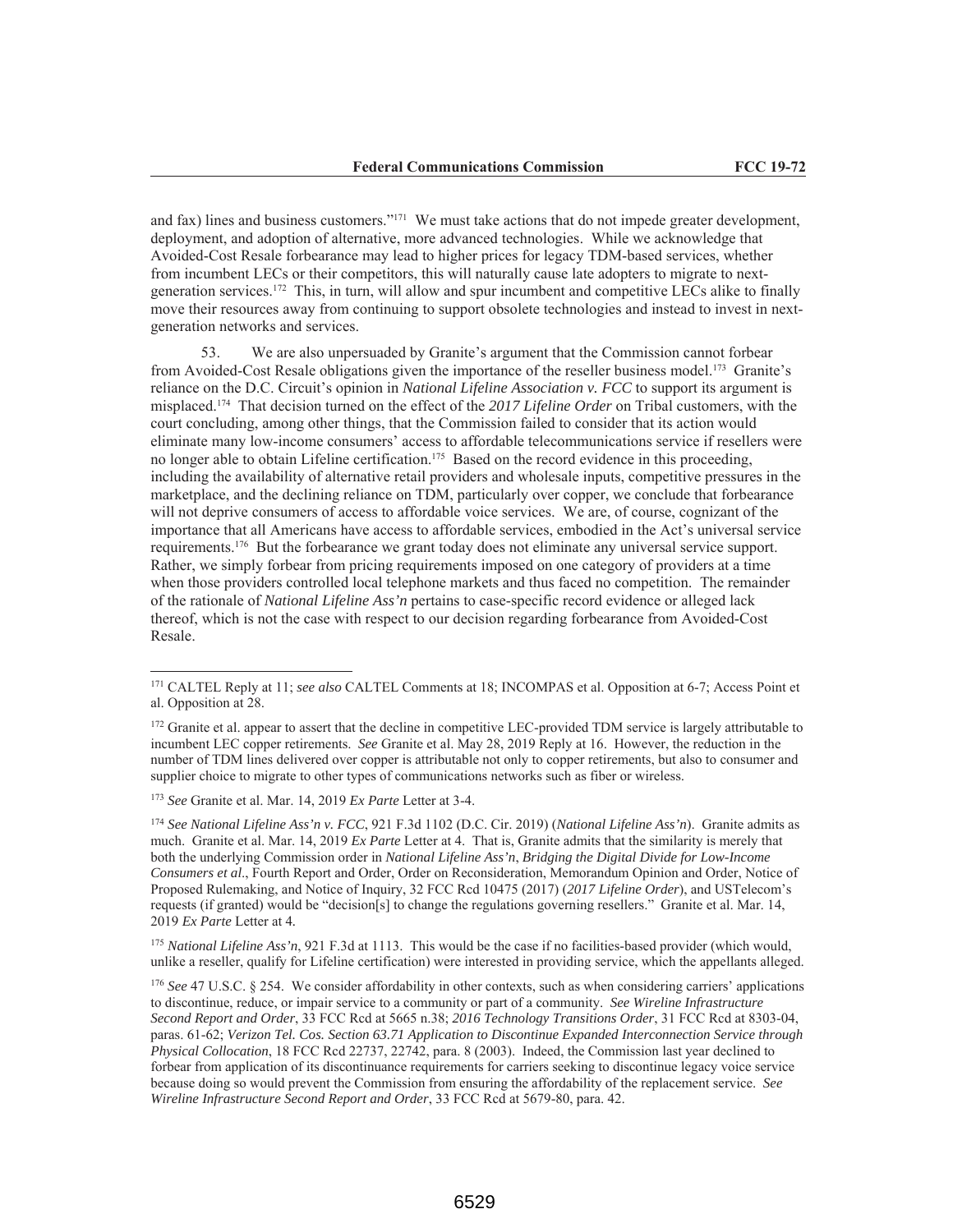We also disagree with competitive LEC claims that they may lose access to certain 54. features and functionalities associated with TDM services if they are required to purchase them through commercial agreements,<sup>177</sup> or that they may not be able to purchase those services at all.<sup>178</sup> These features are available when providing facilities-based competition, to which competitive LECs reliant on Avoided-Cost Resale will have at least three years to transition.<sup>179</sup> This timeframe will provide competitors with a sufficiently long runway to ramp up their own competing services where they are not currently available, including through deployment of their own competitive facilities, should they so choose. In instances in which such a transition cannot be made in time, such competitive LECs will still have section  $251(b)(1)$ resale available to them.<sup>180</sup> We therefore reject commenter claims that a longer transition for Avoided-Cost Resale is warranted for any particular type of customer.<sup>181</sup>

55. To the extent that WorldNet requests that we exempt Puerto Rico from any forbearance relief that we grant elsewhere in the United States,<sup>182</sup> we also reject that request for Avoided Cost Resale obligations. Just as is the case for services provided via UNE Analog Loops, competitive options for services provided via Avoided Cost Resale will continue to exist in Puerto Rico.<sup>183</sup> At the same time, however, we conclude that it is reasonable to provide a five-year, rather than three-year, grandfathering period for competitive LECs in Puerto Rico with respect to Avoided Cost Resale for the same reasons that we provide a five-year grandfathering period with respect to UNE Analog Loops.

### $C_{\bullet}$ The 1996 Act Does Not Prescribe One Mode of Analysis for Forbearance

56. Finally, we reject arguments that the 1996 Act prescribes a particular mode of competition analysis that we must conduct before forbearing from certain economic regulations. Specifically, the Commission relied on a market-power standard when evaluating forbearance from all resale and unbundling obligations in a particular geographic market in the *Qwest Phoenix Order*.<sup>184</sup> Some commenters argue that we must rely on that standard here.<sup>185</sup> They are incorrect.

To begin with, we have wide latitude in conducting a forbearance analysis.<sup>186</sup> Neither the 57. Communications Act nor the 1996 Act prescribe a particular mode of competitive analysis for our public interest standard.<sup>187</sup> The language of section 10 requires us to consider "whether forbearance from enforcing the provision or regulation will promote competitive market conditions" and "will enhance

<sup>180</sup> To the extent that competitive LECs rely on Avoided-Cost Resale to serve government customers, we expect such carriers to use the alternatives available to them and to work with such customers to accommodate any necessary service transition. See Wireline Infrastructure First Report and Order, 32 FCC Rcd at 11149, para. 48; Wireline Infrastructure Second Report and Order, 33 FCC Rcd at 5678, para. 38.

<sup>181</sup> Granite et al. July 15, 2019 Ex Parte Letter at 6; Call One July 10, 2019 Ex Parte Letter at 2.

<sup>182</sup> WorldNet Comments at 17.

<sup>183</sup> See Puerto Rico Telephone July 18, 2019 Ex Parte Letter at 2-3.

<sup>184</sup> See Qwest Phoenix Order, 25 FCC Rcd at 8645-47 paras. 41-43.

<sup>187</sup> 47 U.S.C. §§ 160, 201.

 $177$  See, e.g., MetTel Opposition at 10; Granite Opposition at 28.

<sup>&</sup>lt;sup>178</sup> See, e.g., Granite Opposition at 28-29; MetTel Opposition at 8; see also Access Point et al. Opposition at 3.

<sup>&</sup>lt;sup>179</sup> The record indicates that many of these customers are already purchasing other services that could be provisioned in such a manner, such as broadband service. See, e.g., Granite et al. June 14, 2019 Ex Parte Letter at 2.

<sup>&</sup>lt;sup>185</sup> See, e.g., Sappington Report at 6; Granite Opposition at 16-17; Public Knowledge et al. Opposition at 7-9; TPx Opposition at 11-16; Socket Comments in Support of Summary Denial at 3-4; Granite et al. Mar. 14, 2019 Ex Parte Letter at 4.

<sup>&</sup>lt;sup>186</sup> See UNE Transport Forbearance Order, FCC 19-66, at para. 56.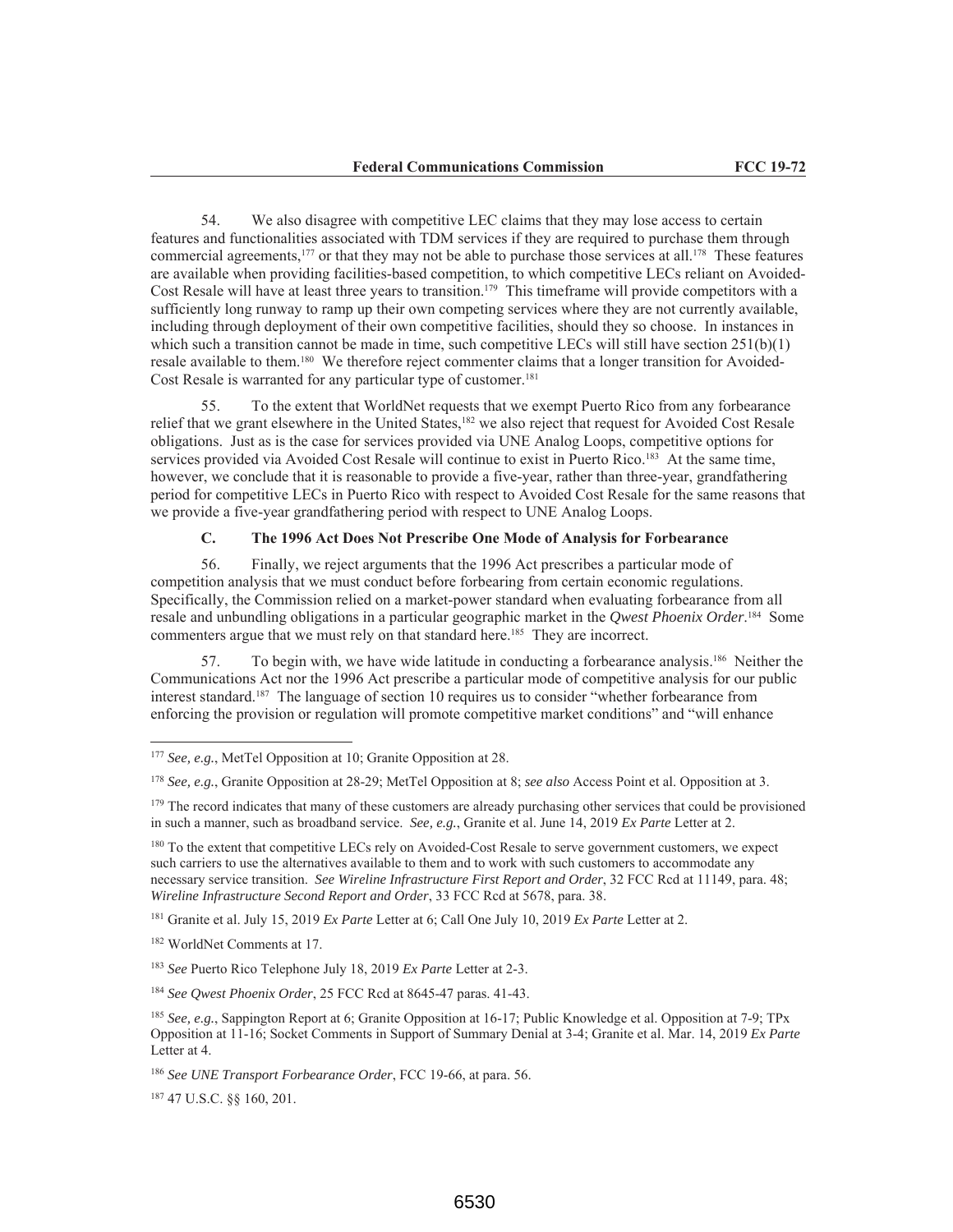competition among providers of telecommunications services," but does not prescribe how we must do so.<sup>188</sup> Indeed, section 10 appears to give the Commission the authority to forbear from a particular regulation even in the presence of market power, so long as we find that "such forbearance will promote competition among providers of telecommunications services."<sup>189</sup>

So it is unsurprising that the D.C. Circuit has held that section 10 "imposes no particular" 58. mode of market analysis or level of geographic rigor" and "allow[s] the forbearance analysis to vary depending on the circumstances."<sup>190</sup> And it is unsurprising that the Commission has employed a large variety of competitive analyses when assessing whether forbearance of a regulation is in the public interest—whether it be the local presence of a facilities-based competitor,<sup>191</sup> the presence of nearby potential or actual competition,  $192$  the competitive effects on a nationwide market,  $193$  or the market-power standard<sup>194</sup>—and indeed often just focuses on whether forbearance will promote competitive market conditions by removing outdated regulatory obligations without conducting any broader competitive analysis.<sup>195</sup> Accordingly, the claimed requirement to follow the market-power standard that was used in just one forbearance case simply does not exist.

59. What is more, the Commission did not purport to adopt one standard to rule them all in the Qwest Phoenix Order. For one, the Order expressly acknowledged that the Commission has "discretion in determining the analytical approach it will use in evaluating forbearance petitions."<sup>196</sup> And it recognized that "a different analysis may apply when the Commission addresses advanced services, like broadband services."<sup>197</sup> Although the particular regulated service here—TDM voice service—may not itself be an advanced service, we find the impact of maintaining these legacy obligations is to deter the deployment of advanced services and the transition to next-generation networks—contrary to the directive of the 1996 Act to "utiliz[e]" forbearance to "encourage the deployment on a reasonable and timely basis of advanced telecommunications capability to all Americans."<sup>198</sup>

For yet another, the Commission in the Owest Phoenix Order even left the door open for alternative analytical approaches when it comes to legacy services, explaining that "[c]arriers are, of

<sup>190</sup> Earthlink, 462 F.3d at 8; see also UNE Transport Forbearance Order, FCC 19-66, at para. 56.

<sup>191</sup> See e.g., Qwest Omaha Order, 20 FCC Rcd at 19417, para. 2 (2005); Qwest Petition for Forbearance Under 47 U.S.C. § 160(c) From Resale, Unbundling and Other Incumbent Local Exchange Requirements Contained In Sections 251 and 271 of the Telecommunications Act Of 1996 in the Terry, Montana Exchange, 23 FCC Red 7257, 7263-71, paras. 12-27 (2008); Petition of ACS of Anchorage, Inc. Pursuant to Section 10 of the Communications Act of 1934, as Amended, for Forbearance from Sections  $25I(c)(3)$  and  $252(d)(1)$  in the Anchorage Study Area, Memorandum Opinion and Order, 22 FCC Rcd 1958, 1962-63, paras. 7-8 (2007).

<sup>192</sup> BDS Order, 32 FCC Rcd at 3468, para. 17.

<sup>193</sup> Petition for Forbearance of the Verizon Telephone Companies Pursuant to 47 U.S.C. § 160(c), 19 FCC Rcd 21496, 21505, para. 21 (2004), petition for review denied, *EarthLink*, 462 F.3d at 1.

<sup>194</sup> Owest Phoenix Order, 25 FCC Rcd at 8642-43, paras. 37-38.

<sup>195</sup> See, e.g., USTelecom Section 271/272 Forbearance Order, FCC 19-31; 2015 USTelecom Forbearance Order, 31 FCC Red 6157; 2013 USTelecom Forbearance Order, 28 FCC Red at 7673, para. 100, 7711, para. 191.

<sup>196</sup> Qwest Phoenix Order, 25 FCC Rcd at 8633, para. 24.

<sup>197</sup> Id. at 8644, para. 39.

<sup>198</sup> 47 U.S.C. § 1302(a).

<sup>&</sup>lt;sup>188</sup> 47 U.S.C. § 160(b).

 $189$  *Id.* ("If the Commission determines that such forbearance will promote competition among providers of telecommunications services, that determination may be the basis for a Commission finding that forbearance is in the public interest.").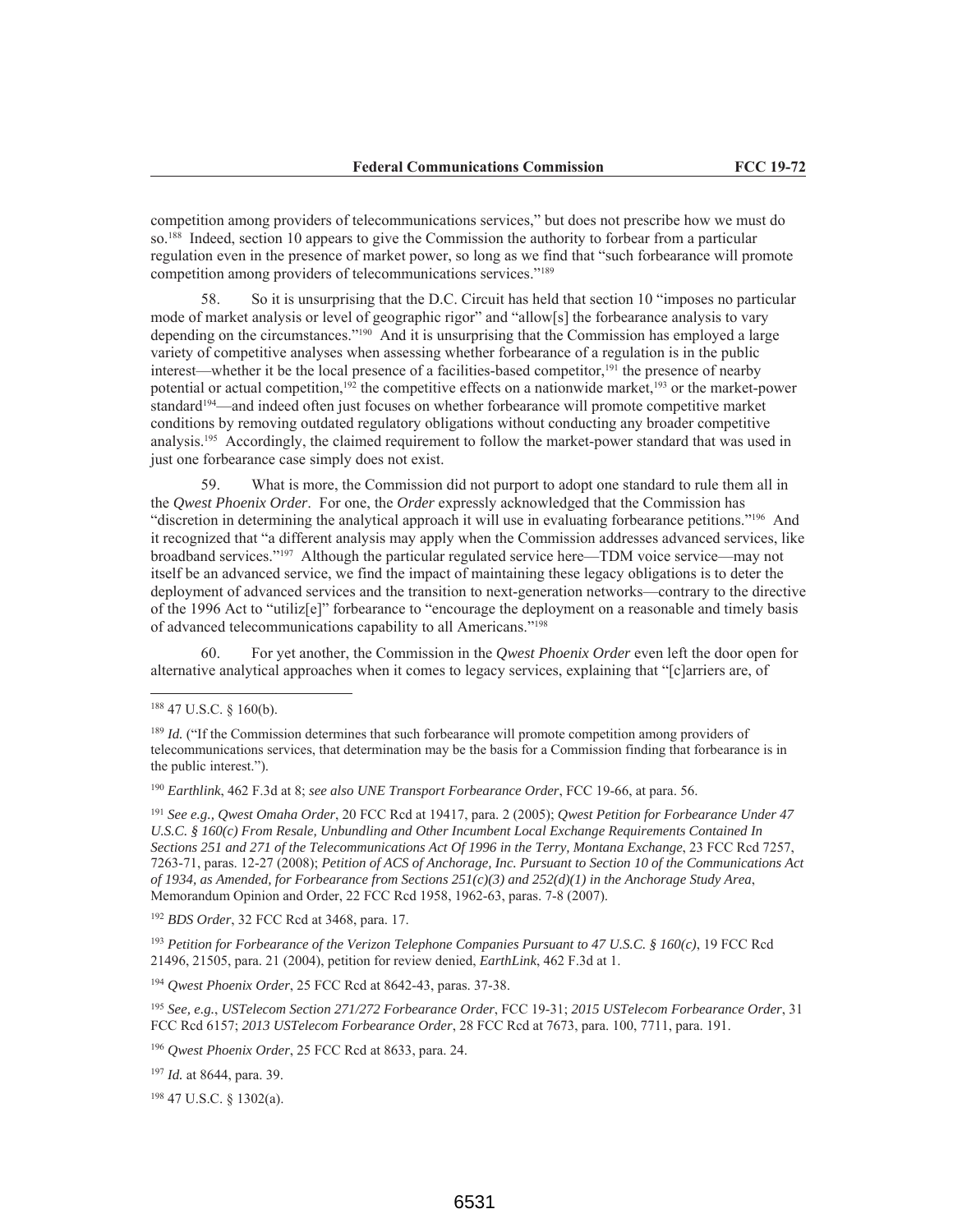course, free to seek forbearance based on factors other than, or in addition to, claimed competition, so long as the section 10 criteria are satisfied."<sup>199</sup> Indeed, the Commission there read the "request for forbearance [to rest] primarily on claims [the carrier was] subject to effective competition" in a particular geographic market.<sup>200</sup> Because we do not rely on such a narrow basis for forbearance but instead take into account the negative incentives on investment created by the regulations at issue, the Commission's policy of facilitating the transition to next-generation networks and services, the many, redundant regulatory backstops that remain, as well as our findings of significant and widespread competition in the voice services market, the framework of the *Owest Phoenix Order* does not apply on its own terms.

For yet another, to the extent that opponents of forbearance read the Qwest Phoenix 61. Order as saying that a market-power framework is *always* "better suited to analyzing claims that competition in the legacy services market is sufficient . . . with respect to . . . regulatory obligations . . . such as section  $251(c)(3)$  unbundling,"<sup>201</sup> we disavow such a reading. The Commission there was careful to cabin its findings to the particular situation at issue, and any broader reading of the order would contradict its own holding that the Commission has broad "discretion" in choosing a competition analysis. A broader reading would also unduly constrain the Commission's ability to grant forbearance in cases where the public interest or protection of consumers supported it, based on an extra-textual requirement that the Commission conduct a "market-power" analysis to evaluate competition in every case.

What is more, the narrow focus of that order's market-power standard could not 62. withstand scrutiny today. There, the Commission sharply cordoned off TDM voice service for a separate competitive analysis, setting aside competitive alternatives such as facilities-based interconnected VoIP service, over-the-top interconnected VoIP service, and wireless services (fixed and mobile). But it is obvious from the record and broader marketplace trends that there is ever-declining demand for legacy TDM service and there is sustained growth in intermodal voice capabilities that continue to diminish incumbent LECs' once-central role in the local voice service marketplace.<sup>202</sup> Indeed, it would be irresponsible of us not to take into account the multiple voice options available today, particularly given the Commission's recently compiled report to Congress acknowledging that fact.<sup>203</sup> And we need not suggest that all such voice options are perfect substitutes for one another to recognize the competitive role that such services do play, consistent with the Commission's approach to such services in other contexts—facilities-based VoIP service, in particular.<sup>204</sup>

63. Nonetheless, because we do not read the *Owest Phoenix Order* as requiring one particular mode of analysis here (and even if another reading were possible, we hereby cabin that Order as permitting other approaches for the reasons stated above), we need not otherwise decide arguments that the Qwest Phoenix Order took an unduly narrow view of competition, unreasonably excluded competitors, or otherwise was wrongly decided. Nor need we opine on whether the assumption in the Qwest Phoenix Order—that it is the incumbent LEC's burden to prove that it does not have market power

 $^{203}$  See, e.g., 2018 Communications Marketplace Report, 33 FCC Rcd at 12668, para. 203.

<sup>204</sup> See, e.g., Wireline Infrastructure Second Report and Order, 33 FCC Rcd at 5675-76, para, 34; see also 2018 Communications Marketplace Report, 33 FCC Rcd at 12668, paras. 204-05.

<sup>&</sup>lt;sup>199</sup> Qwest Phoenix Order, 25 FCC Rcd at 8642-43, para. 37 n.120.

 $200$  *Id.* at 8645, para. 41.

 $^{201}$  See id. at 8642-43, para, 37; see also id. at 8643, para, 38 (finding that a market-power analysis is "consistent" with the policies underlying section  $251(c)(3)$ "). Further, although INCOMPAS characterizes the *Owest Phoenix* Order as a blanket finding that two competitors are insufficient to constrain pricing, we have already rejected that argument elsewhere. See BDS Order, 32 FCC Rcd at 3515, para. 121.

<sup>&</sup>lt;sup>202</sup> See, e.g., 2018 Communications Marketplace Report, 33 FCC Rcd at 12574-75, para. 20; 2018 Voice Telephone Services Report at 2.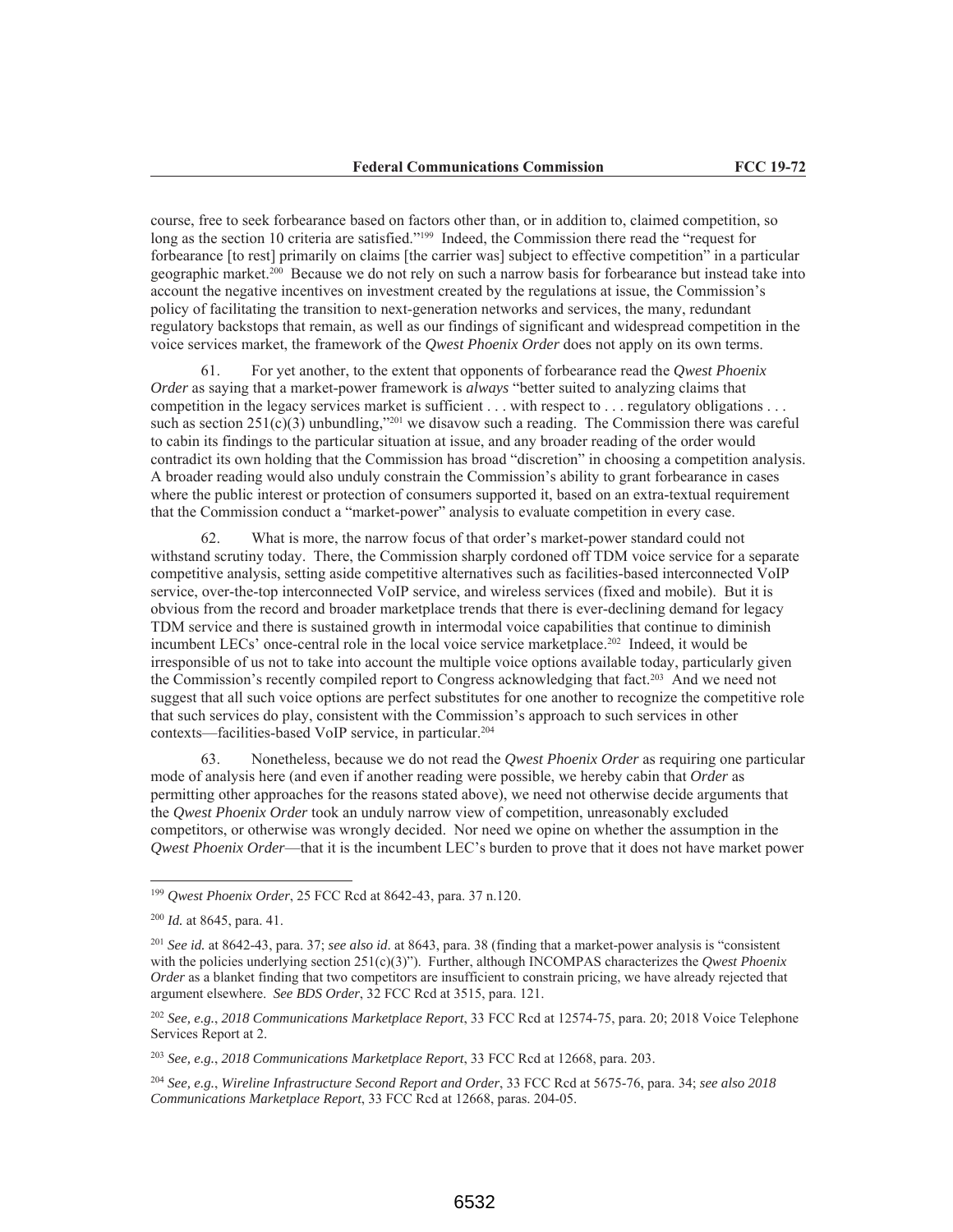rather than an opposing party's burden to prove that an incumbent LEC does have market power comports with the pro-competitive and deregulatory thrust of the 1996 Act or the rapid evolution of the communications market to a plethora of service offerings using a variety of non-traditional technologies.<sup>205</sup>

64. Furthermore, because we reject use of the *Owest Phoenix Order* market-power approach, we also reject arguments that we must conduct product and geographic market definition exercises flowing from such an approach in order to grant forbearance here.<sup>206</sup>

### IV. **ORDERING CLAUSES**

ACCORDINGLY, IT IS ORDERED that, pursuant to sections 1-4 and 10 of the 65. Communications Act of 1934, as amended, 47 U.S.C. §§ 151-154, and 160, this Memorandum Opinion and Order IS ADOPTED.

66. IT IS FURTHER ORDERED that, pursuant to sections 1-4 and 10 of the Communications Act of 1934, as amended, 47 U.S.C. §§ 151-154 and 160, the Petition for forbearance filed by UST elecom IS GRANTED solely to the extent discussed herein. To the extent it has not been granted herein or in previous orders in WC Docket No. 18-141, the Petition is hereby DENIED.

IT IS FURTHER ORDERED that, pursuant to section 1.103(a) of the Commission's 67. rules, 47 CFR § 1.103(a), this Memorandum Opinion and Order SHALL BE effective upon release. Pursuant to sections 1.4 and 1.13 of the Commission's rules, 47 CFR §§ 1.4, 1.13, the time for appeal SHALL RUN from the release date of this Memorandum Opinion and Order.

IT IS FURTHER ORDERED that, should no petitions for reconsideration or petitions for judicial review be timely filed, this proceeding is TERMINATED and the above-captioned docket shall be closed.

FEDERAL COMMUNICATIONS COMMISSION

Marlene H. Dortch Secretary

<sup>&</sup>lt;sup>205</sup> Indeed, were we to confront the issue, we would have to acknowledge the significant lack of evidence in the record that incumbent LECs have market power in the voice service market and those arguing to the contrary would need to address how such a finding could square with the small and dwindling share of the voice services market that incumbent LECs retain.

<sup>&</sup>lt;sup>206</sup> See, e.g., INCOMPAS Motion for Summary Denial (Aug. 6, 2018); Granite Opposition at 3-4; TPx Opposition at 17; Access Point et al. Opposition at 16; Granite et al. June 26, 2019 Ex Parte Letter at 4; Call One June 25, 2019 Ex Parte Letter at 1; see also Call One July 10, 2019 Ex Parte Letter at 1-2.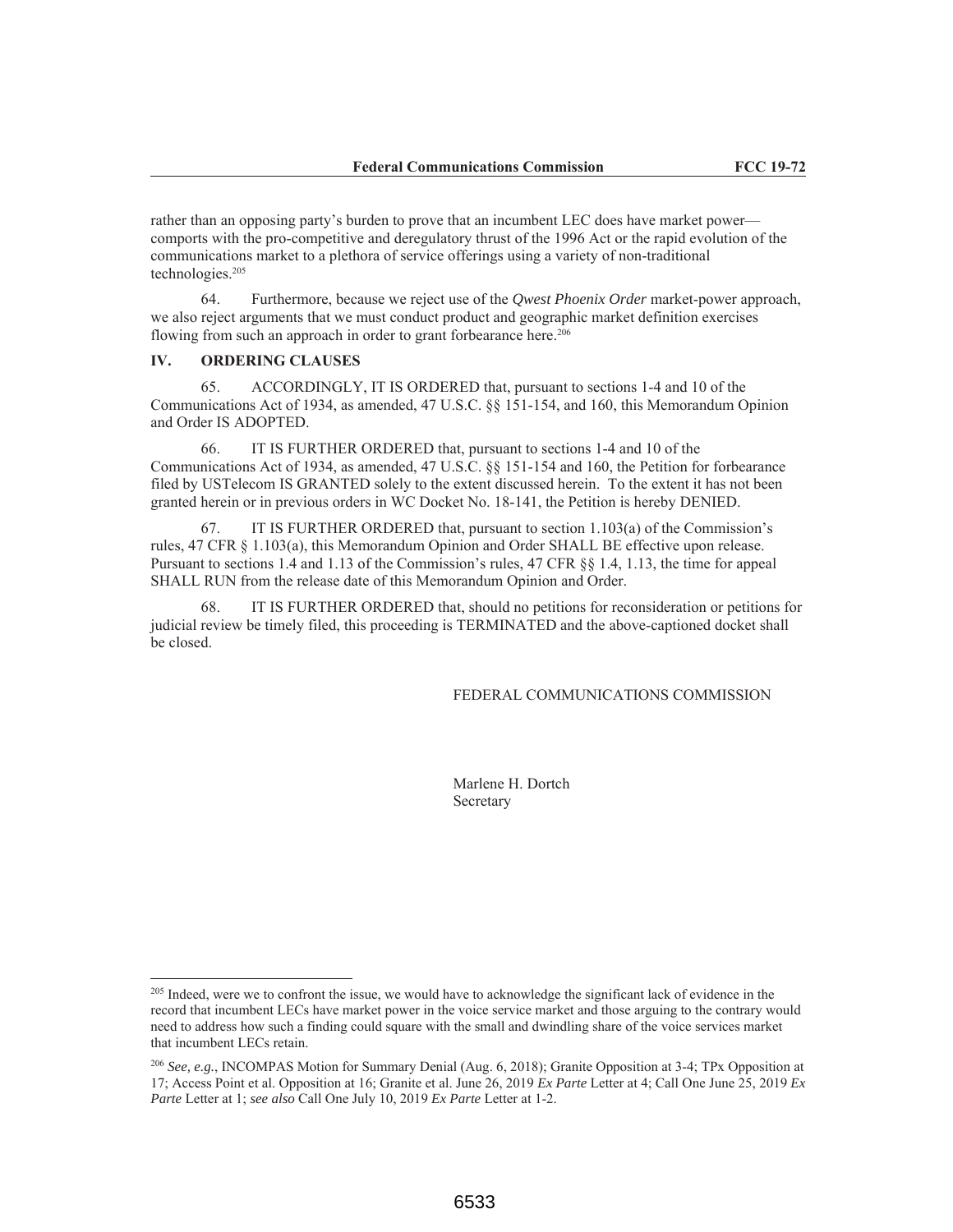## **STATEMENT OF COMMISSIONER JESSICA ROSENWORCEL, DISSENTING**

Re: Petition of USTelecom for Forbearance Pursuant to 47 U.S.C. §160(c) to Accelerate Investment in Broadband and Next-Generation Networks, WC Docket 18-141.

There was a time, not that long ago, when traditional voice telephony offered over copper loops was the core of our communications system. No longer. The technologies used to provide voice service have expanded and the digital age has brought a whole new range of communications services to homes and businesses across the country.

This change is exciting. But in our haste to make way for the new, I worry we give short shrift to those consumers who depend upon the old. There are still consumers who rely on traditional voice services provided via unbundled copper loops and avoided-cost resale. By ushering these facilities out of the market and erasing their provision under the law, this decision risks cutting off calls and could leave consumers without options at the end of the line. To this end, I am disappointed that this decision did not do more to guarantee a smooth transition for newly-ordered services, especially when it comes to government users that depend on these facilities. I respectfully dissent.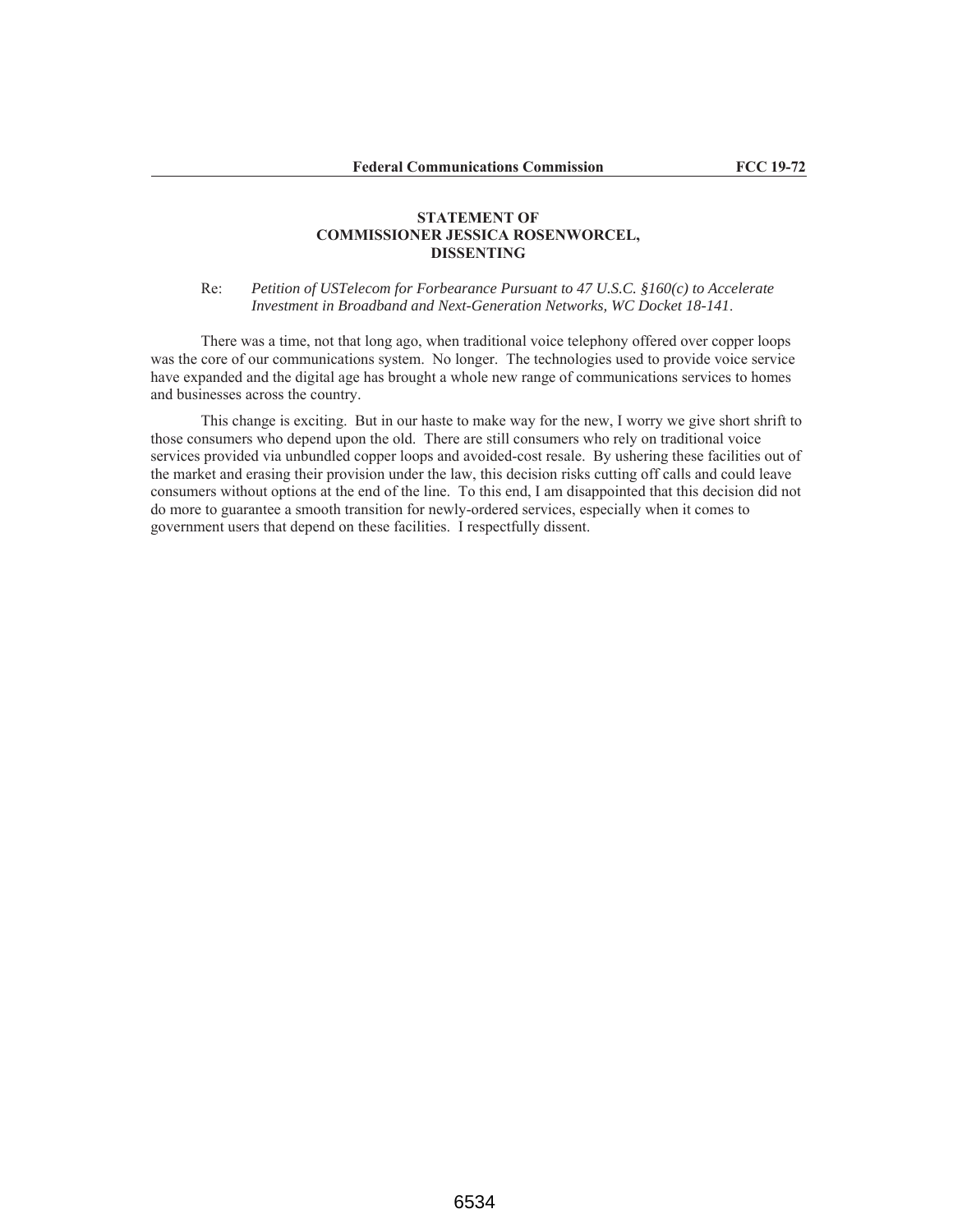# **STATEMENT OF COMMISSIONER GEOFFREY STARKS CONCURRING IN PART AND DISSENTING IN PART**

Petition of USTelecom for Forbearance Pursuant to 47 U.S.C. §160(c) to Accelerate  $Re:$ Investment in Broadband and Next-Generation Networks, WC Docket 18-141.

By adopting this order, the Commission removes an important part of the competitive landscape from the voice telephone market. Because of the Commission's action, incumbent carriers will no longer be required to make the copper "loops" that connect customer's homes and small businesses to communications networks available at regulated rates to carriers providing voice competition. The provisions that the Commission forbears from in this order are part of the framework put in place in the Telecommunications Act to ensure competition in communications markets. UST elecom filed a petition seeking forbearance from requirements that its members provide voice-grade copper loops connecting customer's homes and small businesses to telecommunications networks.

While these loops don't play the same role in local service competition that they did in the initial years after the Act was implemented, the record reflects that they still play an important role. In particular, availability of these loops under the current regulatory environment plays a key role in providing competition in several markets. One is the market for service to businesses that have nationwide locations where each location needs one or more line-powered voice lines for voice service, credit card processing, and for other purposes. Competition in this market depends on the availability of voice-grade copper loops in regions throughout the country to meet customer demand for this exact product. Another is the market for service to Federal government entities. Like the nationwide business market, Federal government entities frequently have locations throughout the US and have a need for reliable, line-powered service to multiple locations in multiple regions and jurisdictions. Competition in this market is sufficiently important that the Government Services Administration selected two competitive carriers as service providers under the new "Enterprise Infrastructure Solutions" (EIS) government purchasing contract to provide the option of lower prices and better customer service that comes with competition.

Unfortunately, today's order ignores the value of competition in these markets. I do not agree that the competition the order portrays is sufficient to warrant for bearing from the regulations in question altogether. However, I made requests to change the item that would have left the forbearance findings intact and would have only made changes to the transition periods included in the order. Specifically, I requested that the new ordering period for competitive carriers to acquire copper loops for use in serving nongovernmental customers be extended to 18 months. This extension would permit companies providing competition in the nationwide business marketplace to make changes needed to prepare for the forbearance the Commission adopts today. Notably, this request did not seek to extend the overall time of the transition for these businesses and did not seek to change any forbearance finding. I also requested changes to the order to allow companies selected as vendors under the new GSA EIS contract to continue to provide competition in the marketplace, as envisioned by GSA. Specifically, the changes I requested would have allowed these companies to acquire new services for the four years remaining until the mandatory transition to the EIS contract takes place in 2023 and would have allowed them to use the copper loop services in question for that time period plus one additional year. Unfortunately, the Chairman's office did not agree with the reasonable and limited changes that I requested to ensure the presence of competition in the nationwide business and Federal government services marketplace. I am disappointed that we were not able to find a consensus path forward and so I respectfully dissent from the Order, except with respect to Puerto Rico, as I discuss below.

I am glad to once again have been able to work with the Chairman's office to negotiate a better path forward for Puerto Rico and concur in that portion of the item. The original draft order did not recognize any differences between Puerto Rico and the rest of the US and applied the same forbearance finding in both places. But, there are real, important, differences. Puerto Rico is still struggling to recover from the